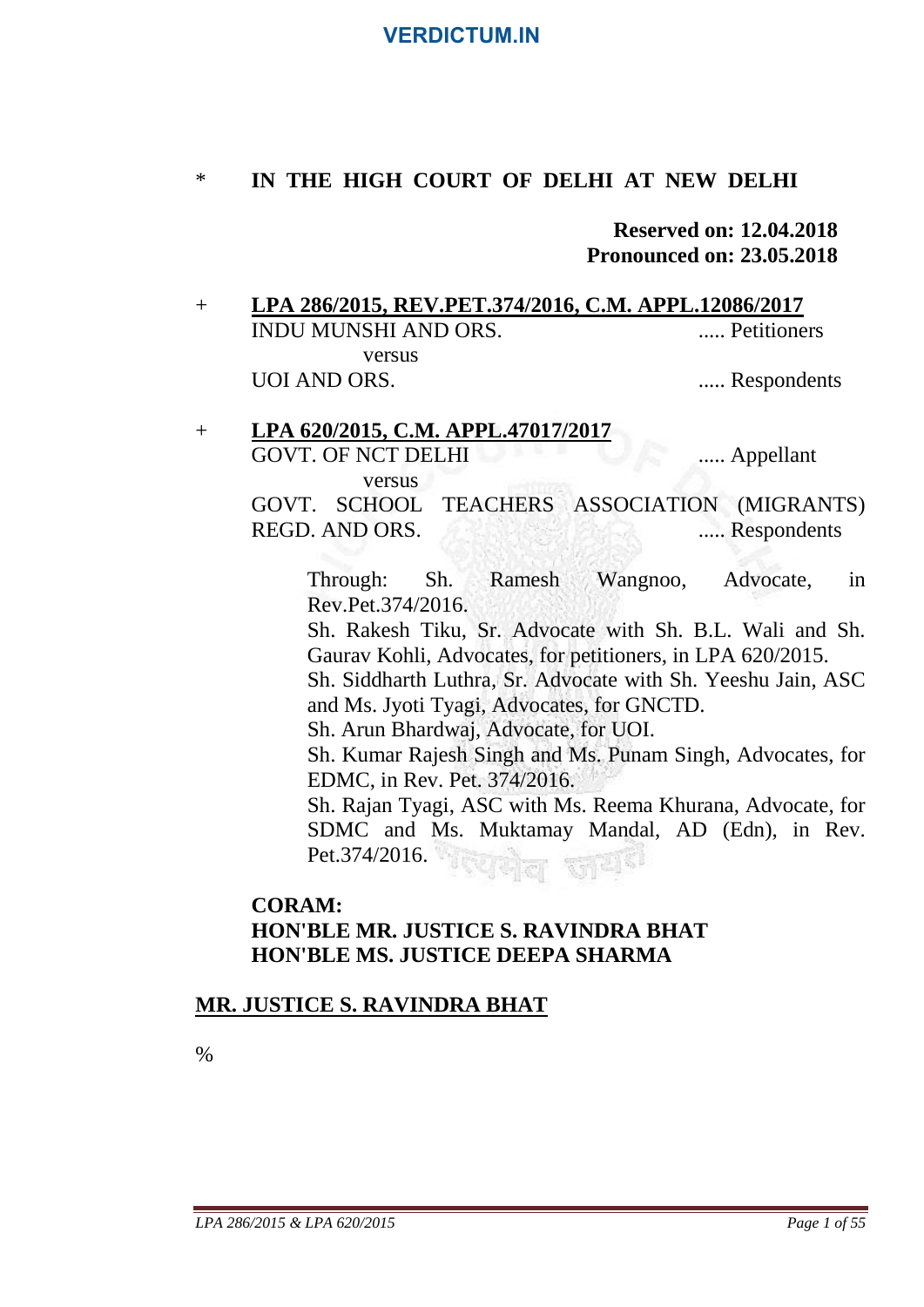#### **Facts**

*"The migrants sat all day long on a rocky mound and discussed the affairs of their community. Days were spent sitting and talking about whatever came to their minds; their plight and their sordid condition. Waiting kept them busy. For many it was a lacerating wait. They had not yet realised that this waiting was not to end. They did not know what they were waiting for. This waiting was not for returning to their homes, not for peace in the Valley, but for a new day to dawn and the new evening to descend." (Excerpt from "The Garden of Solitude" by Siddhartha Gigoo (2011, Rupa Publications)* 

1. *"Homeland is something one becomes aware of only through its loss"* said Gunther Grass. It is the loss of homeland of the writ petitioners, a batch of whom are in appeal, which led them to Delhi, during 1990-93 and their consequent employment as teachers by the Govt of NCT for over two decades on contractual basis, without prescribed salaries or any terminal benefits, that constrained them to approach this court. The appellants (hereafter called "the appellant-teachers" or "teachers" variously), in one appeal (LPA 286/2015) and Government of NCT of Delhi (hereafter "NCT" appellant in LPA 620/2015) have preferred these appeals. The NCT's appeal questions the decision of a learned single judge allowing W.P. (C) No. 3989/2010 and directing it to give the benefits and extend terms and conditions given to regular teachers, falling in the same category to the writ petitioner/respondents, as also to create the necessary posts and regularize them. The first respondent in that appeal, is a society registered under the Societies Registration Act formed for the welfare of the migrant teachers from Kashmir and who are working in different parts of Delhi and surrounding areas; the other respondents (198) are the internally displaced persons from the valley of Kashmir and had sought refuge in the NCT of Delhi, who were contractually employed as teachers by NCT. The second appeal is by similarly situated teachers, who were denied that relief in the judgment of another decision, of another learned single judge (in W.P. (C) 2574/2010). The facts are common; however all the relevant documents, government orders, circulars etc are found in the NCT's appeal and are adverted to for same of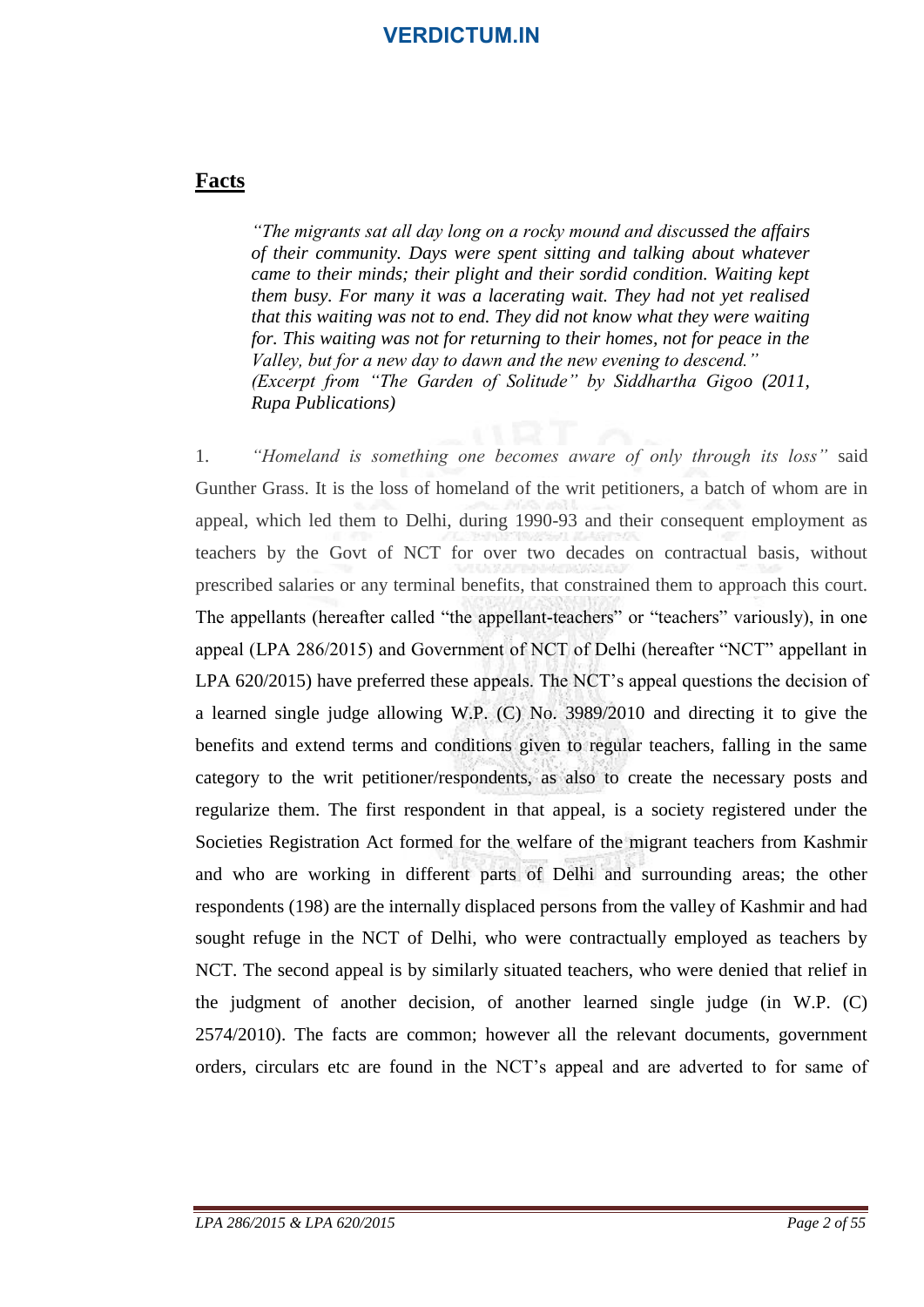convenience, since at the time of hearing, parties had addressed their contentions based on those documents and pleadings.

#### *Necessary facts*

2. The facts are that in and around the year 1986, the law and order situation in the Kashmir Valley had significantly deteriorated and large-scale communal violence was prevalent. Fearing risk to their lives, there was a mass exodus of many Kashmiris, who migrated to Jammu, Delhi and other places nearby. These people who had left their homes, jobs and properties had to be settled in camps by the Delhi Government. Those who were educated among these migrants, looked to be gainfully employed in order to be able to restart their lives and earn their livelihood.

3. In order to provide employment to the educated amongst the migrants, NCT at a Cabinet meeting dated 02.04.1994- after noticing that some of the migrants were trained teachers and that their services could be utilized in that capacity, resolved that one educated member from each such migrant family could be appointed as teacher depending on her or his *suitability for the different categories of jobs*. It was also noted that since the number of such trained Kashmiri migrant teachers was comparatively small, there would be no difficulty in offering them employment on year to year contractual basis. The decision in relevant part is extracted below:

#### "*Employment of Kashmir Migrants in the Education Deptt.*

*It was pointed out that some of the migrants were trained teachers and their services should be utilised on contractual basis. It was further mentioned that the number of such trained teachers among the Kashmir Migrants was comparatively small and there should be no difficulty in offering them employment on contract on a year to year basis. It was decided after brief discussion that one member from each migrant family may be appointed as teacher depending upon his/her suitability for different categories of jobs. Such persons may be employed in the schools run by the Directorate of Education, MCD and NDMC. This benefit will be available only to the migrants presently living in camps run by the Government.*"

4. As a consequence of the Cabinet decision, based on advertisements issued, several individuals responded. They were interviewed and selected; appointment letters were issued to the Kashmiri migrants who had applied for such posts on contractual basis.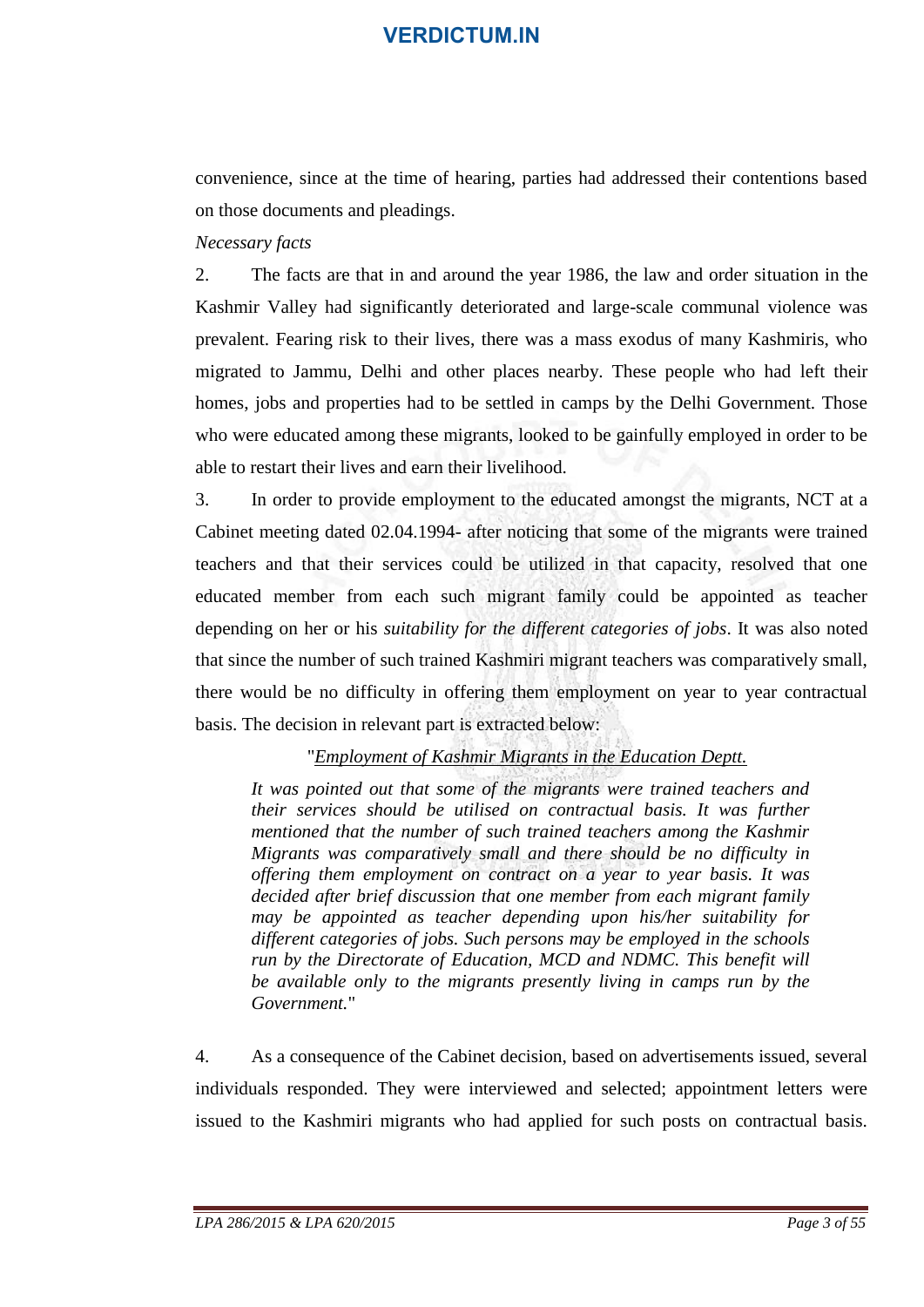Appointments were made both for Trained Graduate Teachers (TGTs) and Post Graduate Teachers (PGT). In terms of the appointment letters issued, the migrant teachers were appointed initially for a maximum period of six months or till the post was filled on a regular basis. The appointment was terminable by issuing one month's notice or in the alternative one-month's salary in lieu thereof; termination of appointment could be without assigning any reasons. The terms of the appointment required the teachers so appointed to take the full teaching load prescribed by the curriculum. They were however not entitled to claim any benefit of provident fund, pension, gratuity, medical attendance and treatment, accommodation or HRA, or any other benefits available to government servants appointed on regular basis. The teachers so appointed would be on whole time appointment of the school and could not accept any other appointment- paid or otherwiseduring the subsistence of their contract(s). The terms also stipulated that the appointee had no right or claim for regular appointment to the post. The teachers so appointed would be entitled to only casual leave of 12 days a year, but no other leave or vacation with pay. The teachers were appointed at a salary of  $\bar{\tau}$  2500 per month for TGT and ₹3000 per month PGT.

5. While considering the applications, the Directorate of Education provided a 5% relaxation, in the marks obtained in graduation, to those applicants who possessed a Post Graduate Degree in the teaching subject for which he/she had applied. As far as the age limit was concerned, a relaxation of 5 years was given. Additionally, the eligibility conditions stipulated, which were non-negotiable, were as follows:

- (i) At least a Second Class Degree involving (sic) more than 45% of marks.
- (ii) Compulsory holding of B.Ed. Degree.
- (iii) Registration as a Kashmiri migrant in Deputy Commissioner's Office.

6. It is a matter of record that thereafter from time to time, the term of contractual employment of such Kashmiri migrants was increased by way of executive orders. By order dated 31.03.1995, the period of contractual employment was extended up to 14.05.1995 till the schools closed for vacations and after the summer vacations, the contractual employment would begin again from 15.07.1995. Again when the period of the contract was expiring on 31.12.1995, it was extended up to 31.03.1996 by order-dated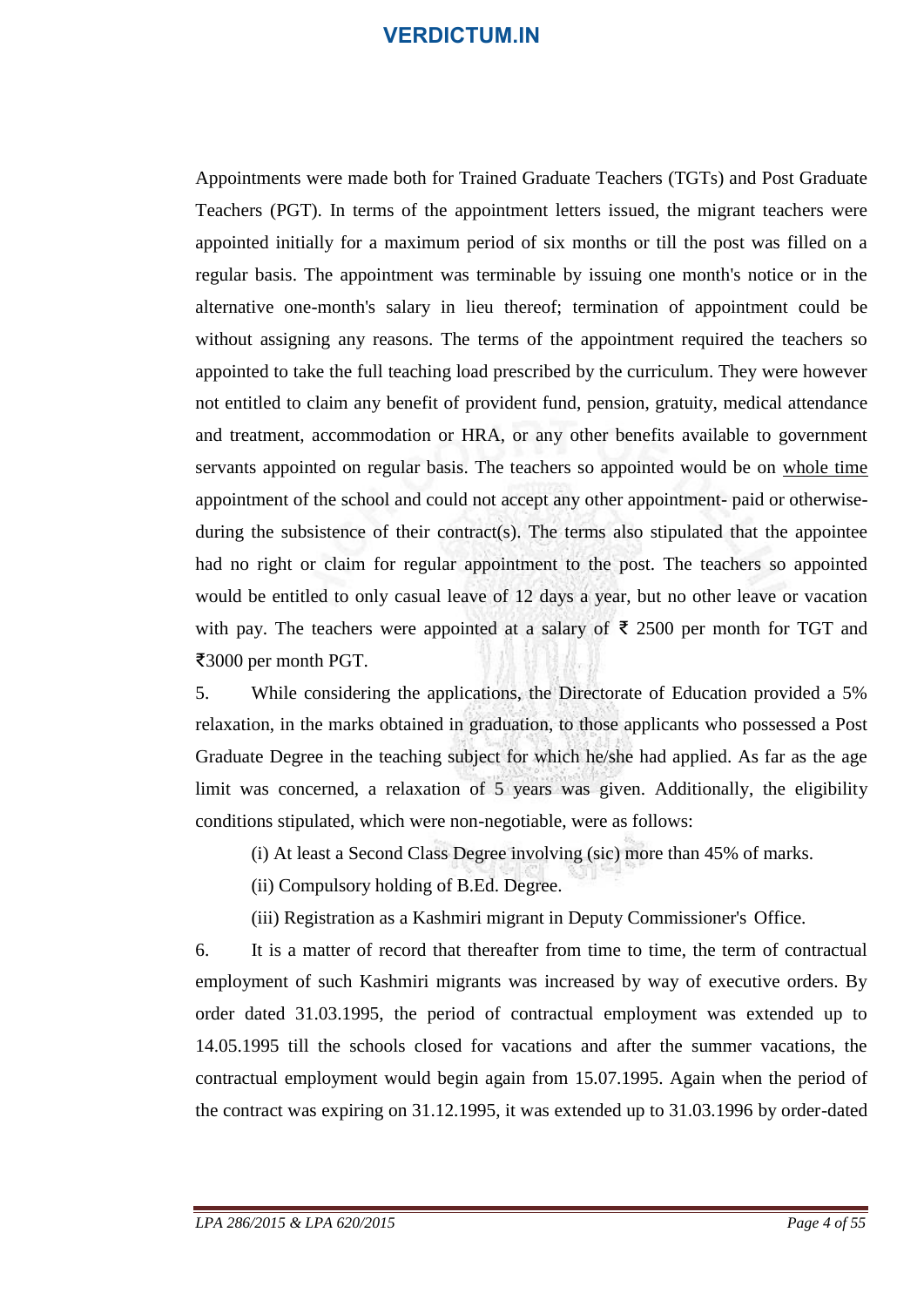29.12.1995. It was again extended from 01.05.1995 to 30.06.1996. From 01.07.1996 it was extended to 31.03.1997, and so on, on a year-to-year basis. By order of 19.05.2006, the period of contractual employment was extended to three years, from 01.04.2006 to 31.03.2009. At that time, the salary payable to these teachers was ₹8000 for TGT and ₹9500 for PGT. Again with effect from 01.04.2009, their contractual appointment was extended up to 31.03.2012.

7. By order dated 11.07.2011, the existing remuneration was increased from ₹11,140 TGT and ₹13,160 PGT to ₹20,989 TGT and ₹21,291 PGT, which included dearness allowance for the first time in their salary. As per this order, the increase in dearness allowance would be given once a year based on increase in price index. The term of appointment of the migrant teachers would be extended for a period of five years from 01.04.2012, or till a teacher attained the age of 60 years. In all of these orders issued from time to time, it was expressly mentioned that the appointment of the Kashmiri migrants was only on compassionate grounds and keeping in view the situation in Kashmir. Furthermore, each order specified that these migrant teachers were not entitled to claim regularization or parity in terms of pay, leave and other benefits which were available to those appointed on regular basis.

8. It is a matter of record (now disclosed during the letter patent appeal proceedings) that on 11.06.2012, the Lt. Governor of the NCT of Delhi by order granted a one-time relaxation in the upper age limit for the Kashmiri migrants, for appearing in the examinations conducted by the Delhi Subordinate Services Selection Board from time to time, for recruitment of the respective category of teachers, to facilitate the appointment of these migrant teachers on regular basis. On 01.04.2017, the Directorate of Education issued an order extending the appointment of the migrant teachers for a period of five years or till the teacher attains the age of 60 years. Most recently by order, dated 05.04.2018, the Government of NCT of Delhi revised the remuneration of the Kashmiri migrant teachers from ₹20,989 TGT to ₹45,798/-and ₹21,291 to ₹48,552/- for PGTs.

9. From around 1998 onwards, the migrant teachers made representations to the NCT at different times, in order to regularize their services and bridge the inequality in pay-scale and other benefits between them and those employed by the Government on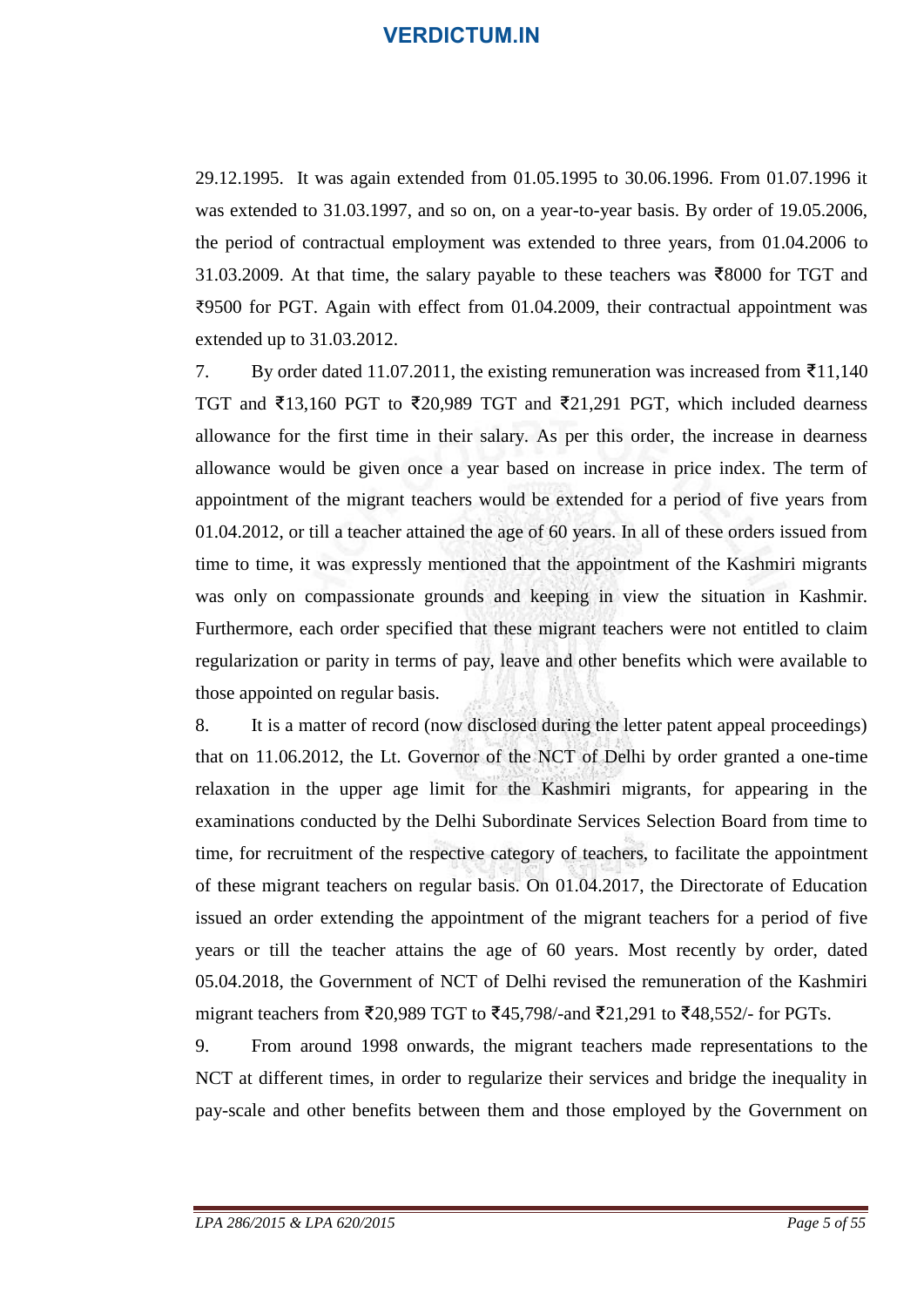regular basis. The learned single judge (in W.P. (C) No. 3989/2010- hereafter referred to as the "regularization judgment") order extracts a series of communications that took place between officials of the Central Government and the Government of NCT of Delhi, over a period of time, on the issue of the plight of the Kashmiri migrant teachers, employed on contractual basis and whose remuneration and benefits were considerably much lower than teachers employed by the NCT on regular basis.

#### *The impugned judgments*

10. In the judgment of a learned single judge, in WP(C) No.2574/2010- which had been preferred the same time as W.P. (C) No. 3989/2010 (which led to the regularization judgment) the relief of regularization and equal pay scales was denied. The learned single judge held that on existence of necessary circumstances the government has a right to appoint contract employees or casual labour or employees for a project, but, such persons form a class in themselves and they cannot claim equality (except possibly for equal pay for equal work) with regular employees who form a separate class. It was held that such employees cannot claim legitimate expectation of absorption/regularization as they knew when they were appointed that they were temporary inasmuch as the government did not give and nor could have given an assurance of regularization without the regular recruitment process being followed. Such irregularly appointed persons cannot claim to be regularized alleging violation of Article 21 of the Constitution and that equity in favour of the millions who await public employment through the regular recruitment process outweighs the equity in favour of the limited number of irregularly appointed persons who claim regularization.WP(C) No.2574/2010 was accordingly dismissed. The aggrieved teachers have appealed this decision.

11. The regularization judgment dated 18.05.2015 allowed W.P. (C) No. 3989/2010 (after noticing and distinguishing the earlier judgment of the other learned single judge, rejecting the claim for regularization) and issued the following directions to the Government of NCT of Delhi:

(i) The petitioners who were employed in schools under Department of Education (DOE), Municipal Corporation of Delhi and New Delhi Municipal Council would be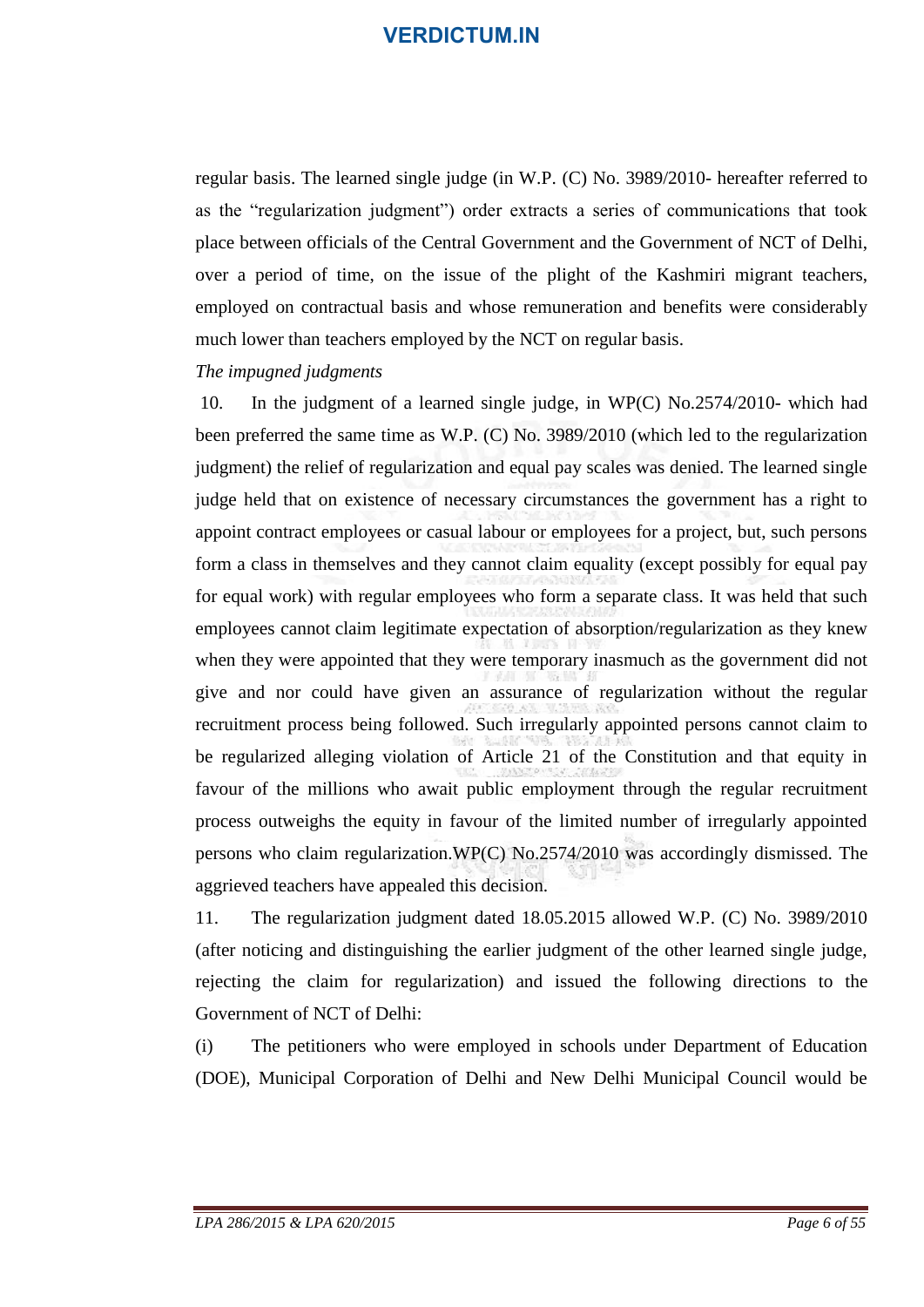given emoluments and benefits which were paid and extended to regular employees falling in the same category, i.e., TGT and PGT.

(ii) The petitioners employed would be regularized and for this purpose,creation of necessary posts was directed within three months from the date of the order.

(iii) Among the petitioners who had been disengaged from employment, or had expired during the pendency of the writ petition, the NCT was directed to treat them as regular employees and grant them suitable benefits as would be available to permanent/regular employees. The NCT has appealed the decision in the regularization judgment. Against the impugned decision, the Government of NCT of Delhi has preferred the present appeal.

#### *Contentions of parties*

12. The NCT contends that the impugned regularization decision of the learned Single Judge is erroneous as the Kashmiri migrant teachers could neither have claimed, nor have been granted the benefit of regularization. It is argued that the migrant teachers were appointed on a contractual basis, as a special case, owing to the prevalent situation in Kashmir and the necessity to provide the families who had migrated to the NCT of Delhi with some kind of employment in order to enable them to earn their livelihood. At the time of their initial appointment, it was made clear to them such appointment was purely on compassionate grounds and on contractual basis, and that it would not confer on the teachers the right to claim regularization. The terms of the appointment as specified in their appointment letters also unambiguously stated so. Subsequently, all orders extending their tenure of appointment from time to time have also specified that their appointment is on contractual terms and they could not claim benefits as were granted to the other teachers appointed by the Government on regular basis.

13. Mr. Siddharth Luthra, learned senior counsel appearing on behalf of the NCT urges that the principle of equal pay for equal work is inapplicable to the facts of the present case as the migrant teachers were contractually appointed without following any recruitment procedure. It was contended that where the contractual employees were not selected or appointed in the same manner as regular employees, inasmuch that a regular employee had to compete in a process of open selection, the principle of equal pay for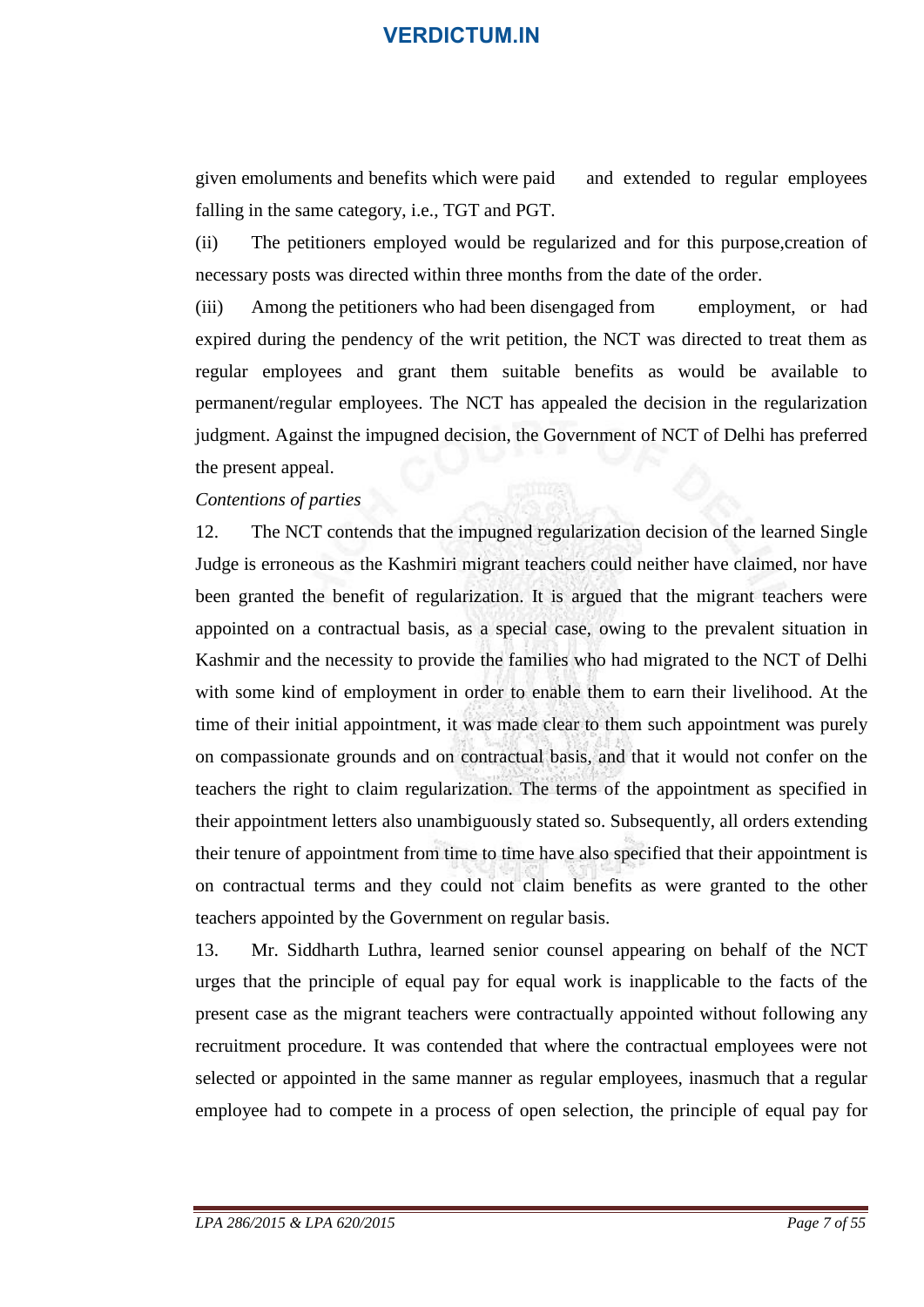equal work would be inapplicable. In this regard, reliance is placed on the decisions of the Supreme Court in *State of Haryana v. Jasmer Singh*, (1996) 11 SCC 77 and *State of Haryana v. Charanjit Singh*, (2006) 9 SCC 321.

14. In this regard, Mr. Luthra drew the attention of the Court to the decision of the cabinet dated 02.04.1994, whereby the issue of employment of the Kashmiri migrants in the education department was considered. That decision, noted that the number of trained teachers among the Kashmiri migrants was comparatively small and there would not be any difficulty in offering them employment on contract on a year to year basis. It was therefore decided that one member from each migrant family would be appointed as teacher depending on his/her suitability for the different categories of jobs.Therefore, Mr. Luthra argued that not only was it clear from the very beginning that the migrant teachers were to be appointed on contractual basis, it was also evident that these teachers did not go through any selection process as such, and therefore could not claim parity with the teachers appointed on a regular basis who had gone through the requisite selection process. In fact, granting the migrant teachers parity with the teachers appointed on regular basis would be unfair to the latter, since they were appointed through a proper selection process.

15. On behalf of the NCT, significant reliance is placed on the decision of the Supreme Court in *Secretary, State of Karnataka v. Umadevi*, (2006) 4 SCC 1 to contend that the migrant teachers could not be regularized since they were appointed on a contractual basis and not through the regular recruitment process. In this regard, Mr. Luthra emphasized that the Kashmiri migrant teachers were appointed through the cabinet decision dated 02.04.1994 and not by virtue of the regular recruitment notification that was issued on 19.06.1994. This position was clarified by the appellants by their letter dated 10.07.2014 addressed to the Department of J&K Affairs of the Ministry of Home Affairs, wherein the appellants specified that the advertisement dated 19.06.1994 was meant for the post of regular teachers only and not the Kashmiri migrant teachers who were already appointed on contractual basis by the cabinet decision dated 02.04.1994. Insofar as the Kashmiri migrant teachers was concerned, their appointment was on the basis of three criteria alone, i.e. at least a second class degree with more than 45% marks,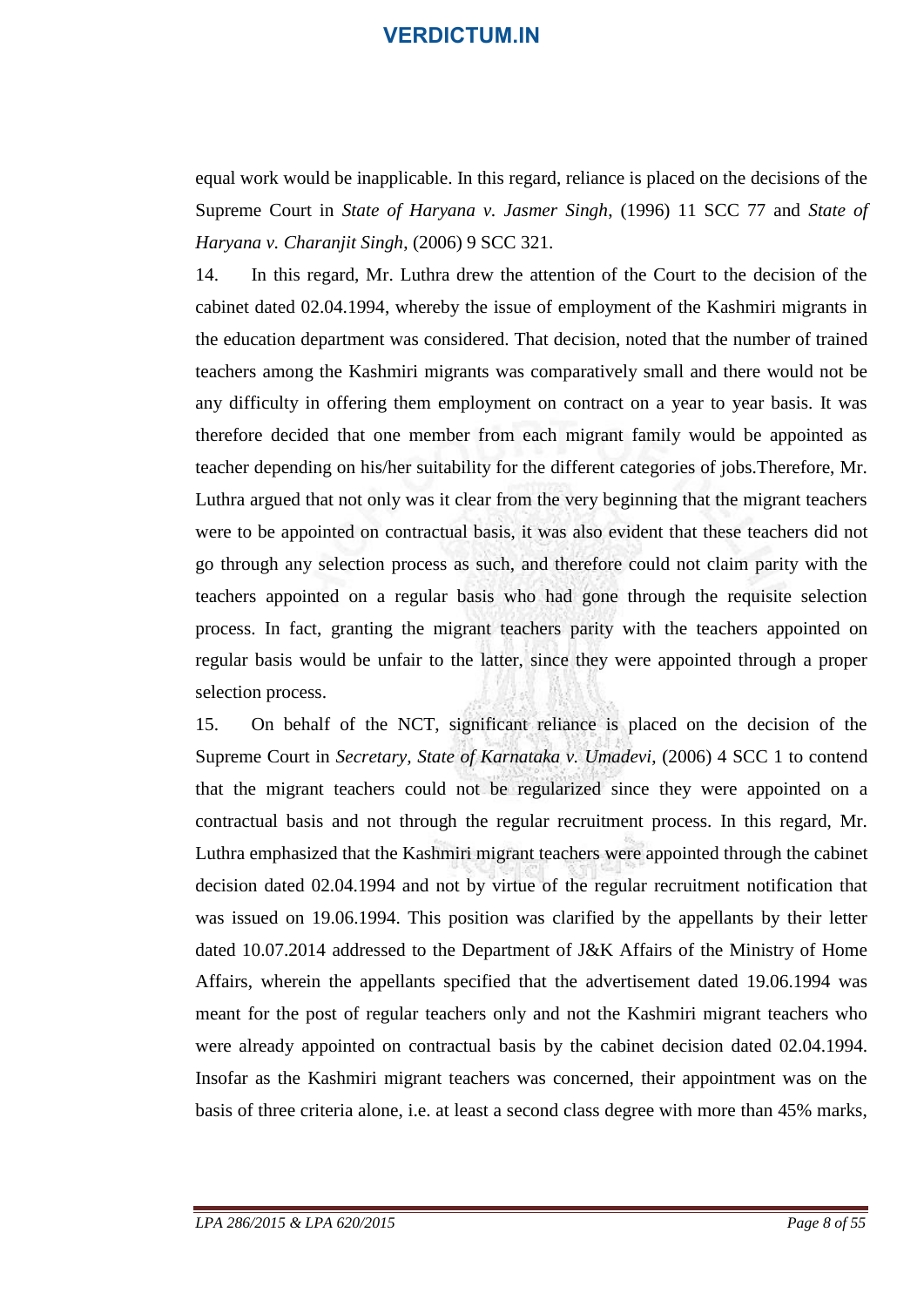registration as Kashmiri migrant in Deputy Commissioner/SDM office in Delhi, and further, an age relaxation of five years beyond the permissible age limit was also stipulated for the appointment of these migrant teachers. On this basis therefore, it is argued that since the appointment criteria and procedure for the Kashmiri migrant teachers was different from that of the teachers appointed on regular basis pursuant to the advertisement dated 19.06.1994, in view of the decision in *Umadevi (supra)*, these migrant teachers could not be regularized.While admittedly, at the relevant point of time, there used to be no written examinations for the like for making appointments to these posts of teachers, which started only after 1998 when the DSSSB was constituted, yet it was evident that the manner of appointment of the migrant teachers was different from that of the teachers appointed on regular basis, even in 1994. It is argued that the subsequent decisions of the Supreme Court in *Nihal Singh v. State of Punjab*, (2013) 14 SCC 65 and *Amarkant Rai v. State of Bihar*, (2015) 8 SCC265, which the learned single judge had relied on in the impugned judgment to distinguish the decision in *Umadevi (supra)*, were both inapplicable to the facts of the present case as they both covered separate exceptional situations, which did not have the effect of diluting the rule laid down in *Umadevi (supra)*, which was squarely applicable to the facts of the present case.

16. It is also argued by Mr. Luthra that the earlier judgment dated 05.04.2013 which denied regularization held that since the migrant teachers were contractual employees who were not appointed through the regular recruitment process, in view of the law laid down in *Umadevi (supra)*, they could not claim regularization. Since this decision was rendered by a learned single judge, and was prior to the impugned decision, it was not open to the learned single judge in the present case to distinguish the previous view of coordinate Bench and take a contrary view without referring the question to a larger bench and on that ground too, the impugned order had to be set aside. Reliance is placed in this regard on the decision of the Supreme Court in *Central Board of Dawoodi Bohra Community v. State of Maharashtra,* (2005) 2 SCC 673:

"*Having carefully considered the submissions made by the learned senior counsel for the parties and having examined the law laid down by the Constitution Benches in the abovesaid decisions, we would like to sum up the legal position in the following terms :-*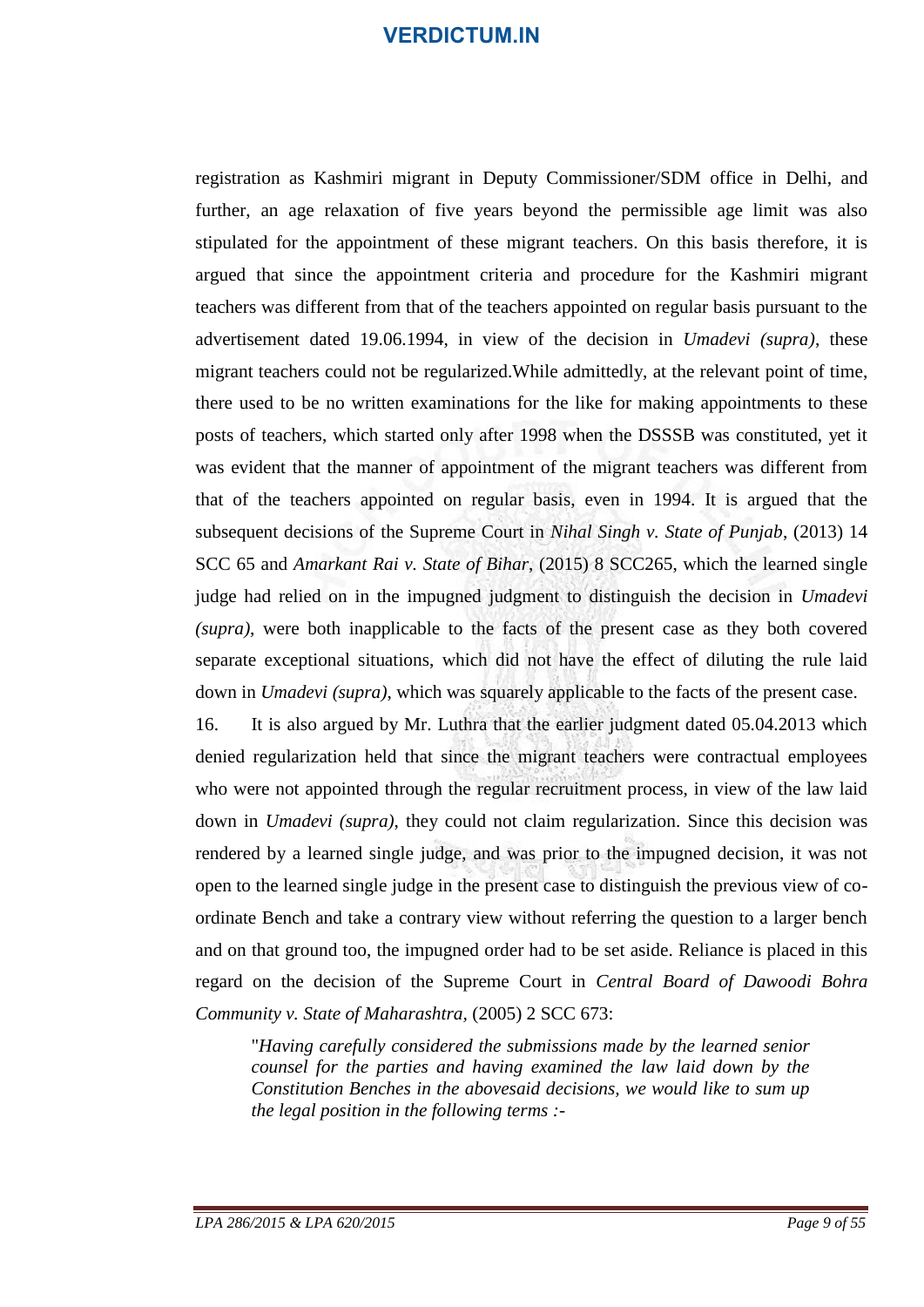*(1) The law laid down by this Court in a decision delivered by a Bench of larger strength is binding on any subsequent Bench of lesser or coequal strength.*

*(2) A Bench of lesser quorum cannot doubt the correctness of the view of the law taken by a Bench of larger quorum. In case of doubt all that the Bench of lesser quorum can do is to invite the attention of the Chief Justice and request for the matter being placed for hearing before a Bench of larger quorum than the Bench whose decision has come up for consideration. It will be open only for a Bench of coequal strength to express an opinion doubting the correctness of the view taken by the earlier Bench of coequal strength, whereupon the matter may be placed for hearing before a Bench consisting of a quorum larger than the one which pronounced the decision laying down the law the correctness of which is doubted.*

*(3) The above rules are subject to two exceptions :*

*(i) The abovesaid rules do not bind the discretion of the Chief Justice in whom vests the power of framing the roster and who can direct any particular matter to be placed for hearing before any particular Bench of any strength; and*

*(ii) In spite of the rules laid down hereinabove, if the matter has already come up for hearing before a Bench of larger quorum and that Bench itself feels that the view of the law taken by a Bench of lesser quorum, which view is in doubt, needs correction or reconsideration then by way of exception (and not as a rule) and for reasons given by it, it may proceed to hear the case and examine the correctness of the previous decision in question dispensing with the need of a specific reference or the order of Chief Justice constituting the Bench and such listing*."

17. The learned senior counsel argued that the NCT's appeal should be allowed and the appeal of the teachers, dismissed, because the government's decision was a conscious one, carefully taken after weighing in all options and taking into account all considerations. It was pointed out that at one stage of the proceeding, the court had recorded an assurance on behalf of the NCT that the teachers' services would be regularized. However, that assurance was contrary to the record, since no executive decision had been taken; moreover, no appropriate authorization to hold out such assurance was given. Furthermore, it was submitted that the posts in question are permanent and encadered positions. Though regular recruitment was not resorted to in a timely manner, there are no less than three instances when that was done. The Kashmiri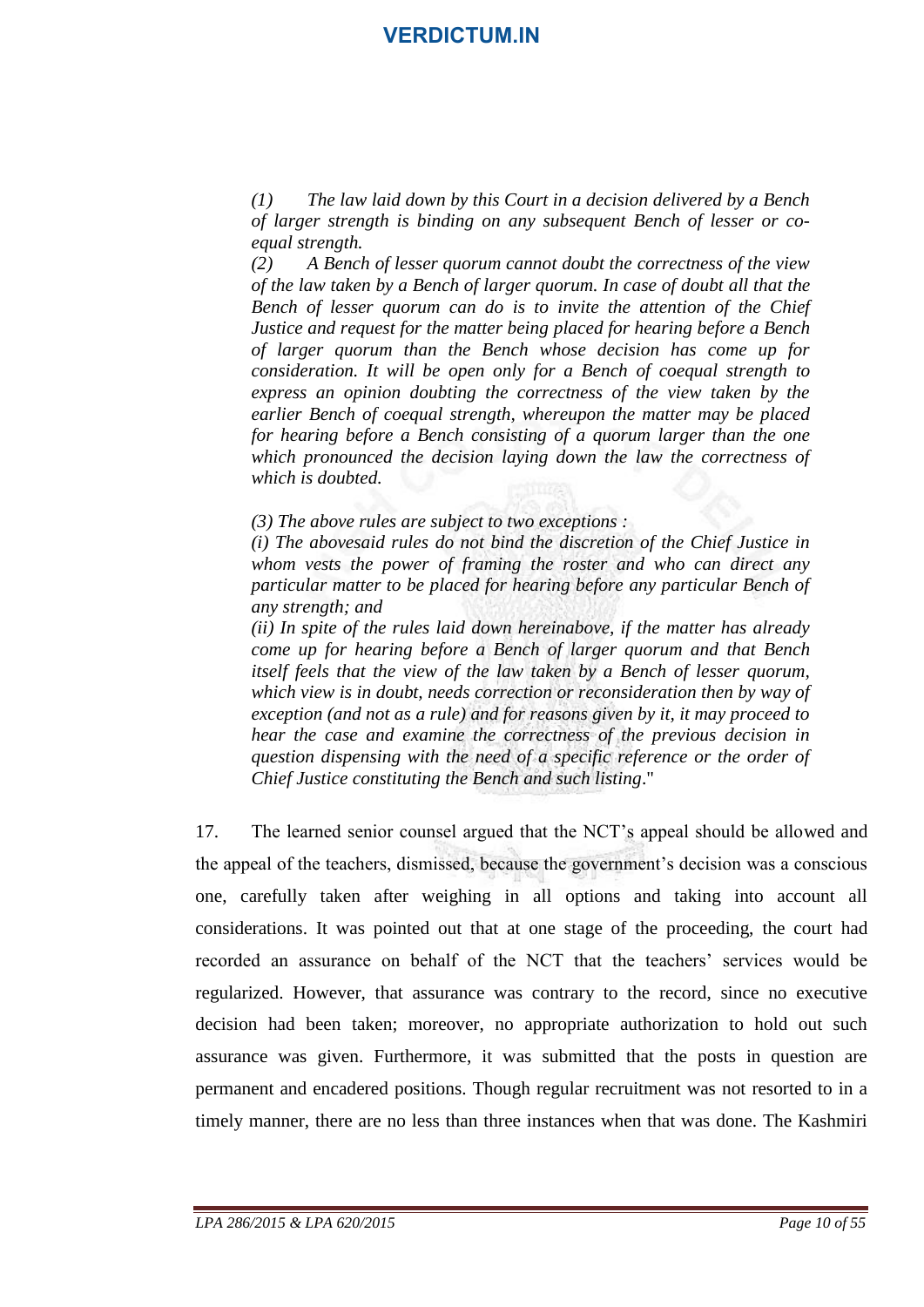migrant teachers were given a one-time age relaxation- in 2011 to enable them to compete in the regular recruitment process, an opportunity that they did not avail of. The regular teachers were appointed to posts after due selection process and interview in accordance with the prevailing rules. However, that was not so in the case of the writ petitioner/ teachers; the department before their contractual engagement did scrutinize the candidature of those who responded to advertisement.

18. Mr. Luthra highlighted that the writ petitioner teachers consciously accepted contractual positions, the terms of which expressly put them on notice about the tenuous nature of their employment (i.e. that the employment could be terminated by one months' notice) and further, that such employment did not entitle them to claim regularization. Therefore, for them to seek such relief now, is impermissible. It was argued that the doctrine of equal pay for equal work presupposes fulfillment of several conditions, such as that the employee must hold the prescribed qualification, under the rules, for the post concerned; she or he should have applied through the regular channel for employment (i.e the application should have been in response to an employment exchange notice, or public advertisement ensuring fair and wide participants amongst all qualified candidates); the post advertised should have been part of the regular or permanent cadre; the process of selection (i.e. test or interview) should have been in accordance with the rules prescribed for the purpose; and the appointment should have been to a regular vacancy in the cadre. In the present case, the contractual appointment of the Kashmiri migrant teachers fulfilled none of those requirements; consequently, their claim for equal pay and regularization should not have been entertained or even adjudicated.

19. Finally, it is argued that the NCT was alive to the needs of the Kashmiri migrant teachers, and apart from extending their contractual term periodically, the salaries payable to the migrant teachers have also been reviewed and increased from time to time, and as per the latest revision these teachers are paid ₹45,798 for TGT and ₹48,552 for PGT. It is argued that the Government has considered the issue back and forth and has examined in detail the recommendation for regularization. In fact, the appellant has granted the Kashmiri migrant teachers a one-time age relaxation in the upper age limit for the number of years that they have served in the Directorate of Education, for appearing in the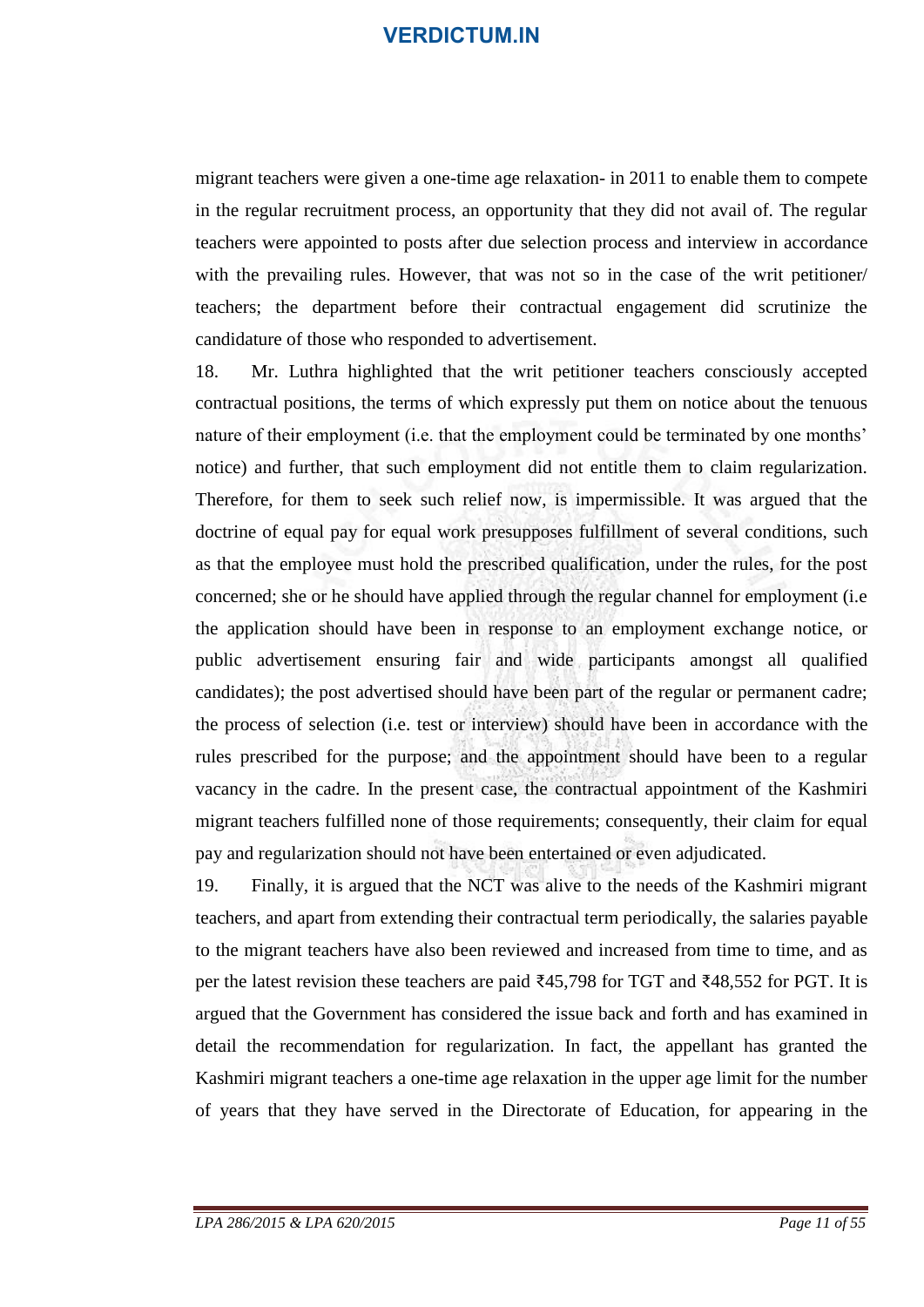examinations conducted by the DSSSB, by order dated 11.06.2012. By giving them the option to appear for these examinations, the Government of NCT of Delhi has actually facilitated their regularization through proper channels. It is lastly argued that in these matters concerning appointment of individuals to particular posts, the Government should be given sufficient latitude and a fair margin of appreciation, and it was not the function of the courts to substitute their wisdom for that of the persons to whose judgment the matter in question is entrusted by law, which in this case, is the Government of NCT itself. Reliance is placed on the decision of the Supreme Court in *Ranvijay Singh v. State of Uttar Pradesh*, 2017 SCCOnline SC 1448, to advance this proposition.

20. On behalf of the respondents - the Kashmiri migrant teachers, it was argued that the impugned decision of the learned single judge (in the regularization judgment) did not suffer from any error of law. The background in which the Kashmiri migrants were appointed as teachers was highlighted in the teachers' arguments. It was stated that due to prolonged violence in the Kashmir valley, those individuals had to leave their properties and belongings and flee to Delhi, where the Government housed them in makeshift camps. At that time, most of these migrant families were unemployed and lacked the means to support their own livelihood. In this background, when the Government of NCT of Delhi offered those of the migrants with the required qualifications contractual employment as school teachers, this was readily accepted by the migrants as a means to earn their livelihood at a time when they did not have any other alternative or option to support themselves or their families. Their helplessness and the consequent lack of bargaining power, along with the hope that soon they may be in a position to go back to their homeland, were the reasons that they accepted the contractual terms specified by the Government. However, since then, they have continued to remain so employed for the last 24 years, and since the situation in the valley has not improved sufficiently for them return to their homeland, after a brief period of displacement, their initial acceptance of the contractual terms cannot preclude the exercise of their rights to claim regularization, and it cannot mean that they should accept the patently unequal and discriminatory conditions that are imposed upon them even today. The peculiar circumstances that the respondents were faced with and the inequality of bargaining power meant that the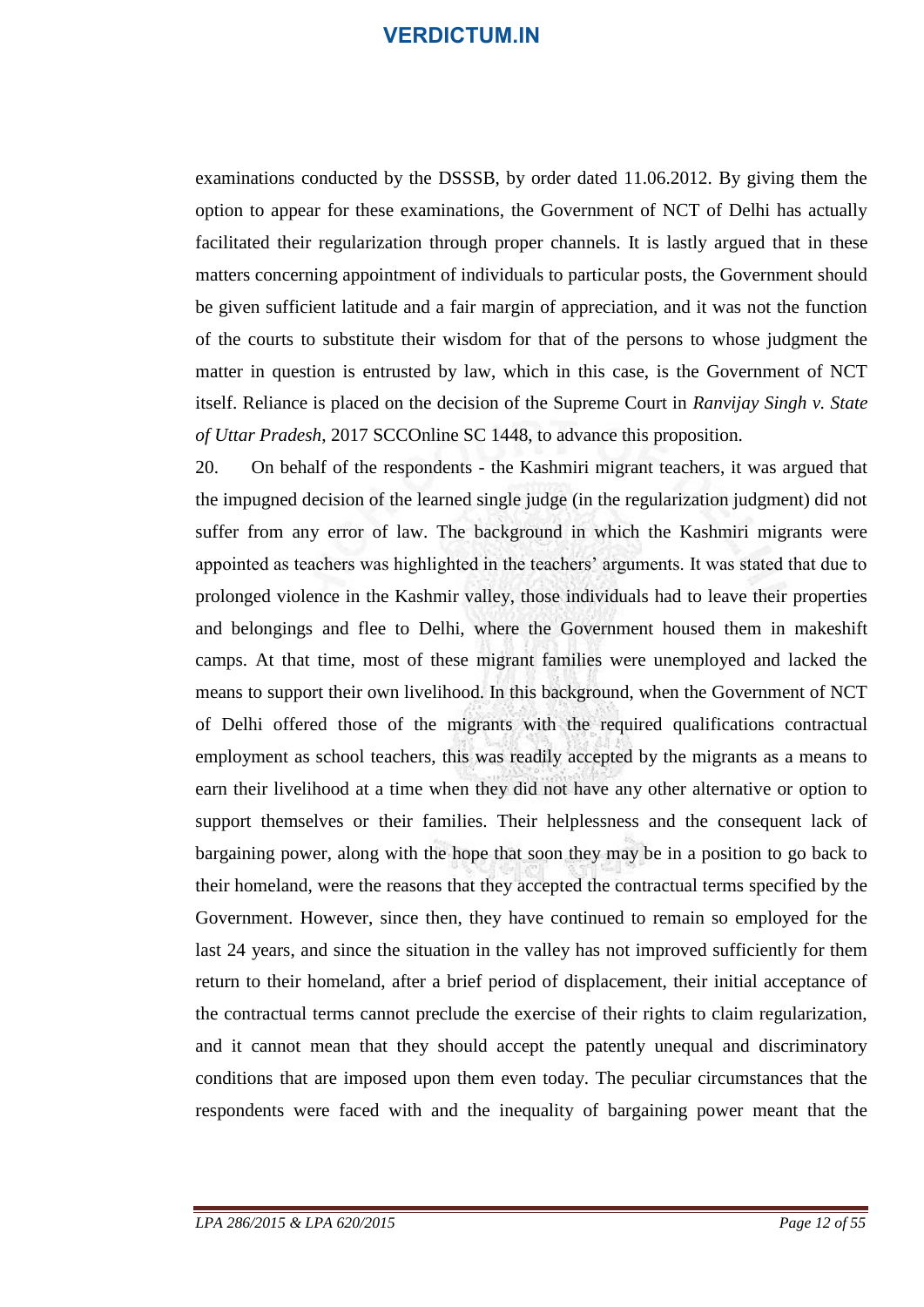conditions that are continually imposed upon them by the Government are manifestly unconscionable.

21. The teachers argue that the duties and responsibilities as teachers assigned to them, were in all respects the same as those of the teachers appointed on regular service. In fact, even apart from teaching, the services of these migrant teachers have been utilized in other works. They have been allocated Election Commission work or have served as examiners for CBSE examinations as well, much like teachers appointed on regular basis. However, despite performing equal work for so many years as that of regular teachers, their pay and other benefits remain unequal. Moreover, often many of such Kashmiri migrant teachers have in the past, received accolades and other recognition for the quality of the service they have rendered as teachers in schools for a sustained period of time, and yet, they have neither been regularized nor given pay equivalent to that of regular teachers, on the sole ground that their initial appointment was on contractual terms and made on compassionate grounds, and thereafter every order extending their term has made clear that these migrant teachers were only continued in service on contractual basis.

22. The teachers during the course of hearing produced a tabular chart which highlighted the difference in pay and benefits between the migrant teachers and those appointed on regular scale. This chart does not include the recent April 2018 notification issued by the Department of Education, Government of NCT of Delhi. Relying on this chart, the differential in pay and benefits is stressed upon by counsel for the respondents. The pay received by the Kashmiri migrant teachers for PGT category is  $\overline{3}32712$  and for TGT category is ₹32248, whereas for regular PGT it is more than ₹100000 and for regular TGT it is between ₹85000 to ₹90000. In comparison, both the regular teachers as well as the Kashmiri migrants do all types of work, teaching and administrative responsibilities included. Further, it is highlighted that the Kashmiri migrants have to work during the holidays as well if they are to earn pay for that period. In contrast, the regular teachers do not have to work during the holidays and earn pay for that period, and if they are called to work during the holidays, they get paid leave credits.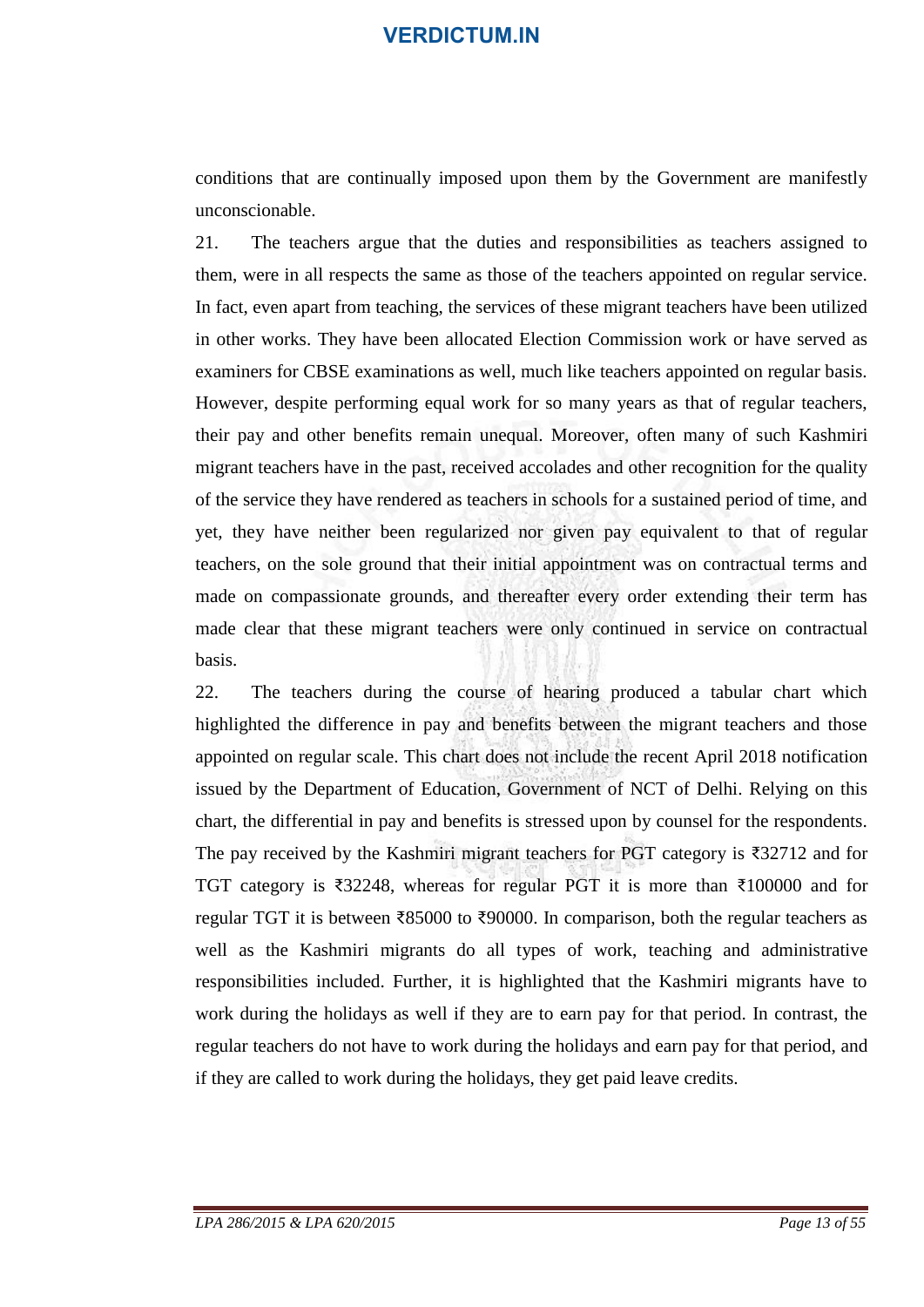23. Further, it is emphasized that the teachers appointed on the regular scales are entitled to a number of benefits such as Leave Travel Allowance, maternity leave, casual leave, earned leave, child care leave, bonus, promotion benefits, hike in pay to pay commission recommendations, HRA, PF, gratuity, ESI, medical allowance, pension as well as extension of period of service by two years after retirement. In contrast, the migrant teachers are entitled to only 8 days leave in a year and are granted no other leaves or benefits of carry forward. They are not entitled to promotions, PF, ESI, maternity benefits, gratuity, pension, benefit of extension of service after retirement, or pay hike according to recommendations of the pay commission. In fact, it is highlighted from the chart, that even guest teachers and assistant teachers appointed by the Government are entitled to a higher salary and more benefits than the migrant teachers, even though the latter has a much higher workload, equivalent to that of teachers appointed on permanent basis.

24. Reliance is placed on the recent decision of the Supreme Courtin *State of Punjab v. Jagjit Singh*, (2017) 1 SCC 148 to argue that principle of equal pay for equal work was applicable to temporary employees in a claim of pay parity with regular employees. It is contended that the Government of NCT of Delhi could not rely on the decision of the Supreme Court in *Umadevi (supra)* to deny parity to the migrant teachers. The decision in *Umadevi (supra)* was further interpreted in *Nihal Singh (supra)* and *Amarkant Rai (supra)*, and in both decisions the Supreme Court noted that the decision in *Umadevi (supra)* cannot become a license for exploitation by the State and its instrumentalities. Reliance is also placed on the decision of the Supreme Court in *Dharwad District P.W.D. Literate Daily Wage Employees Association v. State of Karnataka*, AIR 1990 SC 883, to contend that since the employees on daily wages had been working for a period of more than 10 years, they were entitled to equal pay for equal work from the very inception of their engagement on daily wages. It is also argued that at different points of time, different departments of both the central and the state government have sympathized with the cause of the migrant teachers and have either expressly or impliedly conceded to the need to regularize these teachers. Yet somehow, on some or the other pretext, the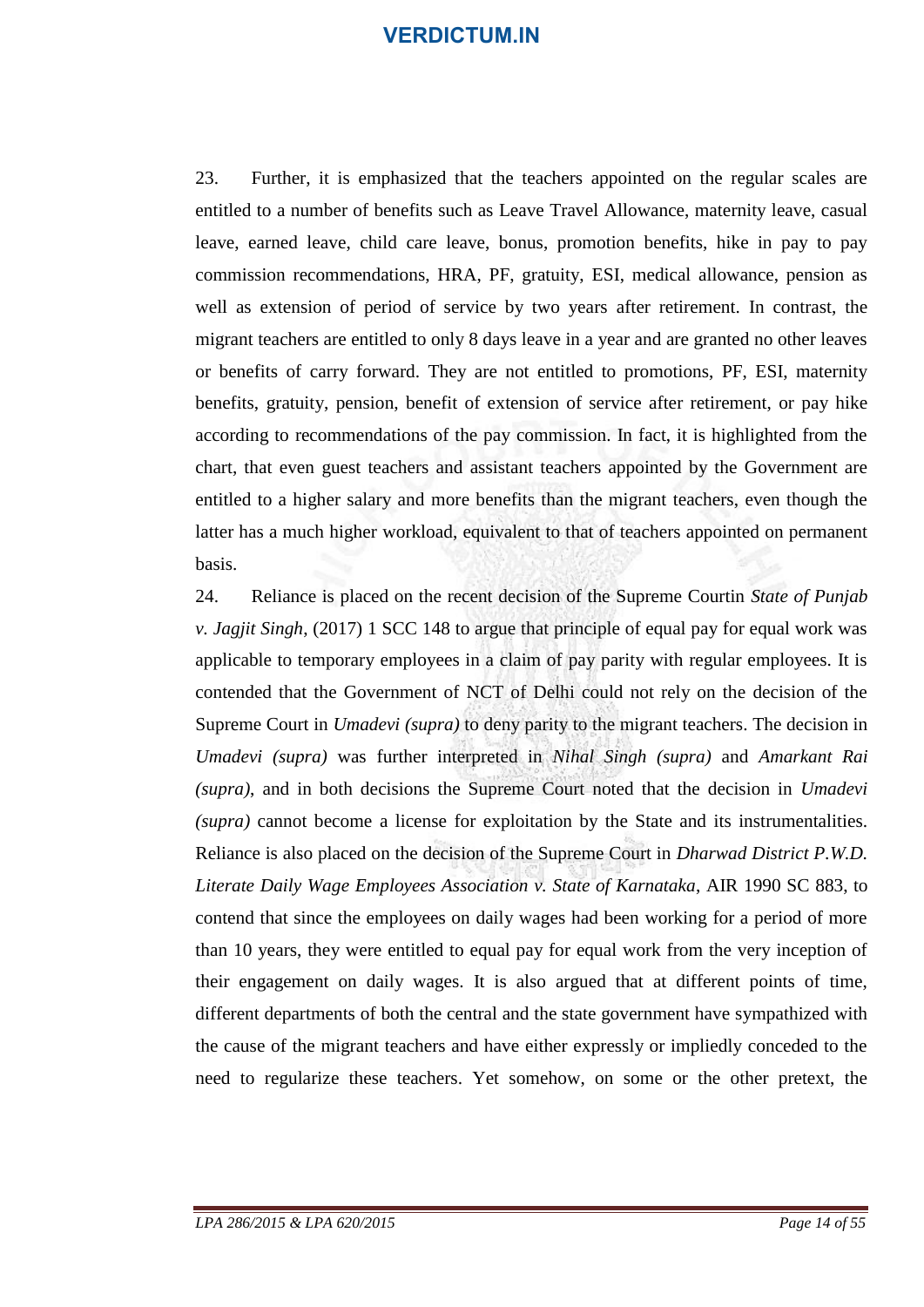Government of NCT of Delhi has not taken the requisite action to regularize these teachers, and they continued to remain employed on contractual basis.

25. The teachers lay emphasis on Article 39(d) of the Constitution which proclaims the principle of "equal pay for equal work" as a Directive Principle of State Policy. Reliance is placed on the following dictum of the Supreme Court in *Randhir Singh v. Union of India,*(1982) 1 SCC 618:

"*It is true that the principle of 'equal pay for equal work' is not expressly declared by our Constitution to be a fundamental right. But it certainly is a Constitutional goal.Article 39(d) of the Constitution proclaims 'equal pay for equal work for both men and women' as a Directive Principle of State Policy. 'Equal pay for equal work for both men and women' means equal pay for equal work for everyone and as between the sexes. Directive principles, as has been pointed out in some of the judgments of this Court have to be read into the fundamental rights as a matter of interpretation. Article 14 of the Constitution enjoins the state not to deny any person equality before the law or the equal protection of the laws and Article 16 declares that there shall be equality of opportunity for all citizens in matters relating to employment or appointment to any office under the State. These equality clauses of the Constitution must mean something to everyone. To the vast majority of the people the equality clauses of the Constitution would mean nothing if they are unconcerned with the work they do and the pay they get. To them the equality clauses will have some substance if equal work means equal pay*."

26. It was argued that the teachers, who fled the valley, fearing for their lives, with little or no belongings, had no choice. Yet, it cannot be denied that they were eligible to hold the posts. The state chose to linger over the issue of regularization of their services, and exploited them by giving almost half the salary paid to regularly appointed teachers. It was highlighted that the teachers in this case cannot be compared with those public servants, brought in by the back door as it were, in flagrant violation of the rules. They were victims of circumstance, forced to leave their native Kashmir, where they had settled existence on account of highly disturbed conditions. Their prolonged stay in Delhi is on account of the conditions not reaching normalcy even now. Furthermore, their initial engagement was pursuant to advertisements, which they responded to. Importantly, these teachers did not occupy positions that were imminently to be filled by those from the so called regular channels. NCT always had several TGT and PGT employees; the number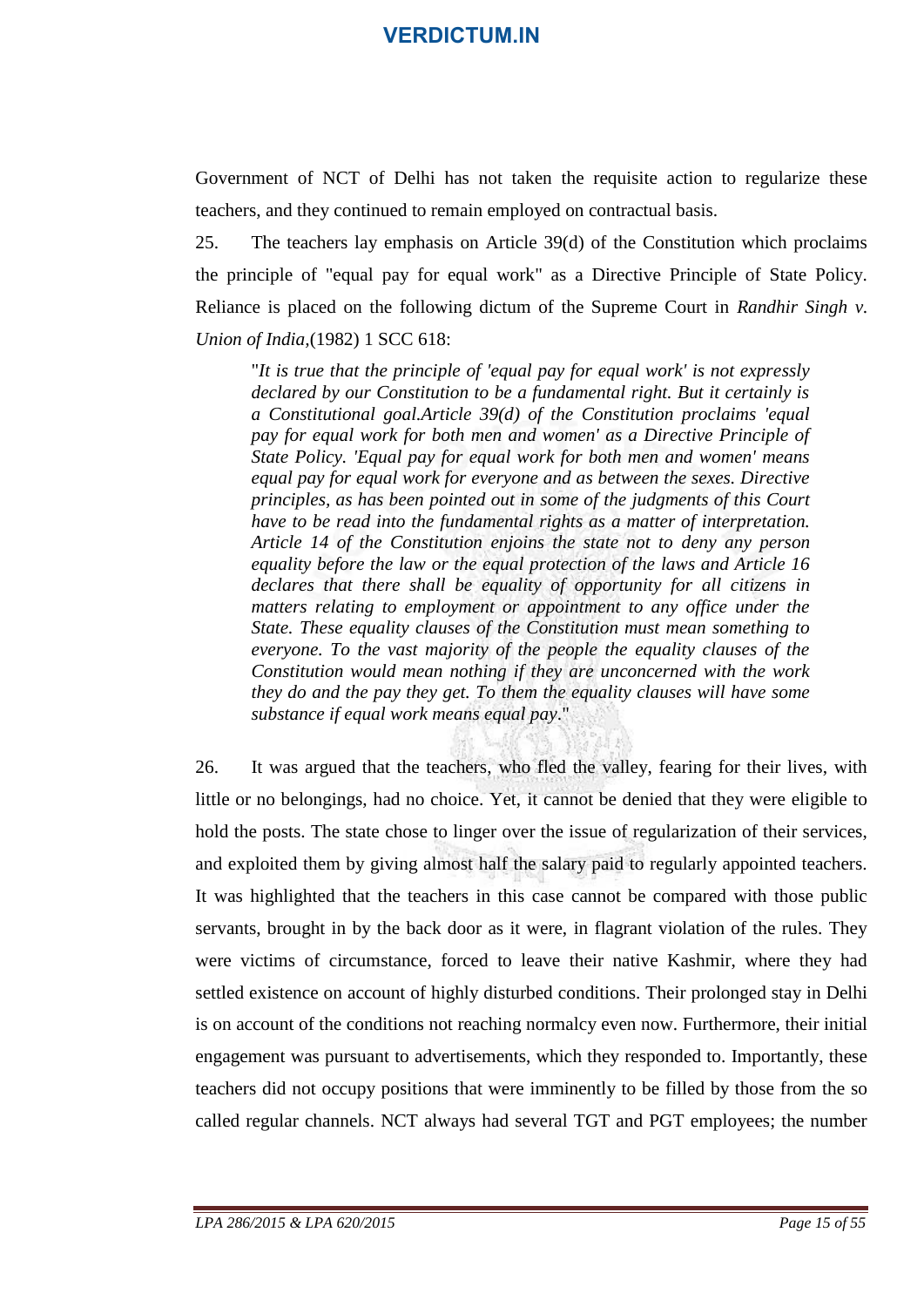of contractual employees and teachers outweighs those in regular positions. Having spent almost an entire career as contractual teachers, at the fag end, when they are likely to attain the age of superannuation, the NCT has no qualms in denying them any terminal or pensionary benefits.

27. It was lastly argued that the rule or principle of *Umadevi (supra)* cannot have universal application. In the present case nowhere had it been established that the appellants were appointed through the back channel; they responded to public notices, were selected in a fair process after their qualifications were duly verified and they were interviewed. Importantly, the state, which is bound by principles of non-arbitrariness and reasonableness, cannot legitimately deny benefits to a citizen, who flees her home and native state on account of compelling law and order reasons, on the ground that the same non-arbitrariness principle would bind it forever to the exploitative position that it took earlier, in providing contractual employment. That would be a negation of Article 14 of the Constitution.

#### *Analysis and Conclusions*

28. The issue of regularization of Kashmiri migrants was considered, debated and discussed by different branches of both the Central and State government. For instance, on 17.02.2000, the Secretary, Ministry of Human Resource Development, Department of Education, Government of India, wrote a letter to Special Secretary, Ministry of Home Affairs, Government of India and marked to various officials of the Government of NCT of Delhi, highlighting the plight of the Kashmiri migrants. In reply to this letter, the Special Secretary, Ministry of Home Affairs, wrote back stating that the Home Ministry was also of the view that these teachers should be regularized and that this benefit should not be denied to them merely on the ground that they may return to the Valley once the situation becomes normal. However, it was also stated that since the teachers were not Central government employees, the decision on their regularization had to be taken by the Delhi Government and no approval was needed from the Government of India. By letter dated 02.05.2000 addressed to officials of the Delhi Government, the Secretary of the MHRD, Department of Education, highlighted: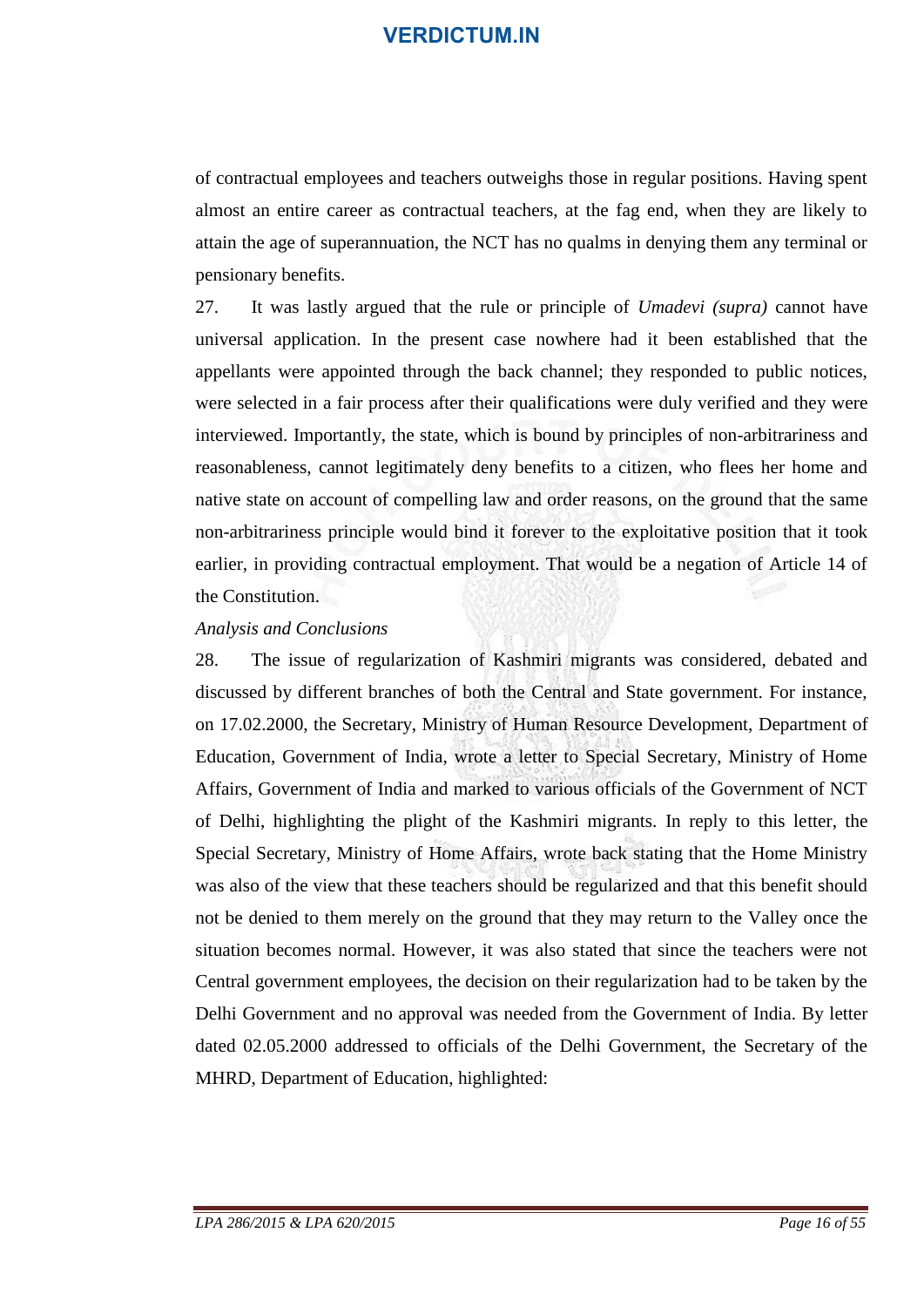"*The fact of the matter is that migrant teachers are not being regularized. Nor are they being given full salary. One of the points missed at one time was that there was an implicit policy decision in the Ministry of Home Affairs that the immigrant teachers had come to Delhi on a temporary basis and, had to be, sent back at some stage.*

*This position has now been clarified by Shri T.R. Kakkar in his D.O. letter No. 12013/10/90-K.II(2) dated April 18/20, 2000. He has stated very clearly that, the regularization of these teachers by the Delhi Government does not require any approval from the Government of India. Similarly the grant of regular pay scales of the migrant teachers cannot be denied to them merely on the ground that they may return to the Valley once the situation becomes normal. In view of this clarification of the Ministry of Home Affairs, one important plank of the argument being advanced against the regularization of these teachers falls to the ground.*

*During discussions with Secretary, Education it has transpired that the regularization of these teachers is-also pending because of the following reasons.*

*(i) They were appointed without following the normal procedure of recruitment through the Service Selection Commission.*

*(ii) some of them do not fulfill the eligibility criteria.*

*(iii) It is felt that if they are regularized, other contract teachers in Delhi Schools, some of whom have already gone to the Court, will also ask for parity of treatment.*

*It is felt that these issues can be addressed in the following manner:*

*(i) With regard to the formality of regularization through the Service Selection Commission, a one time decision can be taken that all such employees will be screened by the Commission as to whether they fulfill the eligibility criteria or not. If they do and if their work and conduct has seen satisfactory, the Commission can recommend their regularization as a one time measure.*

*(ii) With regard to those persons who do not fulfill the educational criteria may be seen whether any relaxation can be given as a one time measure in order to tackle this human problem. Any ineligibility on the ground a person being over age may be ignored.*

*(iii) there is no question of other employees employed on contract basis seeking parity with the migrant employees. The concession given, to the migrant employees was a deliberate act of policy by the then State Government of Delhi and was given as a one time measure in order to rehabilitate the migrants who had lost all their assets and jobs in the Valley. Other contract employees who, do not suffer from similar*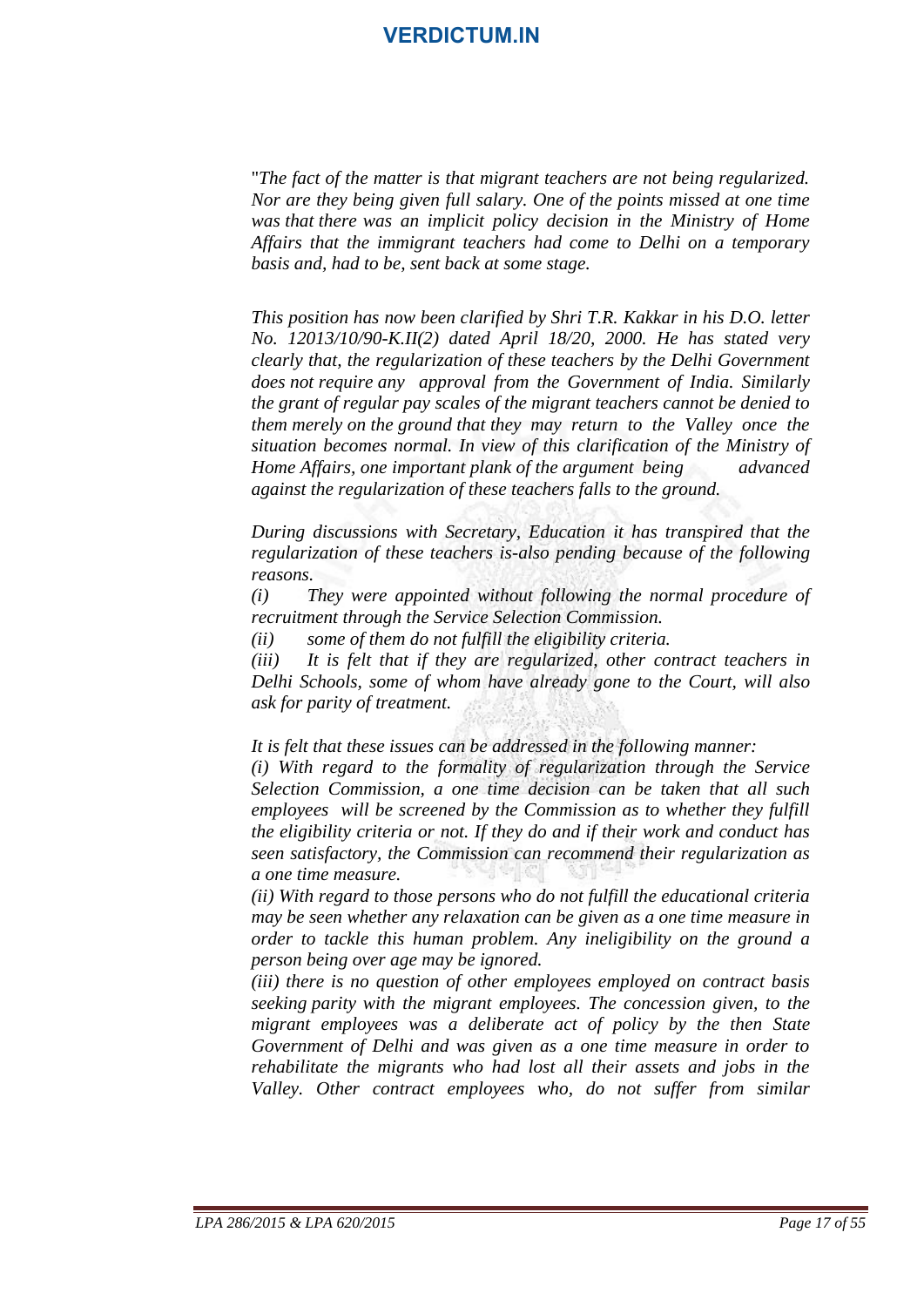*disabilities cannot seek similar treatment if they go to court, are not likely to receive any relief.*"

29. Similarly, the then Union Minister of Minority Affairs by a letter dated 10.11.2006, wrote to the then Chief Minister of Delhi:

*Dear Sheilaji,*

*You may kindly recall my telephonic discussion with you this evening about regularization of the services of Kashmiri Migrant teachers. I am really grateful for the promptness with which you so kindly extended their appointment on ad-hoc basis for three more years with the understanding that in the mean time action to regularize their services will be taken. Let me assure you that time I am as much concerned in the welfare of Kashmiri Migrants as you are. I am informed that at the time of their initial appointment they fulfilled all the QRs laid down except the relaxation in age limit. They were recruited by following the prescribed procedure at the time including advertisement in newspapers. Today, I was again approached by these teachers who have informed me that the process for the regularization has not started yet and they are not being paid salary equivalent to their regular counterparts although both carry out the same job. Unfortunately due to non regularization of the services they are denied payment towards, House Rent Allowance, City Compensatory Allowance, Transport Allowance, Dearness Pay,Children's Education Allowance and most import unlike their regular counterparts, they are not paid the bonus even on the eve of Diwali; they are not entitled to the any kind of leave be it Earned, Medical or Maternity/Latinity which is not only unjustified-but harsh too. In spite of your assurance to me they have, not yet been paid the salary for the months of May and June this year though they performed their duties like other regular teachers."*

30. On 12.02.2009, the Directorate of Education of the Government of NCT of Delhi gave a detailed point wise reply to a letter received from the All India Kashmiri Samaj airing the grievance in relation to the NCT's treatment of the Kashmiri migrants. This point-wise reply provides the standpoint of the NCT on the issue of regularization and indicates parity for the Kashmiri migrant teachers. For convenience, the tabular pointwise is reproduced below:

| $(i)$ Parity of Pay Scales | The Kashmiri Migrant Teachers are<br>  working as TGTs/Misc and PGTs in $\vert$ |
|----------------------------|---------------------------------------------------------------------------------|
|                            | this Directorate on contract basis on                                           |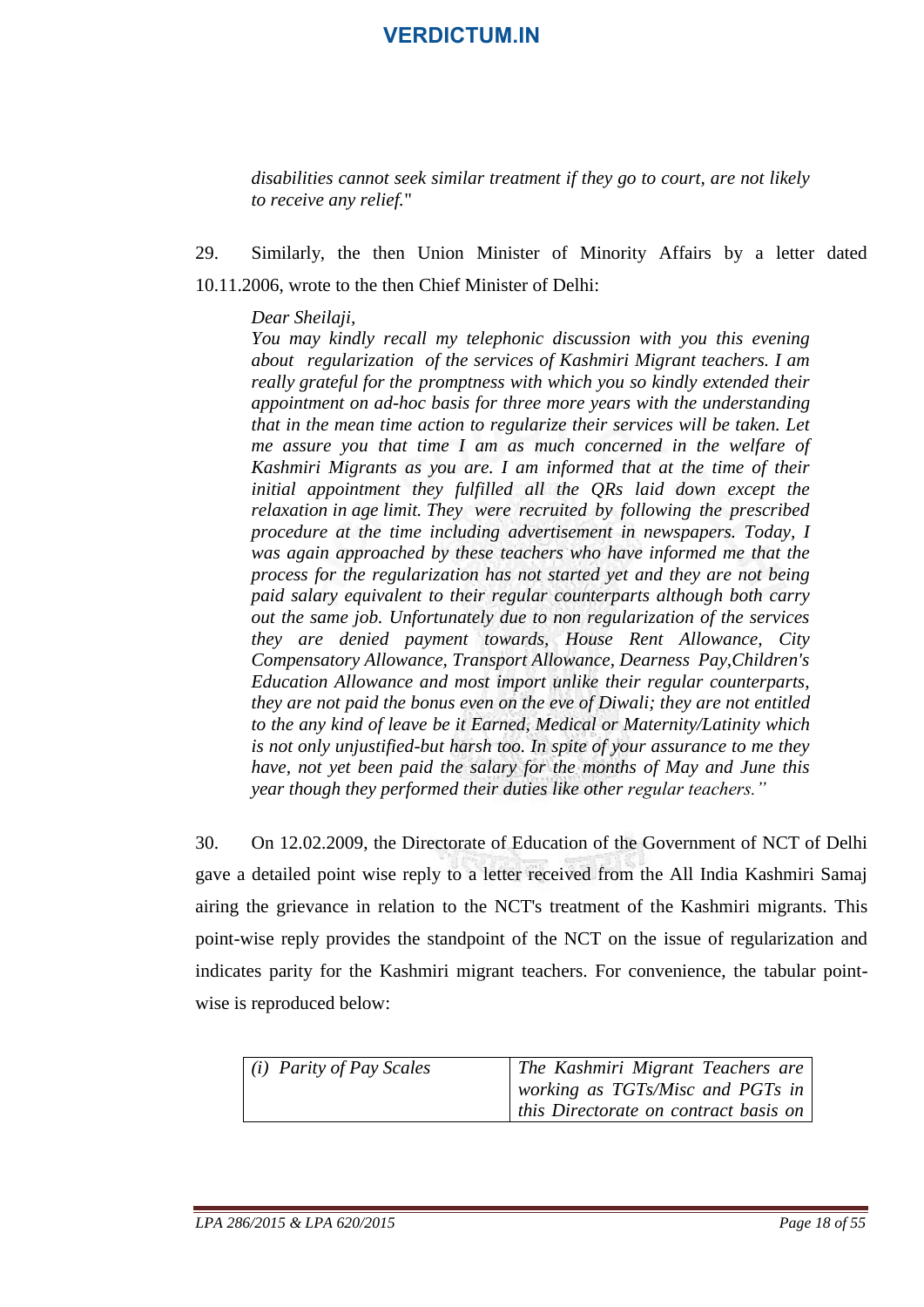|                                | consolidated monthly emoluments.<br>Their monthly remuneration was last<br>revised from 8000 to 11140/- p.m. in<br>r/o TGTs/Misc and 9500 to 13160<br>p.m. in r/o PGTs w.e.f. 1.4.2008. After<br>the implementation of Sixth Pay<br>Commission, to keep parity with<br>regular teachers, a Cabinet Note is<br>being prepared for further enhancing<br>their monthly emoluments.                                                                                                                                                                                                                                                                                                                                                                                                                                                                                                                                                                                                                                                                                                                                                                                                                                                     |
|--------------------------------|-------------------------------------------------------------------------------------------------------------------------------------------------------------------------------------------------------------------------------------------------------------------------------------------------------------------------------------------------------------------------------------------------------------------------------------------------------------------------------------------------------------------------------------------------------------------------------------------------------------------------------------------------------------------------------------------------------------------------------------------------------------------------------------------------------------------------------------------------------------------------------------------------------------------------------------------------------------------------------------------------------------------------------------------------------------------------------------------------------------------------------------------------------------------------------------------------------------------------------------|
| (ii) Regularization of Service | On the recommendations<br>of the<br>Cabinet of NCT of Delhi, Kashmiri<br>Migrant were appointed since 1994<br>year to year contract basis,<br><i>on</i><br>however, the cabinet, vide decision<br>dated 8.5.2006, extended the contract<br>for three years up to 31.3.2009. The<br>Cabinet has also decided that instead<br>of giving extension on yearly basis,<br>extension might be given for the next<br>three years. In the meantime,<br>the<br>department<br>should<br>the<br>examine<br>possibility of absorbing them on<br>regular basis by allowing them to<br>take the test for recruitment<br>of<br>teachers whenever it is conducted by<br><b>DSSSB</b> by relaxing the age limit also<br>providing three chances for them to<br>appear in the test.<br>This department has already opined<br>that regularization of services is not<br>advisable and they can be extended<br>the benefits of age relaxation while<br>appearing through DSSSB with the<br>prior approval of Hon'ble LG.<br>It is further submitted that<br>the<br>Hon'ble Supreme Court<br>in<br>its<br>judgment dated 10 <sup>th</sup> April 2006 in<br>Secretary, state of Karnataka and<br>others v/s. Uma Devi and others has<br>observed as under: |
|                                | "Para $38$ – When a person enters a<br>temporary employment<br>gets<br>or                                                                                                                                                                                                                                                                                                                                                                                                                                                                                                                                                                                                                                                                                                                                                                                                                                                                                                                                                                                                                                                                                                                                                           |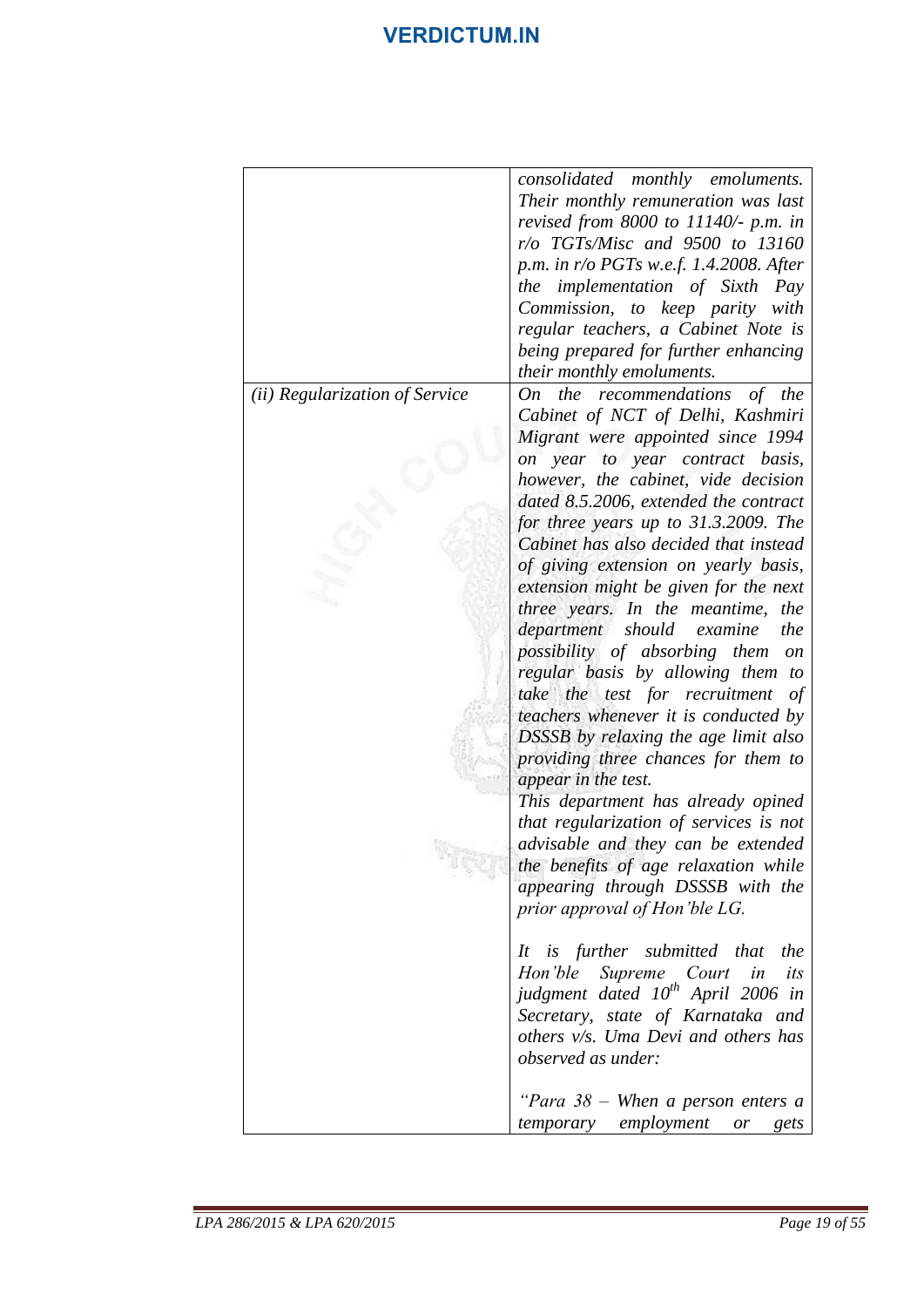|                                 | engagement as a contractual or<br>casual worker and the engagement is                                     |
|---------------------------------|-----------------------------------------------------------------------------------------------------------|
|                                 | not based on pro-per selection as<br>recognized by the relevant rules or<br>procedure, he is aware of the |
|                                 | consequences of the appointment                                                                           |
|                                 | being<br>temporary,<br>casual<br>or<br>contractual in nature. Such a person                               |
|                                 | cannot invoke the theory of legitimate                                                                    |
|                                 | expectation for being confirmed in the<br>post when an appointment to the post                            |
|                                 | could be made only by following a<br>proper procedure for selection in                                    |
|                                 | concerned cases, in consultation with                                                                     |
|                                 | service commission.<br><i>the public</i><br>Therefore, temporary contractual or                           |
|                                 | casual employees cannot successfully                                                                      |
|                                 | advance the theory of legitimate<br>expectation. Para 46. In view of our                                  |
|                                 | conclusion, the courts<br>are<br>not                                                                      |
|                                 | expected to issue directions<br>for<br>making such person (daily wagers)                                  |
|                                 | permanent in service. If sanctioned<br>posts are vacant the sate will take                                |
|                                 | immediately steps for filling those                                                                       |
|                                 | posts by a regular process<br>οf<br>selection."                                                           |
|                                 | Also, if Kashmiri Migrants<br>are                                                                         |
|                                 | considered for regularization, it will                                                                    |
|                                 | open a pandora's box and all other<br>contractual teachers whose claims                                   |
|                                 | were rejected by the Hon'ble High                                                                         |
|                                 | Court of Delhi and even the part time<br>teaches deployed by the vocational                               |
|                                 | branch as well as those deployed by                                                                       |
|                                 | the academics like Urdu, Punjabi,<br>claim<br>will<br>Sanskrit<br>also                                    |
|                                 | besides,<br>regularization<br>such<br>consideration will be discriminatory                                |
|                                 | and may even amount to violation of                                                                       |
|                                 | orders of the Hon'ble Supreme Court<br>and High Court.                                                    |
| $(ii)(a)$ Possibility of return | The matter is beyond the purview of                                                                       |
|                                 | Directorate of Education                                                                                  |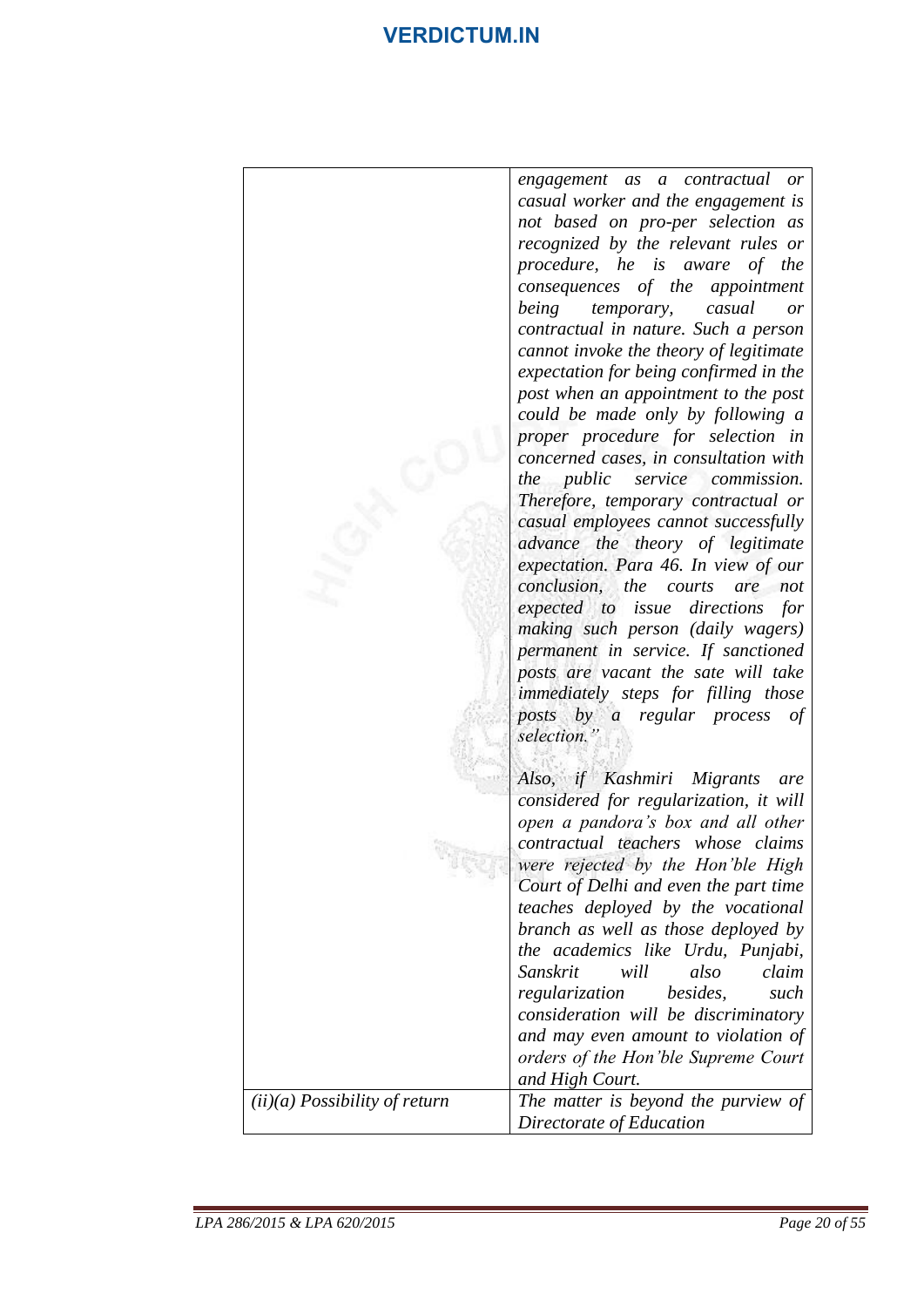| $(b)$ Parity with other contract   | The part time vocational teachers            |
|------------------------------------|----------------------------------------------|
|                                    | working under the Directorate of             |
|                                    | Education is getting 8200/- p.m.             |
| (c) Need for fulfilling procedural | In this regard it is informed that the       |
| formalities                        | Cabinet of GNCT of Delhi had                 |
|                                    | directed that "the proposal was              |
|                                    | considered by the Council<br>- of            |
|                                    | Ministers and it was decided that the        |
|                                    | department should examine the                |
|                                    | possibility of absorbing them on             |
|                                    | regular basis by allowing them to            |
|                                    | take the test for recruitment of             |
|                                    | teachers whenever it is conducted by         |
|                                    | DSSSB by relaxing the age limit and          |
|                                    | also providing three chances for them        |
|                                    | to appear in the test. However, in           |
|                                    | view of the observation of Hon'ble           |
|                                    | Supreme Court cited above, the               |
|                                    | <i>possibilities appear to be limited.</i> " |
|                                    |                                              |

31. Similarly, on 18.05.2009, the Directorate of Education gave another point-wise reply to these issues, which is reproduced under:

/ 竹山 黄麻黄

| (ii) Parity of pay of Migrant              | The Kashmiri Migrant teachers are            |  |
|--------------------------------------------|----------------------------------------------|--|
| Kashmiri Teachers with Regular             | working as TGTs/Misc and PGTs in             |  |
| – Teachers                                 | this Directorate on contract basis on        |  |
|                                            | consolidated monthly emoluments.             |  |
|                                            | Their monthly remuneration was last          |  |
|                                            | revised from RS.8000 to Rs.11140 pm          |  |
|                                            | in r/o TGTs/Misc and Rs.9500 to              |  |
|                                            | 134160 pm in $r/o$ PGTs wef 1.4.2008.        |  |
|                                            | Parity of pay can only be considered         |  |
|                                            | for teachers appointed on regular            |  |
|                                            | basis and parity is covered within the       |  |
|                                            | larger issue of regularization. After        |  |
|                                            | the implementation of 6<br>Pay               |  |
|                                            | Commission on a Cabinet Note has             |  |
|                                            | been prepared and is<br>being                |  |
|                                            | forwarded for further enhancing their        |  |
|                                            | monthly emoluments.                          |  |
| Regularization of<br>the<br>(iii)          | As regards regularization of their           |  |
| such<br><i>teachers,</i><br>services<br>of | services, a letter No.15030/17/2007-         |  |
| being subjected<br>without                 | to   $K(Vol.V)$ dated 3.3.09 of Director (K- |  |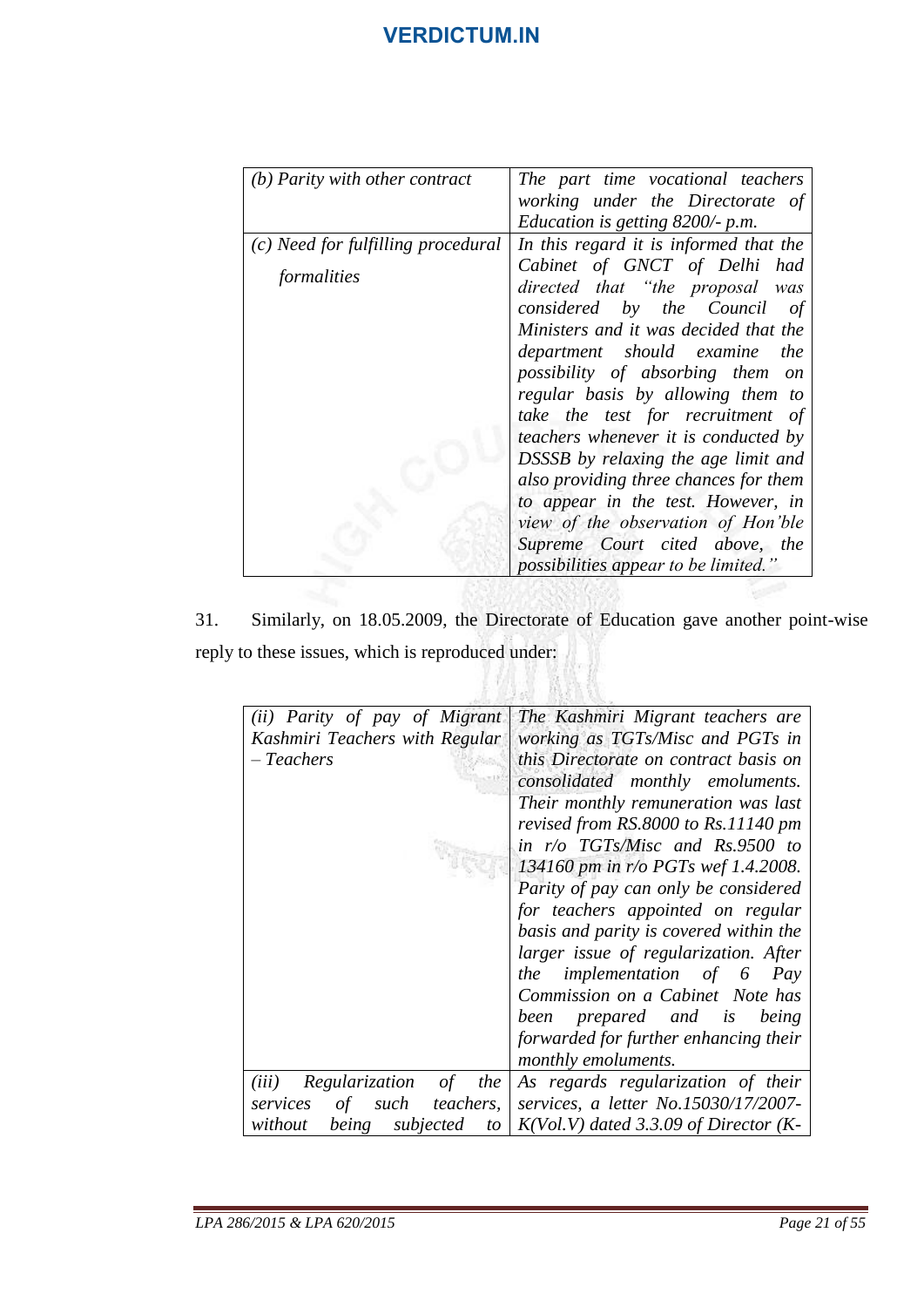|              | tests/exams. Since many of them $ $ II) of MHA containing the Report of |
|--------------|-------------------------------------------------------------------------|
|              | is now too old to undertake   the Parliamentary Standing                |
| examination. | Committee of the subject has been                                       |
|              | received by this Directorate which                                      |
|              | has been taken up with relevant                                         |
|              | details for its consideration by the                                    |
|              | appropriate authority. As it involves                                   |
|              | numerous issues with larger                                             |
|              | consequences, it may take time to                                       |
|              |                                                                         |
|              | have final decision in the matter.                                      |

32. With respect to contractual employees generally, the Government of NCT of Delhi on 06.10.2015, by way of a cabinet decision proposed the following:

"*The Government of NCT of Delhi has considered the issue of regularization of the contractual employees working in various departments of the GNCT of Delhi and approved the following general policy for regularization of the contractual employees vide Cabinet Decision No.2223 dated 06.10.2015:-*

*In line with the Uma Devi judgment, GNCTD makes the following policy for contractual employees working against regular posts:-*

*1. Every department should formulate a scheme to fill up all vacant posts.*

*2. Contractual employees working against these posts should be allowed to apply with following conditions:*

*(a) They should be given age relaxation.*

*(b) They should be given appropriate and adequate weightage of experience for that post in evaluation.*

*(c) Any contractual employee, whose service was terminated due to unsatisfactory work during their contractual employment, shall be treated as ineligible, under the scheme.*

*3. Policy in para2 shall also be applicable to the contractual employees who have worked against these posts for an aggregate period of 6 months or more after 01.04.2013.*

*It is, therefore, requested that the necessary action with regard to implementation of above decisions may be initiated at the earliest."*

33. Yet, the issue of regularization of the Kashmiri migrant teachers, was still left hanging. The relevant file notings of the Directorate of Education, dated 06.06.2016 are extracted below, on the issue of regularization: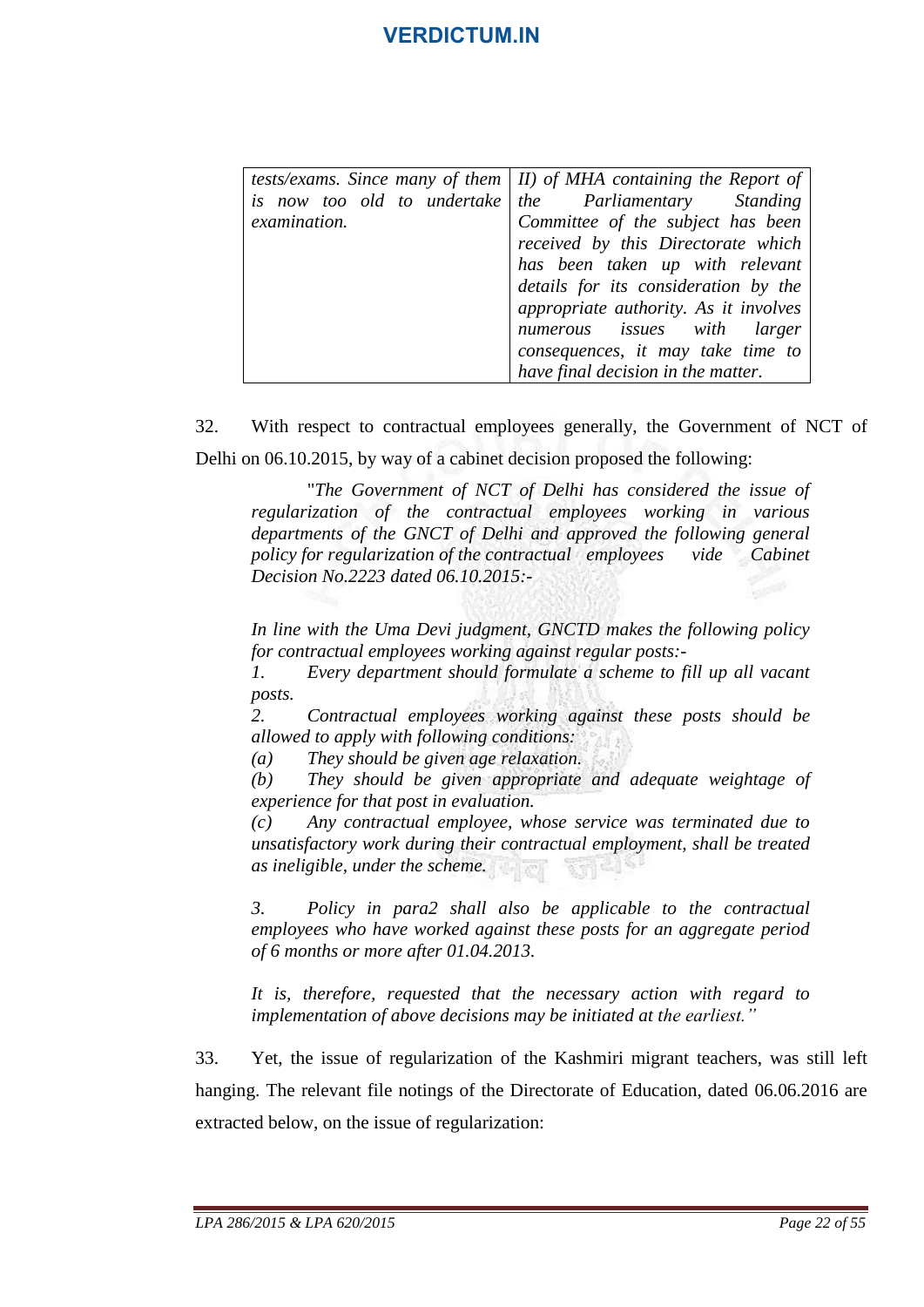*and Misc Category Teachers on specific terms and conditions that "it" "184. The brief of the case is that during the militancy in Kashmir in era of 1990's the Govt. of NCT of Delhi vide cabinet decision dated 02/04/1994 decided that one member of each Kashmiri Migrant Family may be appointed as contractual teacher depending upon his/her suitability for different category of jobs provided he/she fulfils the educational qualification as per recruitment rules. Accordingly, Kashmiri Migrant Teachers were given contractual appointment as PGTs, TGTs* 

*will not grant the appointee any right or claim for regular appointment to the post". Therefore, the principle of "Equal Pay for Equal Work" is not applicable in the present case.*

*185. However, the above said contractual Kashmiri Migrant Teachers filed the above WPC No.3989/2010 before the Hon'ble High Court seeking parity in pay and allowances at par with regularly appointed Teachers and regularization of their contractual services.*

*186. In this regard, it is submitted that the department was not in a position to regularize the contractual services of Kashmiri Migrants Teachers in view of the judgment dated 10/04/2006 in Appeal (Civil) No.3595-3612 of 1999 titled as Secretary, State of Karnataka Vs. Uma Devi and Others vide which Hon'ble Supreme Court has clearly expressed itself against regularization of contractual employees. Further, it will open a Pandora's box if such regularization of contractual employee working in various departments/agencies of Govt of NCT .of Delhi will also demand the same relief. Moreover, several numbers of other contractual teachers and teachers engaged on ad-hoc and daily basis are working in this department besides other organisations under the GNCTD.*

*187. It is pertinent to mention here that the term of appointment of the Kashmiri Migrant Teachers was lastly extended for a period of five years at a time or they attain the age of 60 years, whichever is earlier w.e.f. 1.4.2012 vide order date 11.7.2011. Further, they have been given onetime relaxation in upper age limit for the number of years Kashmiri Migrant Teachers have served in the Directorate of Education, Govt. of NCT of Delhi for appearing in examinations conducted by Delhi Subordinate Services Selection Board (DSSSB) from time to time for recruitment to the respective category of teachers to facilitate their regular appointment vide order dated 11.06.2012.*

*188. This Directorate sought legal opinion in the matter and the concurrence dated 9.6..2015 of the L&J Department for challenging the impugned judgment may kindly be perused at Page- 6/N.*

*189. Accordingly, this Directorate has already filed LPA No. 620/2015 titled as GNCTD Vs Govt. School Teachers Association (Migrants) Regd & Ors before the Division Bench challenging the said judgment dated 18.5.2015 and the next date of hearing is*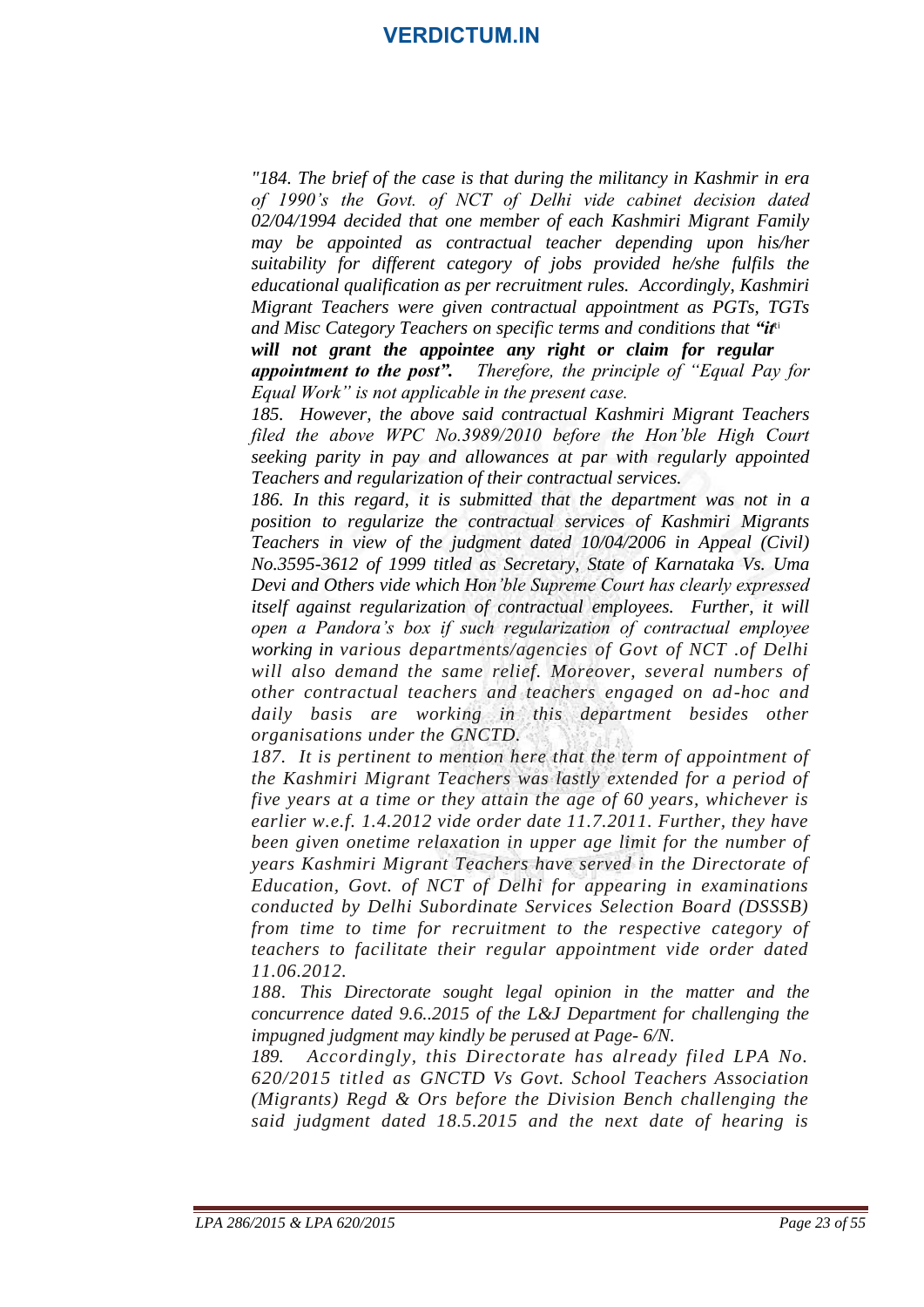*08.08.2016. Besides this, some contractual Kashmiri Migrant teachers also filed LPA No. 286/2015 titled Indu Munshi & Ors Vs UOI & Ors seeking the same relief as ordered by the Hon'ble High Court in its order dated 18.5.2015 in WPC No. 3989/2010 and both the LPAs are being heard together.*

*190. However, during the pendency of the Writ Petition Govt. of NCT of Delhi has considered the issue of regularization of the contractual employees working in various department of GNCTD and approved a general policy for regularization of the contractual employees vide Cabinet Decision No.2223 dated 6.10.2015 vide its order dated 19.10.2015 (Page-209/C).*

*191. In view of the Cabinet's decision regarding regularization of contractual employees, a policy in r/o of Guest/Contract teachers working in the Directorate of Education is under consideration. However, it was felt that the policy under consideration in the background of cabinet decision dated 6.10.2015 cannot be extended to the contractual Kashmiri Migrant Teachers because it is not justified that those teachers who have been working with the Department for more than two decades are subjected to the same criteria as that for regularization of Guest teachers and accordingly, a separate scheme is required to be formulated. Therefore, a separate policy for regularization Kashmiri Migrants Teachers working under this Directorate is under active consideration.* 

*192. Accordingly, a detailed proposal with regard to relaxation of certain provision in the Recruitment Rules for regularization of Kashmiri Migrant Teachers was submitted to the Hon'ble LG of Delhi for approval (Page-32 to 34/N).*

*193. The Hon'ble LG while agreeing with the proposal in principle has desired that before considering the proposal to relax RRs for absorption/regularization of Kashmiri Migrant Teachers, the constitutional and legal damnations of the proposed policy must be examined by the Law Department as suggested by the Services Department. "*

34. On 12.07.2017, a decision was taken by the Council of Ministers, which considered a note prepared by the Secretary (Education) and approved the proposal contained in paragraph 8 of the note. This note was prepared taking into consideration the views of the various departments within the Govt. of NCT of Delhi, such as the Education Department, Services Department, Administrative Reforms Department etc. The relevant paragraph of the note, which was adopted by the Council of Ministers is extracted below:

### "*8. PROPOSAL BEFORE THE CABINET:*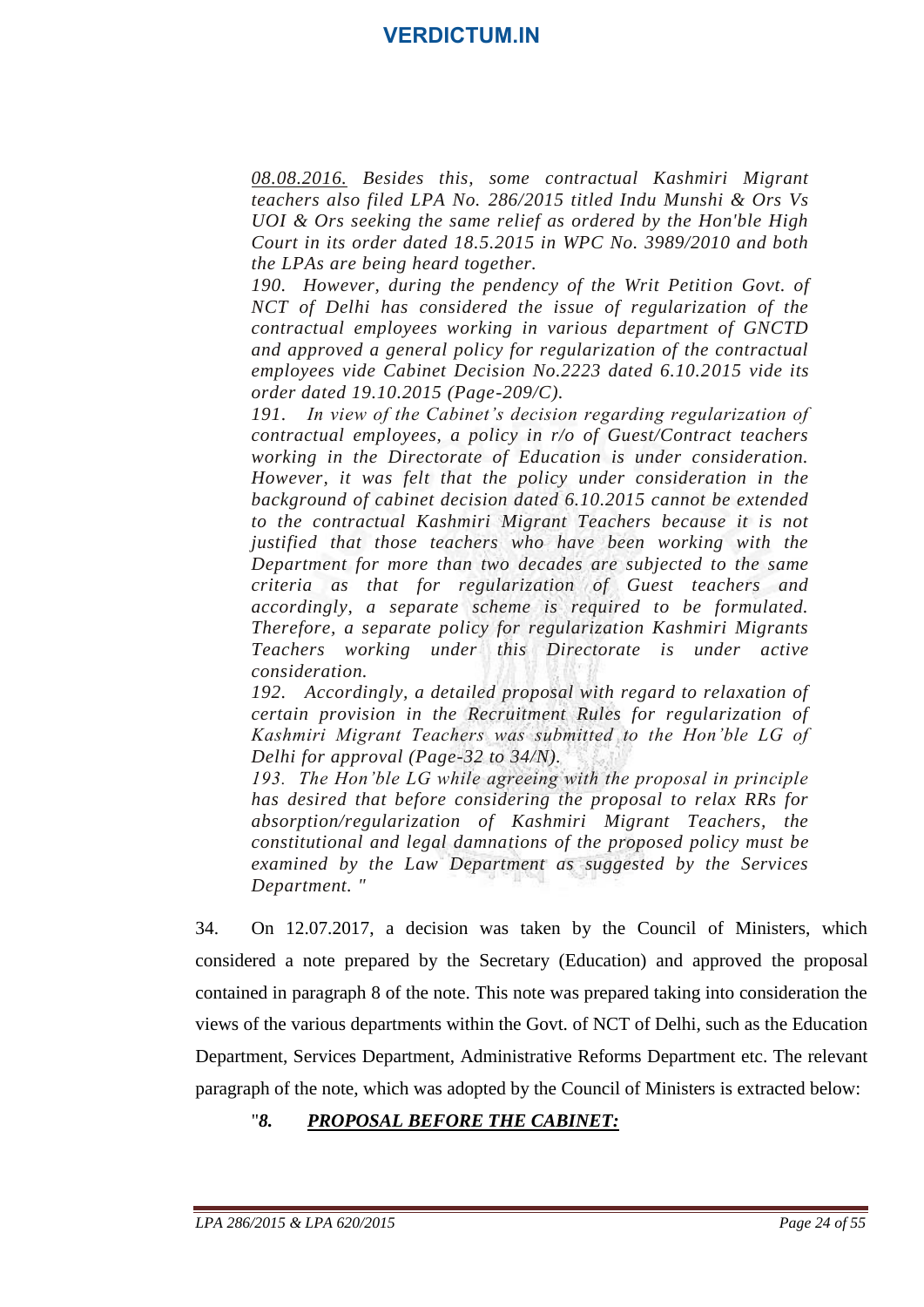*The Council of Ministers may kindly recommend the Special Policy for regularization of Kashmiri Migrant Teaches (i.e. 174 nos) presently working on contract basis in the Directorate of Education, Govt. of NCT of Delhi for approval subject to the following:*

*I. Grant of one time relaxation in the Recruitment Rules for the posts of PGTs/TGTs/Music Teacher and Librarian with the provision of Direct Recruitment as mentioned below:*

*a. Relaxation in age: Grant of one time relaxation to the Kashmiri Migrant Teachers in age for those serving Kashmiri Migrant Teachers who are working on contract basis from 1994 onwards.*

*b. Method of recruitment: According to RRs the method of recruitment is 75% promotion and 25% direct recruitment. It is proposed to seek one time relaxation in the mode of recruitment for direct recruitment as regularization of Kashmiri Migrant Teachers working as contractual employees in the Directorate of Education.*

*II Relaxation in Recruitment Rules is being sought only against the method of recruitment and age limit. However as per Sub-Section (1) of Section 23 of RTE Act, 2009, National Council for Teacher Education has laid down the minimum qualification for a person to be eligible for appointment as-a teacher in Class -I to VIII. One of the essential qualifications for a person to be eligible for appointment as teacher in any of the schools referred to in Clause (n) of Section-2 of the RTE Act is that he/she should pass the teacher eligibility test which will be conducted by the appropriate Government.*

*Para 1 of the notification dated 23 August 2010 of NCTE preserved minimum qualifications alongwith pass in the Teacher (TET) to be conducted by the appropriate Govt. in accordance with the guidelines framed by the NCTE for the purpose. However, para-4 of the above notification of ibid date stipulates as:*

*Para -4: Teacher appointed before the date of this notification,:-*

*The following categories of teaches appointed for classes I to VII prior to date of thisNotification need not acquire the minimum qualifications specified in Para (1) above.*

*In view of the facts that the contractual KMTs were appointed in the year1994 due to political turmoil in Kashmir Valley and in pursuance of the Hon'ble High Court order dated 18.05.2015 in WPC No.3989/2010 considering the issue of regularization of contractual Kashmiri Migrant Teachers as a peculiar as well as a special case and as per para 4 of the NCTE notification dated 23/8/2010, it is proposed that the provision of CTET may also be relaxed while regularising the contractual Kashmiri Migrant Teachers.*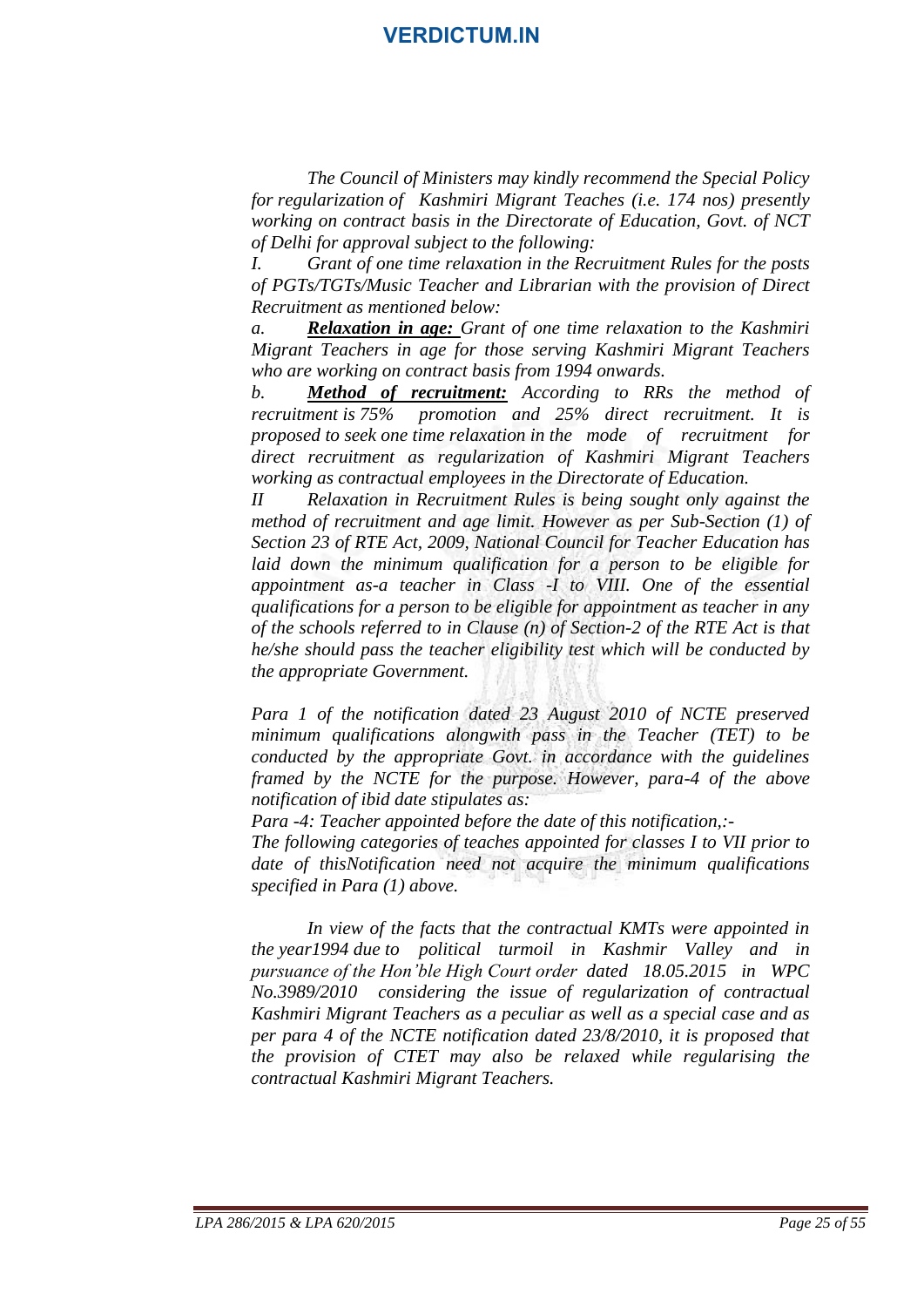*III. Approval of the services of Kashmiri Migrant Teachers working in the Directorate of Education on contract basis to be regularized with prospective effect (i.e. from the date of issue of such order) and no consequential benefit to be given for past services rendered on contractbasis, for any purpose.* 

*IV. Approval of the estimated expenditure of Rs. 13,16,30,688/- (approx.)/annum.*"

35. Moreover, at different points in time, advertisements were issued, by the Govt. of NCT of Delhi calling for application of candidates for recruitment of regular teachers. On 19.06.1994, the Govt. of NCT of Delhi through advertisement invited applications from candidates registered with employment exchanges in the NCT of Delhi for the posts of teachers to be filled up on regular basis for various subjects. Most recently, advertisements were issued by the Govt. of NCT of Delhi for recruitments for various teaching posts on 12.12.2014 and 20.12.2017. In the latter, a one-time age relaxation in the upper age limit for the Kashmiri migrant teachers, for the number of years served as teacher in the department of education, was also granted.

36. From the above, two aspects become clear. First and initially, the regularization of the migrant teachers was not implemented owing to the fact that it was thought that the situation in the Kashmir Valley was temporary and eventually the migrants would go back to the Valley. Thereafter, the regularization of the migrant teachers was refused owing to the decision of the Supreme Court in *Umadevi (supra)*. Concededly, efforts were made at some official levels to bring about the regularization of these teachers and give them benefits similar to those given to the teachers recruited regularly by the government.However, no positive decision was taken by the appropriate authorities on the issue; consequently, the migrant teachers approached this court by way of a Writ Petitions.

37. The first question which this Court proposes to address is whether the learned single judge, in the latter regularization, impugned by the NCT, fell into error in not following the decision and outcome of the other learned single judge in the earlier batch of cases, i.e. by dismissing the petitions, in W.P.(C) 2574/2010. The regularization judgment, allowing W.P.(C) 3989/2010, no doubt, does not follow the outcome of the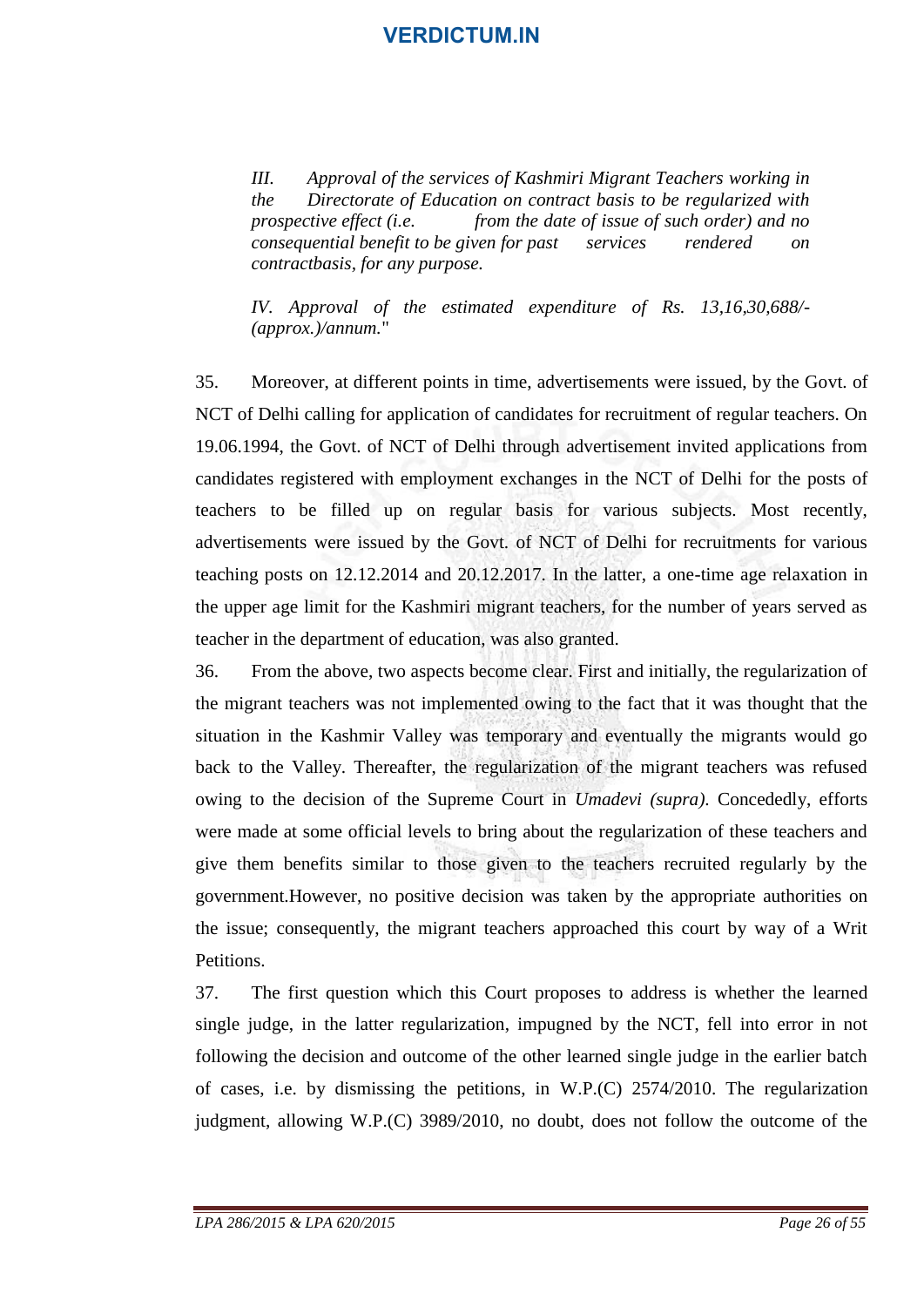earlier writ petition. However, that alone is not determinative of the matter. The latter (regularization) judgment, adverts to the earlier single judgment, and for reasons, distinguishes the outcome. It is not as if the learned single judge proceeded to reject the reasoning of the earlier decision, without a discussion of its reasoning. The latter judgment noticed (and correctly, in this court's opinion) that the earlier judgment, negating the teachers' claim to regularization, was solely premised on the *Umadevi (supra)* decision of the Supreme Court. Yet, the latter decision did not stop there, but went on to explain that the Supreme Court had in at least two judgments, held that the *Umadevi (supra)* decision did not call for blind adherence. In the latter judgments, the Supreme Court upheld schemes or regularization of employees. Furthermore the regularization judgment, discussed all the relevant facts, pertaining to the teachers' plight, their having to flee their homeland in fear for their life and possessions, their continuing unsettled position, the trauma faced by them, the government's consistent thinking about a genuine need to regularize their services, *as a special and peculiar case, due to the circumstances* and all other associated facts. Having regard to these and the important fact that both judgments are under appeal – one by the teachers and the other by the NCT, warranting a close scrutiny of all the material facts and circumstances, the argument that not following the outcome in the earlier petition and instead directing regularization of the teachers' services, has vitiated the direction itself, cannot be sustained. The contention in respect of *Central Board of Dawoodi Bohra Community (supra)* is accordingly rejected.

38. The main question, which arises for consideration, is whether the judgment in W.P. (C) 3989/2010 directing regularization of the teachers' services is erroneous and contrary to the reasoning and direction of the Supreme Court in *Umadevi. (supra)*. In that decision, a Constitution Bench of the Supreme Court held *inter alia,* as follows:

*"34. Thus, it is clear that adherence to the rule of equality in public employment is a basic feature of our Constitution and since the rule of law is the core of our Constitution, a Court would certainly be disabled from passing an order upholding a violation of Article 14 or in ordering the overlooking of the need to comply with the requirements of Article 14 read with Article 16 of the Constitution. Therefore, consistent with the scheme for public employment, this Court while laying down the law, has*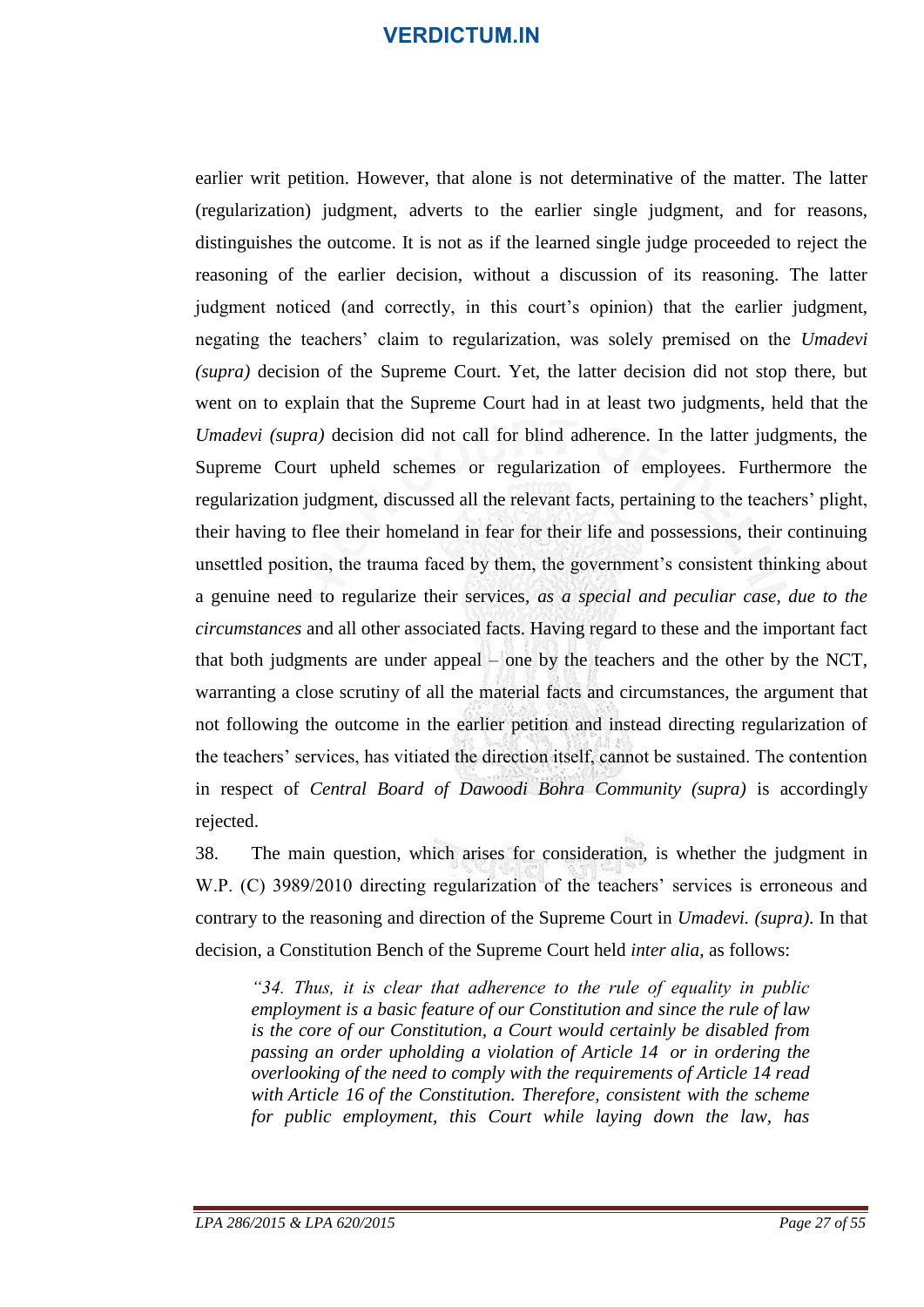*necessarily to hold that unless the appointment is in terms of the relevant rules and after a proper competition among qualified persons, the same would not confer any right on the appointee. If it is a contractual appointment, the appointment comes to an end at the end of the contract, if it were an engagement or appointment on daily wages or casual basis, the same would come to an end when it is discontinued. Similarly, a temporary employee could not claim to be made permanent on the expiry of his term of appointment. It has also to be clarified that merely because a temporary employee or a casual wage worker is continued for a time beyond the term of his appointment, he would not be entitled to be absorbed in regular service or made permanent, merely on the strength of such continuance, if the original appointment was not made by following a due process of selection as envisaged by the relevant rules. It is not open to the court to prevent regular recruitment at the instance of temporary employees whose period of employment has come to an end or of ad hoc employees who by the very nature of their appointment, do not acquire any right. High Courts acting under Article 226 of the Constitution of India, should not ordinarily issue directions for absorption, regularization, or permanent continuance unless the recruitment itself was made regularly and in terms of the constitutional scheme. Merely because, an employee had continued under cover of an order of Court, which we have described as 'litigious employment' in the earlier part of the judgment, he would not be entitled to any right to be absorbed or made permanent in the service. In fact, in such cases, the High Court may not be justified in issuing interim directions, since, after all, if ultimately the employee approaching it is found entitled to relief, it may be possible for it to mould the relief in such a manner that ultimately no prejudice will be caused to him, whereas an interim direction to continue his employment would hold up the regular procedure for selection or impose on the State the burden of paying an employee who is really not required. The courts must be careful in ensuring that they do not interfere unduly with the economic arrangement of its affairs by the State or its instrumentalities or lend themselves the instruments to facilitate the bypassing of the constitutional and statutory mandates.*

*35. The concept of 'equal pay for equal work' is different from the concept of conferring permanency on those who have been appointed on ad hoc basis, temporary basis, or based on no process of selection as envisaged by the Rules. This Court has in various decisions applied the principle of equal pay for equal work and has laid down the parameters for the application of that principle. The decisions are rested on the concept of equality enshrined in our Constitution in the light of the directive principles in that behalf. But the acceptance of that principle cannot lead to a position where the court could direct that appointments made without following the due procedure established by law, be deemed permanent or*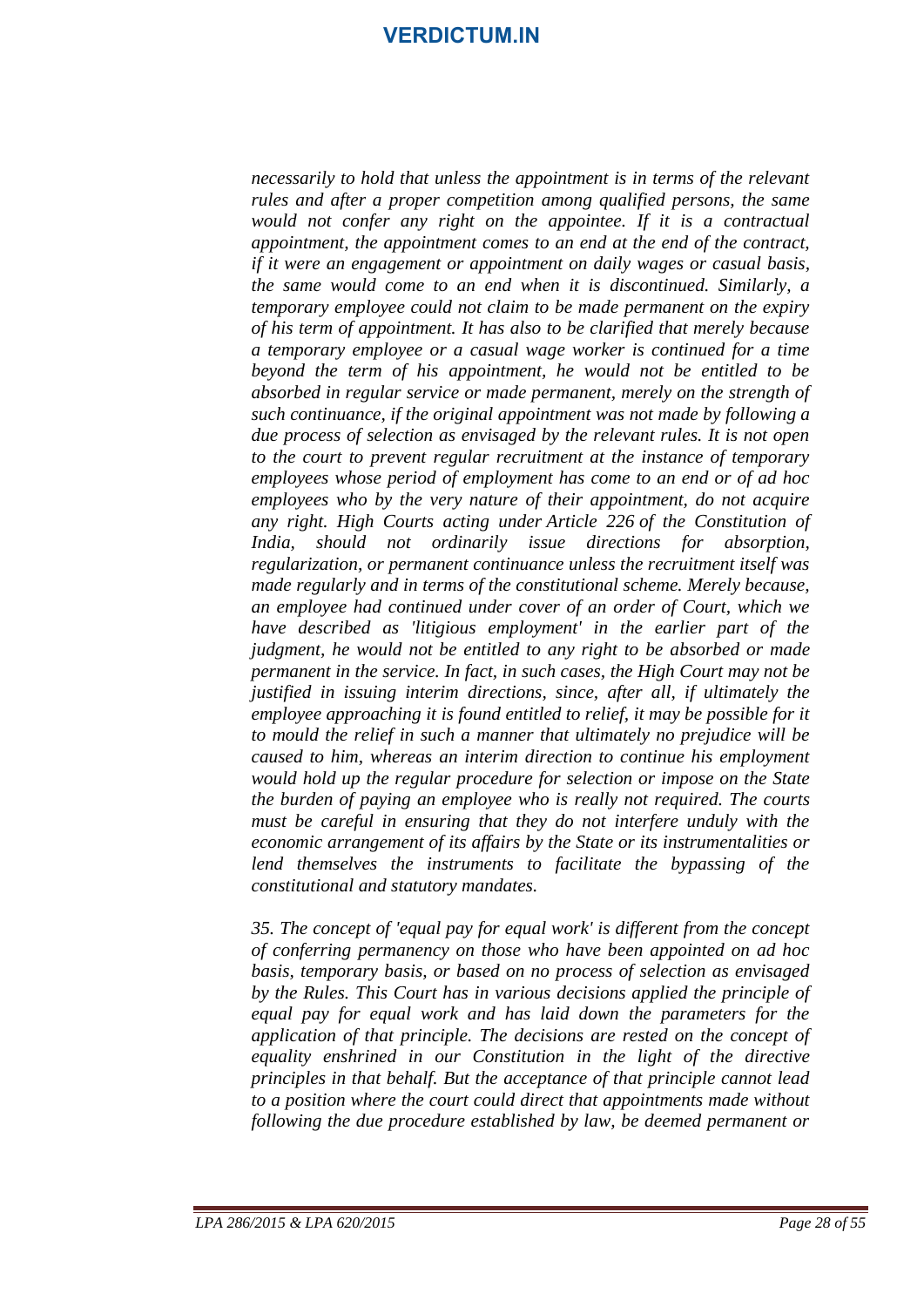*issue directions to treat them as permanent. Doing so, would be negation of the principle of equality of opportunity. The power to make an order as is necessary for doing complete justice in any cause or matter pending before this Court, would not normally be used for giving the go-by to the procedure established by law in the matter of public employment. Take the situation arising in the cases before us from the State of Karnataka. Therein, after the Dharwad decision, the Government had issued repeated directions and mandatory orders that no temporary or ad hoc employment or engagement be given. Some of the authorities and departments had ignored those directions or defied those directions and had continued to give employment, specifically interdicted by the orders issued by the executive. Some of the appointing officers have even been punished for their defiance. It would not be just or proper to pass an order in exercise of jurisdiction under Article 226 or 32 of the Constitution or in exercise of power under Article 142 of the Constitution of India permitting those persons engaged, to be absorbed or to be made permanent, based on their appointments or engagements. Complete justice would be justice according to law and though it would be open to this Court to mould the relief, this Court would not grant a relief which would amount to perpetuating an illegality.*

*36. While directing that appointments, temporary or casual, be regularized or made permanent, courts are swayed by the fact that the concerned person has worked for some time and in some cases for a considerable length of time. It is not as if the person who accepts an engagement either temporary or casual in nature, is not aware of the nature of his employment. He accepts the employment with eyes open. It may be true that he is not in a position to bargain -- not at arms length - since he might have been searching for some employment so as to eke out his livelihood and accepts whatever he gets. But on that ground alone, it would not be appropriate to jettison the constitutional scheme of appointment and to take the view that a person who has temporarily or casually got employed should be directed to be continued permanently. By doing so, it will be creating another mode of public appointment which is not permissible. If the court were to void a contractual employment of this nature on the ground that the parties were not having equal bargaining power, that too would not enable the court to grant any relief to that employee. A total embargo on such casual or temporary employment is not possible, given the exigencies of administration and if imposed, would only mean that some people who at least get employment temporarily, contractually or casually, would not be getting even that employment when securing of such employment brings at least some succor to them. After all, innumerable citizens of our vast country are in search of employment and one is not compelled to accept a casual or temporary employment if one is not inclined to go in for such an employment. It is in*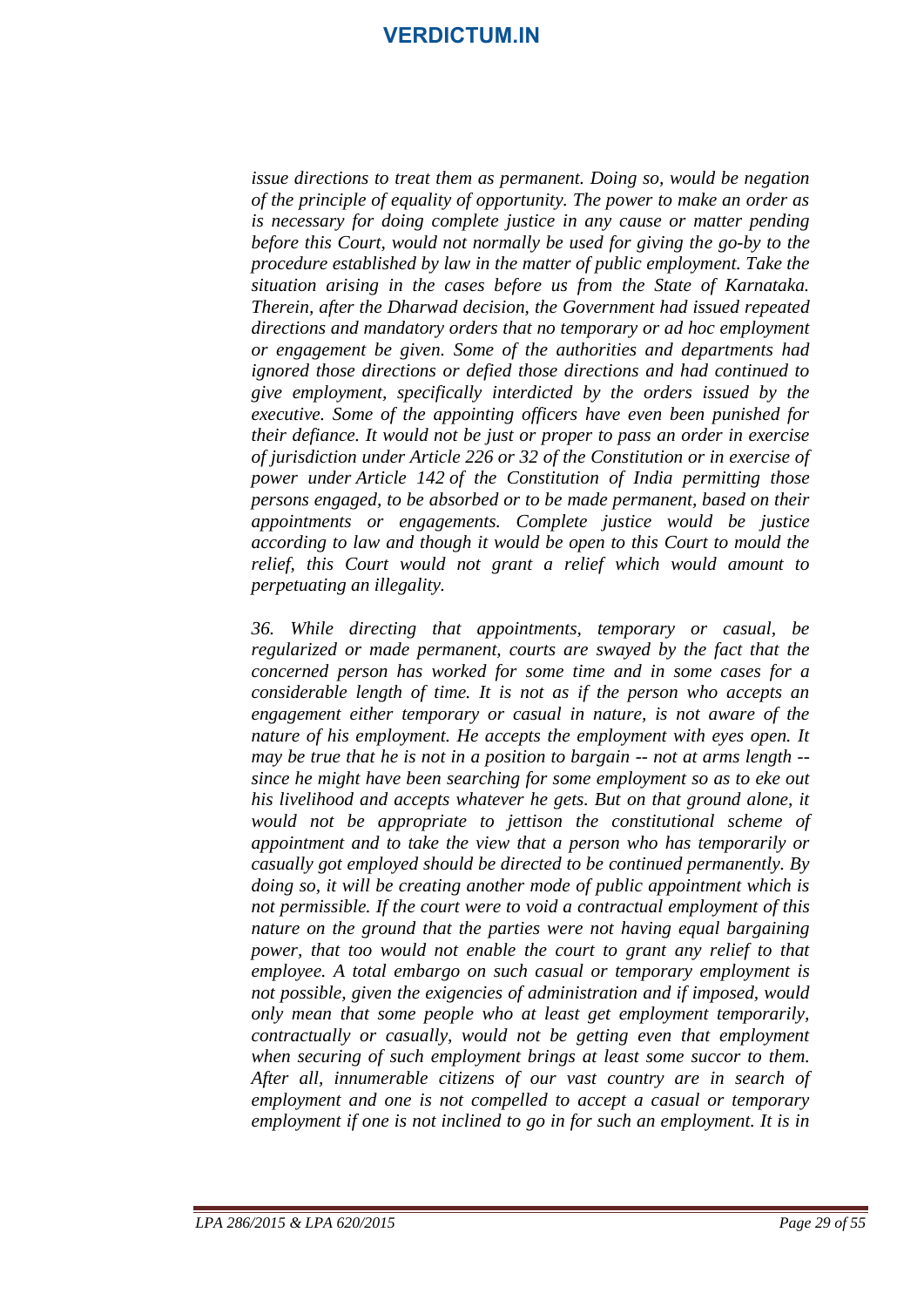*that context that one has to proceed on the basis that the employment was accepted fully knowing the nature of it and the consequences flowing from it. In other words, even while accepting the employment, the person concerned knows the nature of his employment. It is not an appointment to a post in the real sense of the term. The claim acquired by him in the post in which he is temporarily employed or the interest in that post cannot be considered to be of such a magnitude as to enable the giving up of the procedure established, for making regular appointments to available posts in the services of the State. The argument that since one has been working for some time in the post, it will not be just to discontinue him, even though he was aware of the nature of the employment when he first took it up, is not one that would enable the jettisoning of the procedure established by law for public employment and would have to fail when tested on the touchstone of constitutionality and equality of opportunity enshrined in Article 14 of the Constitution of India.*

*37. Learned Senior Counsel for some of the respondents argued that on the basis of the doctrine of legitimate expectation, the employees, especially of the Commercial Taxes Department, should be directed to be regularized since the decisions in Dharwad (supra), Piara Singh (supra), Jacob, and Gujarat Agricultural University and the like, have given rise to an expectation in them that their services would also be regularized. The doctrine can be invoked if the decisions of the Administrative Authority affect the person by depriving him of some benefit or advantage which either (i) he had in the past been permitted by the decision-maker to enjoy and which he can legitimately expect to be permitted to continue to do until there have been communicated to him some rational grounds for withdrawing it on which he has been given an opportunity to comment; or (ii) he has received assurance from the decision-maker that they will not be withdrawn without giving him first an opportunity of advancing reasons for contending that they should not be withdrawn {See Lord Diplock in Council of Civil Service Unions V. Minister for the Civil Service (1985 Appeal Cases 374), National Buildings Construction Corpn. Vs. S. Raghunathan, (1998 (7) SCC 66) and Dr. Chanchal Goyal Vs. State of Rajasthan (2003 (3) SCC 485). There is no case that any assurance was given by the Government or the concerned department while making the appointment on daily wages that the status conferred on him will not be withdrawn until some rational reason comes into existence for withdrawing it. The very engagement was against the constitutional scheme. Though, the Commissioner of the Commercial Taxes Department sought to get the appointments made permanent, there is no case that at the time of appointment any promise was held out. No such promise could also have been held out in view of the circulars and directives issued by the Government after the Dharwad decision. Though, there is a case that the State had made regularizations in the past of similarly situated*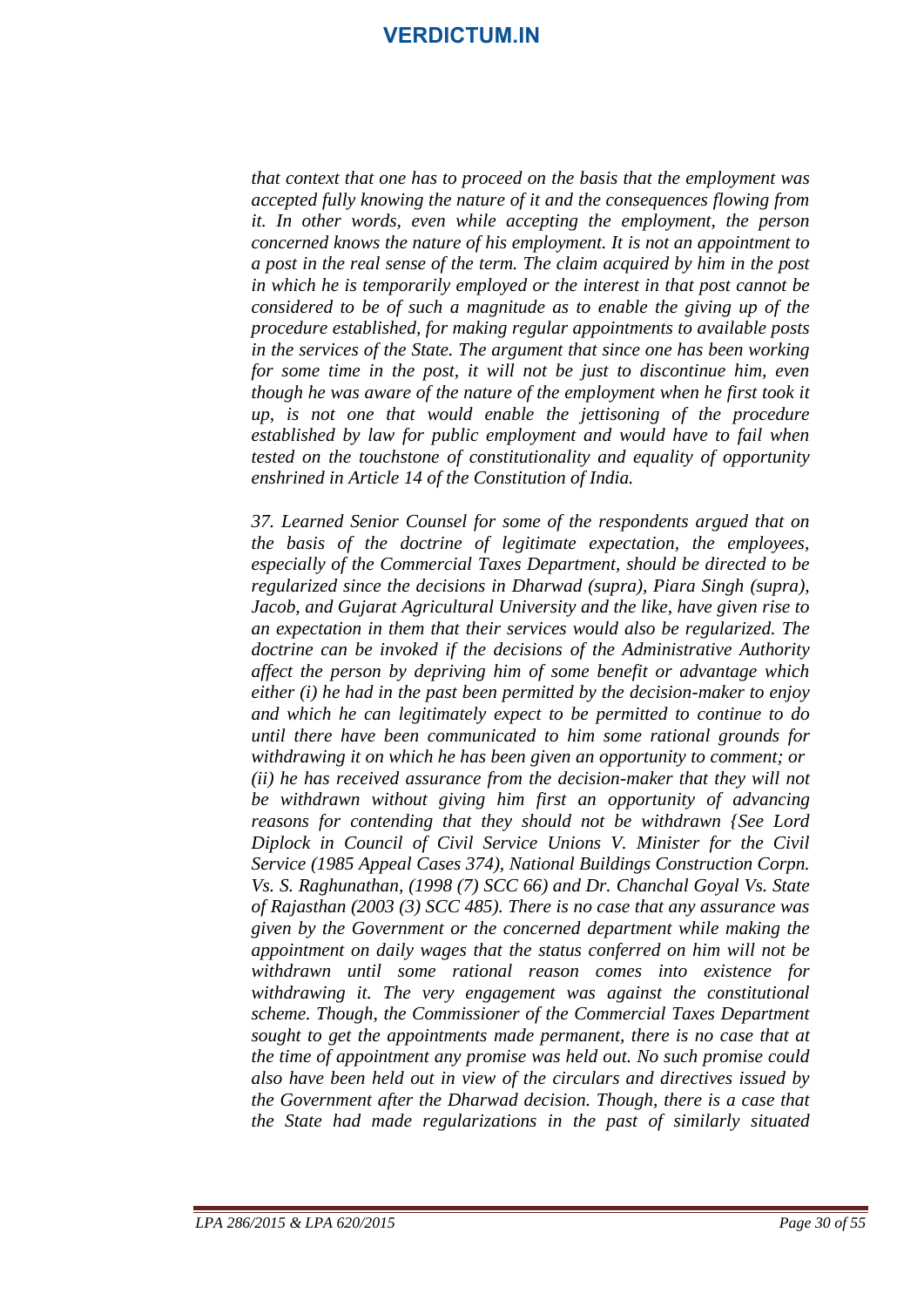*employees, the fact remains that such regularizations were done only pursuant to judicial directions, either of the Administrative Tribunal or of the High Court and in some case by this Court. Moreover, the invocation of the doctrine of legitimate expectation cannot enable the employees to claim that they must be made permanent or they must be regularized in the service though they had not been selected in terms of the rules for appointment. The fact that in certain cases the court had directed regularization of the employees involved in those cases cannot be made use of to found a claim based on legitimate expectation. The argument if accepted would also run counter to the constitutional mandate. The argument in that behalf has therefore to be rejected.*

*38. When a person enters a temporary employment or gets engagement as a contractual or casual worker and the engagement is not based on a proper selection as recognized by the relevant rules or procedure, he is aware of the consequences of the appointment being temporary, casual or contractual in nature. Such a person cannot invoke the theory of legitimate expectation for being confirmed in the post when an appointment to the post could be made only by following a proper procedure for selection and in concerned cases, in consultation with the Public Service Commission. Therefore, the theory of legitimate expectation cannot be successfully advanced by temporary, contractual or casual employees. It cannot also be held that the State has held out any promise while engaging these persons either to continue them where they are or to make them permanent. The State cannot constitutionally make such a promise. It is also obvious that the theory cannot be invoked to seek a positive relief of being made permanent in the post.*

*39. It was then contended that the rights of the employees thus appointed, under Articles 14 and 16 of the Constitution, are violated. It is stated that the State has treated the employees unfairly by employing them on less than minimum wages and extracting work from them for a pretty long period in comparison with those directly recruited who are getting more wages or salaries for doing similar work. The employees before us were engaged on daily wages in the concerned department on a wage that was made known to them. There is no case that the wage agreed upon was not being paid. Those who are working on daily wages formed a class by themselves, they cannot claim that they are discriminated as against those who have been regularly recruited on the basis of the relevant rules. No right can be founded on an employment on daily wages to claim that such employee should be treated on a par with a regularly recruited candidate, and made permanent in employment, even assuming that the principle could be invoked for claiming equal wages for equal work. There is no fundamental right in those who have been employed on daily wages or temporarily or on contractual basis, to claim that they have a right to be*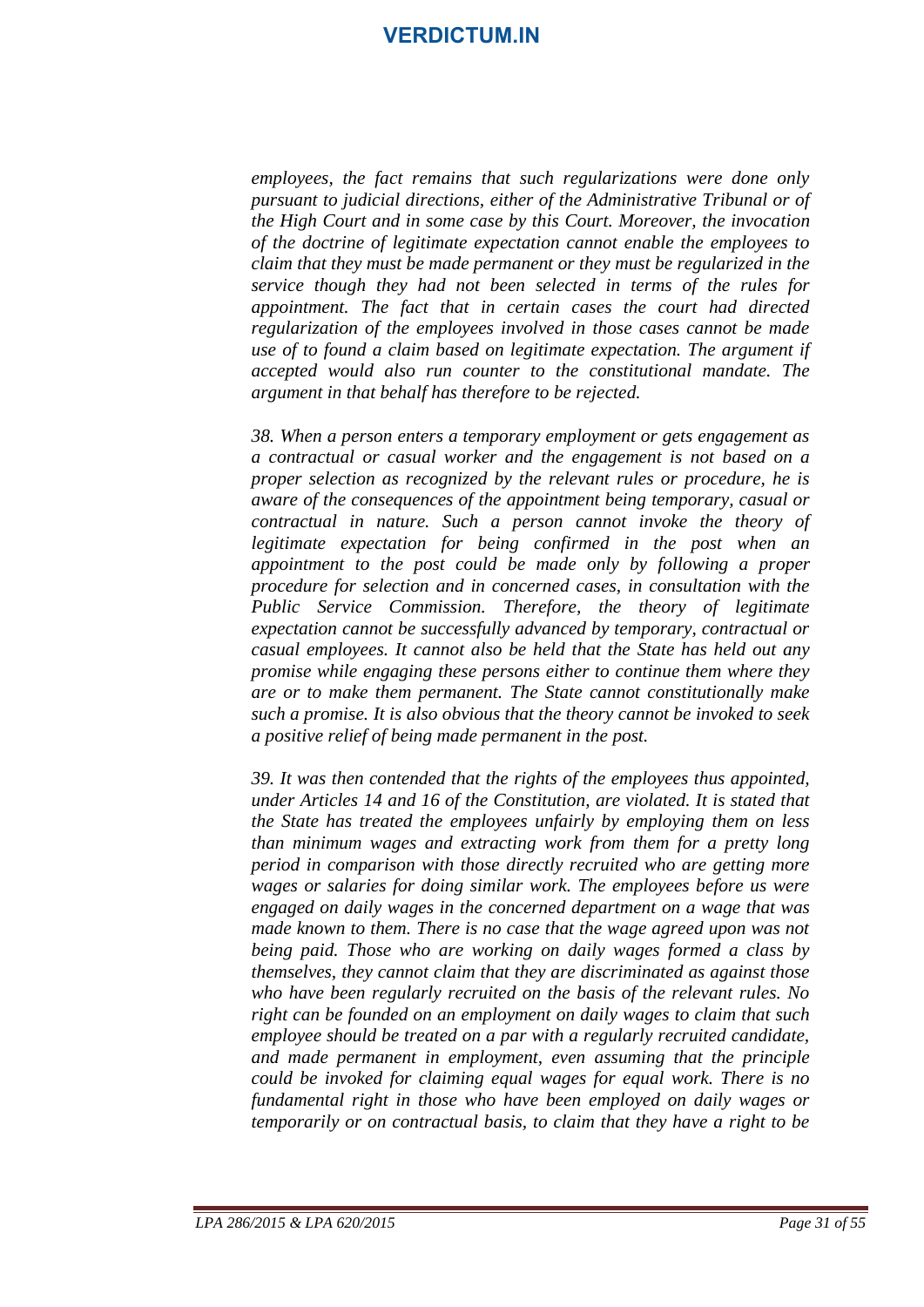*absorbed in service. As has been held by this Court, they cannot be said to be holders of a post, since, a regular appointment could be made only by making appointments consistent with the requirements of Articles 14 and 16 of the Constitution. The right to be treated equally with the other employees employed on daily wages, cannot be extended to a claim for equal treatment with those who were regularly employed. That would be treating unequals as equals. It cannot also be relied on to claim a right to be absorbed in service even though they have never been selected in terms of the relevant recruitment rules. The arguments based on Articles 14 and 16 of the Constitution are therefore overruled.*

*40. It is contended that the State action in not regularizing the employees was not fair within the framework of the rule of law. The rule of law compels the State to make appointments as envisaged by the Constitution and in the manner we have indicated earlier. In most of these cases, no doubt, the employees had worked for some length of time but this has also been brought about by the pendency of proceedings in Tribunals and courts initiated at the instance of the employees. Moreover, accepting an argument of this nature would mean that the State would be permitted to perpetuate an illegality in the matter of public employment and that would be a negation of the constitutional scheme adopted by us, the people of India. It is therefore not possible to accept the argument that there must be a direction to make permanent all the persons employed on daily wages. When the court is approached for relief by way of a writ, the court has necessarily to ask itself whether the person before it had any legal right to be enforced. Considered in the light of the very clear constitutional scheme, it cannot be said that the employees have been able to establish a legal right to be made permanent even though they have never been appointed in terms of the relevant rules or in adherence of Articles 14 and 16 of the Constitution.*

*41. It is argued that in a country like India where there is so much poverty and unemployment and there is no equality of bargaining power, the action of the State in not making the employees permanent, would be violative of Article 21of the Constitution. But the very argument indicates that there are so many waiting for employment and an equal opportunity for competing for employment and it is in that context that the Constitution as one of its basic features, has included Articles 14, 16 and 309 so as to ensure that public employment is given only in a fair and equitable manner by giving all those who are qualified, an opportunity to seek employment. In the guise of upholding rights under Article 21 of the Constitution of India, a set of persons cannot be preferred over a vast majority of people waiting for an opportunity to compete for State employment. The acceptance of the argument on behalf of the respondents would really negate the rights of the others conferred by Article 21 of the*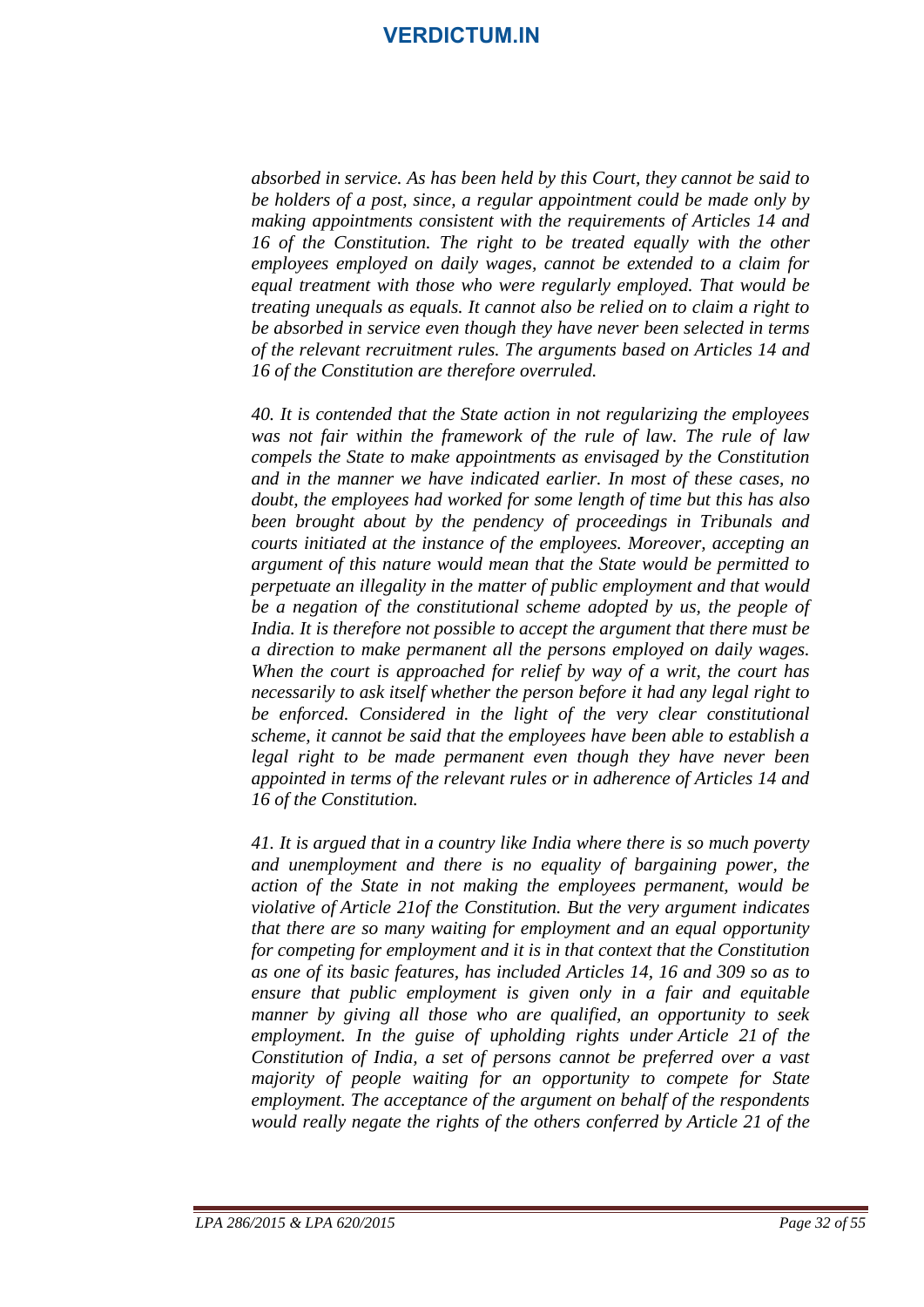*Constitution, assuming that we are in a position to hold that the right to employment is also a right coming within the purview of Article 21 of the Constitution. The argument that Article 23 of the Constitution is breached because the employment on daily wages amounts to forced labour, cannot be accepted. After all, the employees accepted the employment at their own volition and with eyes open as to the nature of their employment. The Governments also revised the minimum wages payable from time to time in the light of all relevant circumstances. It also appears to us that importing of these theories to defeat the basic requirement of public employment would defeat the constitutional scheme and the constitutional goal of equality.*

*42. The argument that the right to life protected by Article 21 of the Constitution of India would include the right to employment cannot also be accepted at this juncture. The law is dynamic and our Constitution is a living document. May be at some future point of time, the right to employment can also be brought in under the concept of right to life or even included as a fundamental right. The new statute is perhaps a beginning. As things now stand, the acceptance of such a plea at the instance of the employees before us would lead to the consequence of depriving a large number of other aspirants of an opportunity to compete*  for the post or employment. Their right to employment, if it is a part of *right to life, would stand denuded by the preferring of those who have got in casually or those who have come through the back door. The obligation cast on the State under Article 39(a) of the Constitution of India is to ensure that all citizens equally have the right to adequate means of livelihood. It will be more consistent with that policy if the courts recognize that an appointment to a post in government service or in the service of its instrumentalities, can only be by way of a proper selection in the manner recognized by the relevant legislation in the context of the relevant provisions of the Constitution. In the name of individualizing justice, it is also not possible to shut our eyes to the constitutional scheme and the right of the numerous as against the few who are before the court. The Directive Principles of State Policy have also to be reconciled with the rights available to the citizen under Part III of the Constitution and the obligation of the State to one and all and not to a particular group of citizens. We, therefore, overrule the argument based on Article 21 of the Constitution.*

*43. Normally, what is sought for by such temporary employees when they approach the court, is the issue of a writ of mandamus directing the employer, the State or its instrumentalities, to absorb them in permanent service or to allow them to continue. In this context, the question arises whether a mandamus could be issued in favour of such persons. At this juncture, it will be proper to refer to the decision of the Constitution*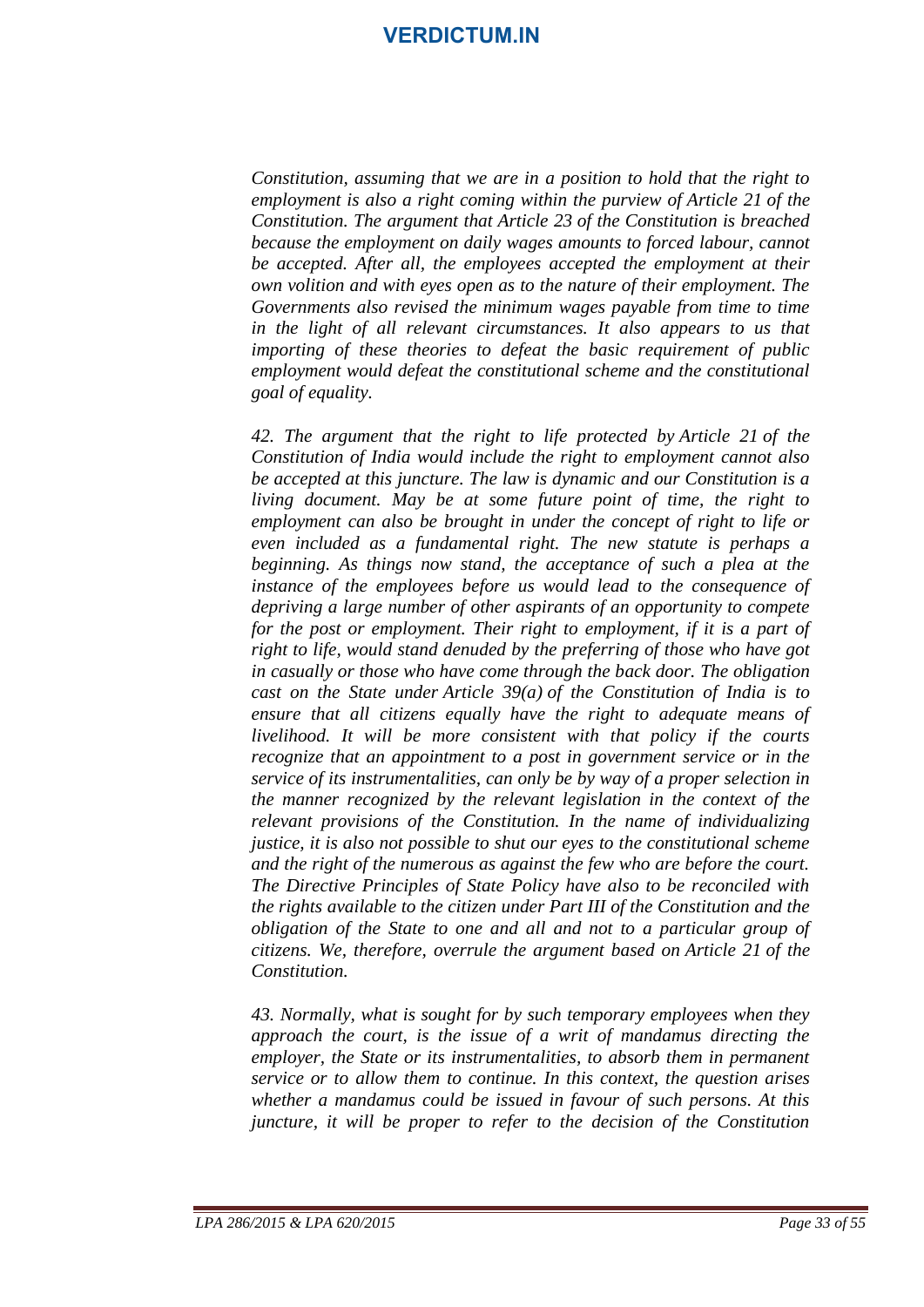*Bench of this Court in Dr. Rai Shivendra Bahadur Vs. The Governing Body of the Nalanda College [(1962) Supp. 2 SCR 144]. That case arose out of a refusal to promote the writ petitioner therein as the Principal of a college. This Court held that in order that a mandamus may issue to compel the authorities to do something, it must be shown that the statute imposes a legal duty on the authority and the aggrieved party had a legal right under the statute or rule to enforce it. This classical position continues and a mandamus could not be issued in favour of the employees directing the government to make them permanent since the employees cannot show that they have an enforceable legal right to be permanently absorbed or that the State has a legal duty to make them permanent.*

*44. One aspect needs to be clarified. There may be cases where irregular appointments (not illegal appointments) as explained in S.V. NARAYANAPPA (supra), R.N. NANJUNDAPPA (supra), and B.N. NAGARAJAN (supra), and referred to in paragraph 15 above, of duly qualified persons in duly sanctioned vacant posts might have been made and the employees have continued to work for ten years or more but without the intervention of orders of courts or of tribunals. The question of regularization of the services of such employees may have to be considered on merits in the light of the principles settled by this Court in the cases above referred to and in the light of this judgment. In that context, the Union of India, the State Governments and their instrumentalities should take steps to regularize as a one time measure, the services of such irregularly appointed, who have worked for ten years or more in duly sanctioned posts but not under cover of orders of courts or of tribunals and should further ensure that regular recruitments are undertaken to fill those vacant sanctioned posts that require to be filled up, in cases where temporary employees or daily wagers are being now employed. The process must be set in motion within six months from this date. We also clarify that regularization, if any already made, but not subjudice, need not be reopened based on this judgment, but there should be no further by-passing of the constitutional requirement and regularizing or making permanent, those not duly appointed as per the constitutional scheme.*

*45. It is also clarified that those decisions which run counter to the principle settled in this decision, or in which directions running counter to what we have held herein, will stand denuded of their status as precedents."*

39. The advertisements issued initially, pursuant to the NCT cabinet's decision (on 19.06.1994) calling for applications from eligible candidates, reads as follows: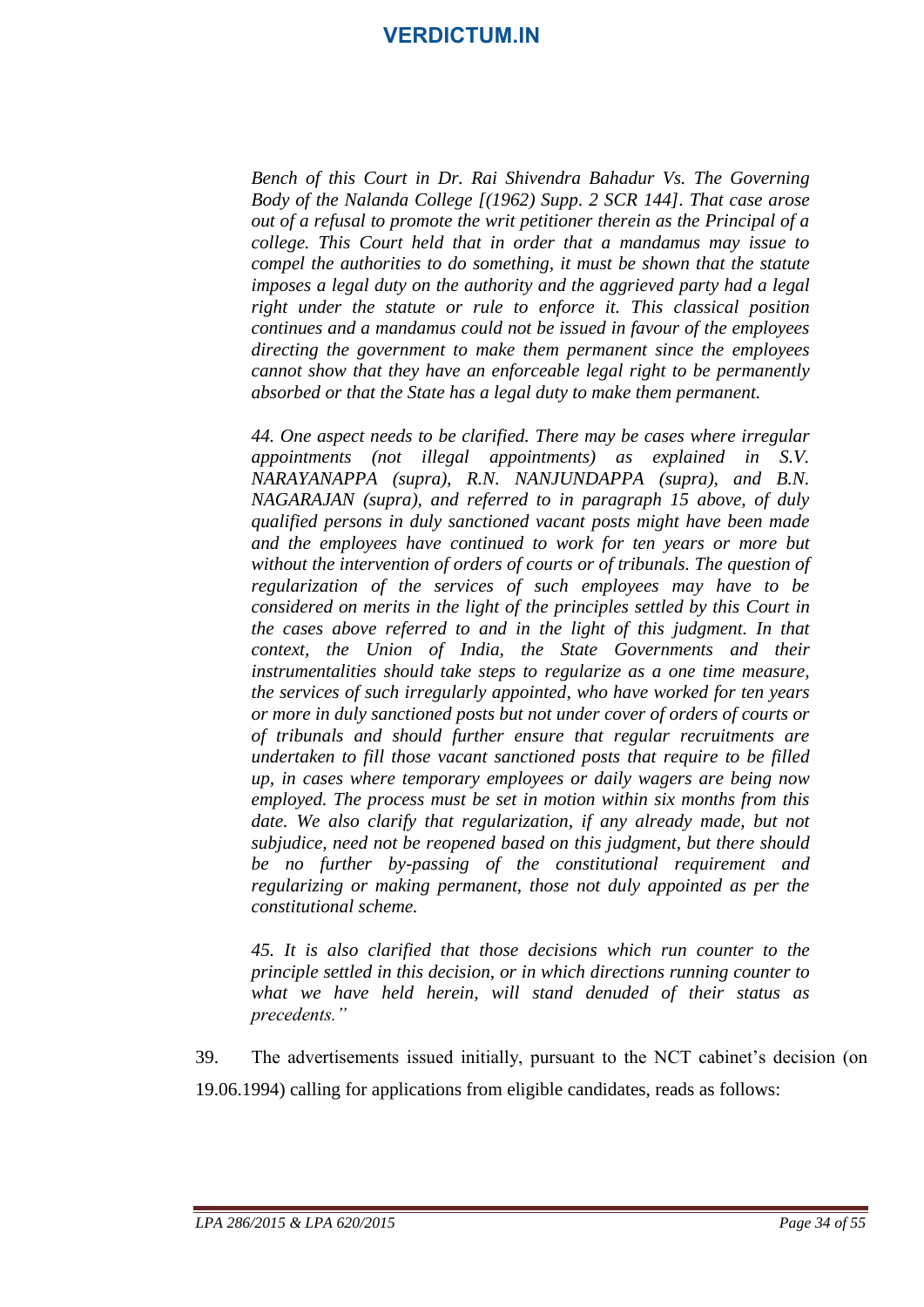*"POSTS OF TEACHERS*

*Government of National Capital Territory of Delhi Directorate of Education, Old Sectt., Delhi. Last Date: 19.06.1994*

*Applications are invited from candidates registered with Employment Exchanges in National Capital Territory of Delhi for the posts of teachers to be filled up on regular basis for the subject/category, as specified below:-*

| $S$ .No.,       |                                          | Subject/Category                                                                | Nos. of Posts                           |
|-----------------|------------------------------------------|---------------------------------------------------------------------------------|-----------------------------------------|
| $\mathfrak{1}.$ | PGT (Male/Female)                        | English, Hindi, Sanskrit,                                                       |                                         |
|                 | Physics, Chemistry, Biology              |                                                                                 |                                         |
|                 | Physical Education, Drawing & Paintings. | Maths, Economics, Commerce, History, Science, Geography, Home Science, Punjabi, |                                         |
| 2.              | TGT (Male/Female)                        | English, Maths, Natural Science,                                                |                                         |
|                 | Social Science, Hindi, Sanskrit, Punjabi |                                                                                 |                                         |
| 3.              | Language Teachers (Male/Female)          | Hindi, Punjabi, Sanskrit                                                        |                                         |
| 4.              | Misc. Category (Male/Female)             |                                                                                 | Phy. E.T., Drawing, Music, Home Science |
| 5.              | Nursery teacher (Male/Female)            |                                                                                 |                                         |
| 6.              | <b>Primary Teachers</b>                  |                                                                                 |                                         |
|                 |                                          |                                                                                 |                                         |

*2. Desirous persons may contact the respective establishment branches of the Directorate of Education, Old Secretariat, Delhi from 6th June to 1994 June, 1994 (including Saturdays and Sundays) between 10,00 a.m.to 5.00 p.m. for submission of application forms published alongside.* 

*3. The posts are reserved for candidates belonging to Scheduled Castes/Scheduled Tribes, Ex-Servicemen and Physically Handicapped as per existing instructions of Government of India on the subject.*

*4. Application Forms complete in all respects along with attested copies of the Degree, Certificates, Mark sheets, Employment Registration Card & three Passport-size photographs should be submitted.*

*5. Application forms of candidates, belonging to Scheduled Castes/ Scheduled Tribes and other reserved categories should be accompanied with the certificate issued by the competent authority.*

*6. It is clarified for information of all concerned that vacancies have separately, been notified with the Employment Exchange.*

*7. Applications received, on expiry of last date of receipt of applications,*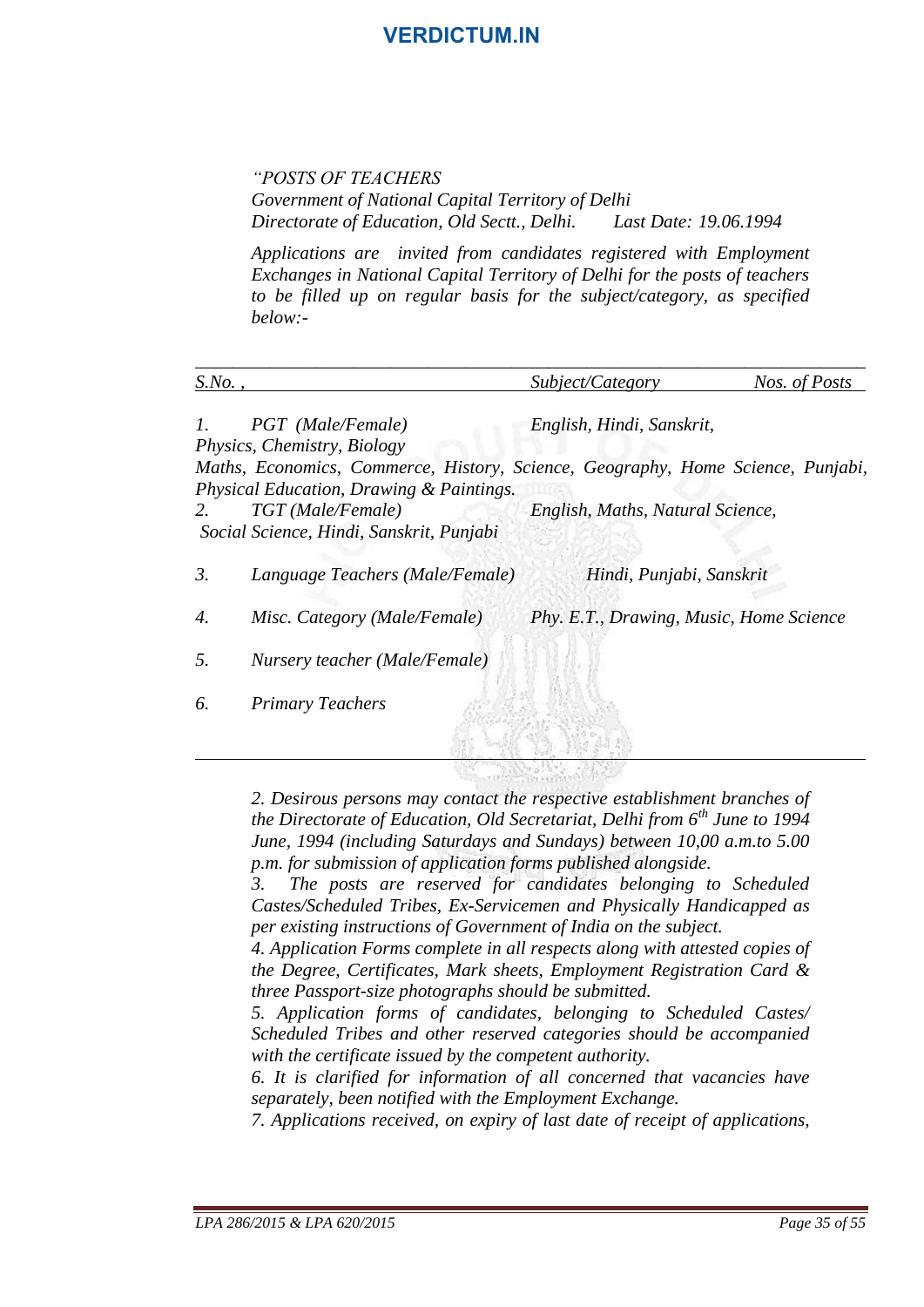*i.e. 19.6.94, either in person or by post, shall not be entertained. 8. No application form shall be entertained after the expiry of the last date for receipt of applications i.e. 19.6.94. For further details, please refer to "Indian Express" dated 31.5.94. Though every care has been taken in printing this form, however, publisher is not responsible for any error."*

40. It is evident from the above advertisement, (responded to by all the writ petitioners) that (i) the advertisements for the *vacancies* were notified separately in all Employment Exchanges; (ii) SC/ST based vacancies were to receive separate consideration as is evident from the requirement of their having to produce the relevant certificates; (iii) the advertisement was also widely publicized in the *Indian Express;* (iv) importantly, the advertisement stated that the posts were "*to be filled up on regular basis for the subject/category".* These are the clearest indication that when the teachers concerned were notified publicly about availability of vacancies, there was no indication that their appointments would be tenuous; rather, they had to possess the prescribed qualifications, and were to be appointed to regular vacancies subject to assessment of suitability, *after they responded to a public advertisement which did not restrict the recruitment to only Kashmiri migrant teachers.* In addition to these considerations, what is significant is that the appointment letters (a sample of which dated 10.11.1997 is on record @ page 439, Volume II LPA 620/2015) states that the appointment was *"consequent upon their selection on merit and approval by the competent authority".*  These documents show that contrary to the contention urged, the NCT had regular vacancies, which were advertised, and care was taken to follow SC/ST reservation norms after which a process of selection of eligible candidates was followed, leading to appointment. Importantly, the advertisements nowhere limited the zone of consideration to Kashmiri migrant teachers. No doubt, after selection the teachers were appointed on contract basis, which showed that their tenures were shaky and tenuous; also they were uniformly not paid the salaries and any of the allowances prescribed for regularly appointed posts. On the other hand, the appointment was a full time one and the teacher could not accept *"any appointment paid or otherwise during the currency of the contract".* The exception made was that there was no prohibition to *part time assignment*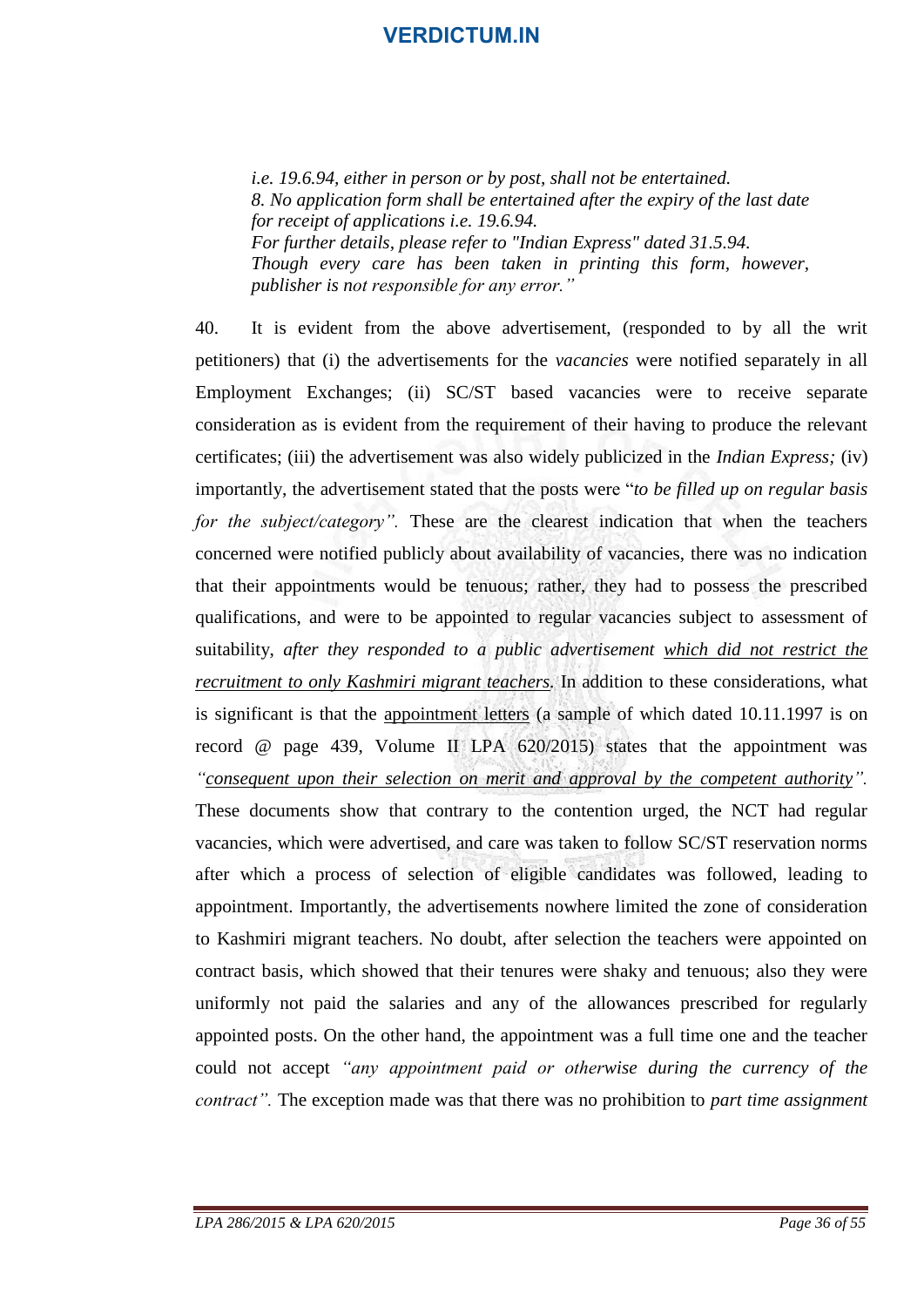*outside school hours.* Another important fact is that according to the NCT's Directorate of Education the criteria for appointment of Kashmiri migrant teachers included that they had to hold at least a second class degree in the subject; compulsory holding of B.Ed. degree and *had to be registered as Kashmiri migrants, in the Deputy Commissioner's Office.* 

41. A close scrutiny of the process followed by the NCT while employing these Kashmiri migrant teachers tell us that when the teachers were asked to apply, they were not told that the appointments would be contractual; on the other hand, by all indications, they were informed that regular vacancies existed and that the appointments would be pursuant to a public selection or recruitment process. Yet, when the offers of appointment were made, the terms were contractual. It is not disputed by the NCT *even today, that when the appointments were made, to vacancies that were regular; the teachers even today occupy those posts.* Furthermore, it is not the NCT's case, that at any given time, or even now, all regular posts – save and except those occupied by the Kashmiri migrant teachers, were filled up. On the contrary, during the arguments, it emerged that in the long 22 year period, attempts to fill up regular vacancies were at best half hearted; there were only four instances of previous attempts to advertise and fill some vacancies; even those were not successful. This meant that these migrant teachers have not occupied the posts, and kept out those eligible or "more suitable" according to the *Umadevi (supra)*  decision; nor have they occupied or held the posts, pursuant to court interim orders.

42. This court had previously extracted the relevant portion in the *Umadevi (supra)*  decision. The Government of NCT has relied on *Ranvijay Singh (supra), Nihal Singh (supra) and Amarkant Rai (supra)* to say that subsequent decisions of the Supreme Court have followed *Umadevi (supra)*, and ruled in *Jasmer Singh (supra)* and *Charanjit Singh (supra)* also that the principle of equal pay for equal work applies only if the employee who complains of violation of Article 14 can establish that she or he had the requisite qualifications, was recruited regularly to the post against an existing vacancy and not in a contractual or stop gap capacity.

43. In *Umadevi (supra)* also however*,* the court had recognized that regularization by way of exception, of the category of employees who were appointed irregularly, as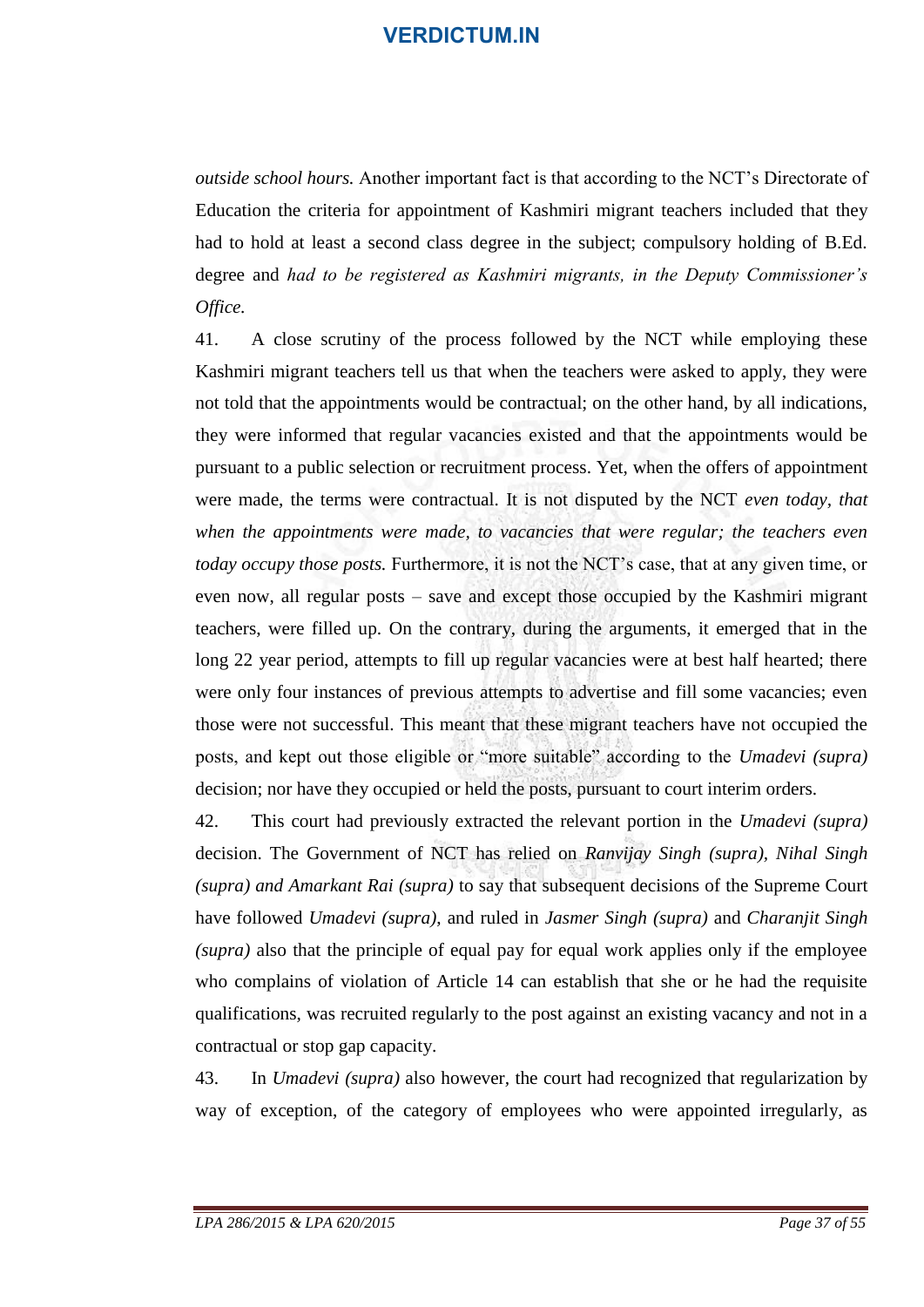explained in the previously cited cases, was legally sound. In one of those cases, *R.N. Nanjundappa vs. T. Thimmiah and Anr* 1972 (1) SCC 409 the Supreme Court had held as follows:

*"Even if the method of recruitment and qualifications are not laid down the three modes are specific. Counsel on behalf of the State stated that the respondent was not promoted but that it was a case of selection because the respondent was the only person fit for that post. A selection would have to be made by inviting applicants and then selecting them…. Ratification or regularisation is possible of an act which is within the power and province of the authority but there has been some noncompliance with procedure or manner which does not go to the root of the appointment."* 

44. Likewise, in the other case cited in *Umadevi (supra),* i.e. *B.N. Nagarajan v State of Karnataka* 1979 (4) SCC 407 the ruling in *Nanjundappa (supra)* was approved by a larger bench of 3 judges. Thus, there can be – even according to *Umadevi (supra),* no universal rule regarding bar to regularization. Each case is to be considered according to the facts and circumstances shown to the court. The Supreme Court directed regularization of employees who were working for over 24 years, in *Sheo Narain Nagar & Ors. v State of Uttar Pradesh & Ors,* AIR 2018 SC 233. It was held as follows:

*"8. When we consider the prevailing scenario, it is painful to note that the decision in Uma Devi (Supra) has not been properly understood and rather wrongly applied by various State Governments. We have called for the data in the instant case to ensure as to how many employees were working on contract basis or ad-hoc basis or daily-wage basis in different State departments. We can take judicial notice that widely aforesaid practice is being continued. Though this Court has emphasised that incumbents should be appointed on regular basis as per Rules but new devise of making appointment on contract basis has been adopted, employment is offered on daily wage basis etc. in exploitative forms. This situation was not envisaged by Uma Devi (supra). The prime intendment of the decision was that the employment process should be by fair means and not by back door entry and in the available pay scale. That spirit of the Uma Devi (supra) has been ignored and conveniently over looked by various State Governments/authorities. We regretfully make the observation that Uma Devi (supra) has not be implemented in its true spirit and has not been followed in its pith and substance. It is being used only as a tool for not regularizing the services of incumbents. They are being continued in service without payment of due salary for which they*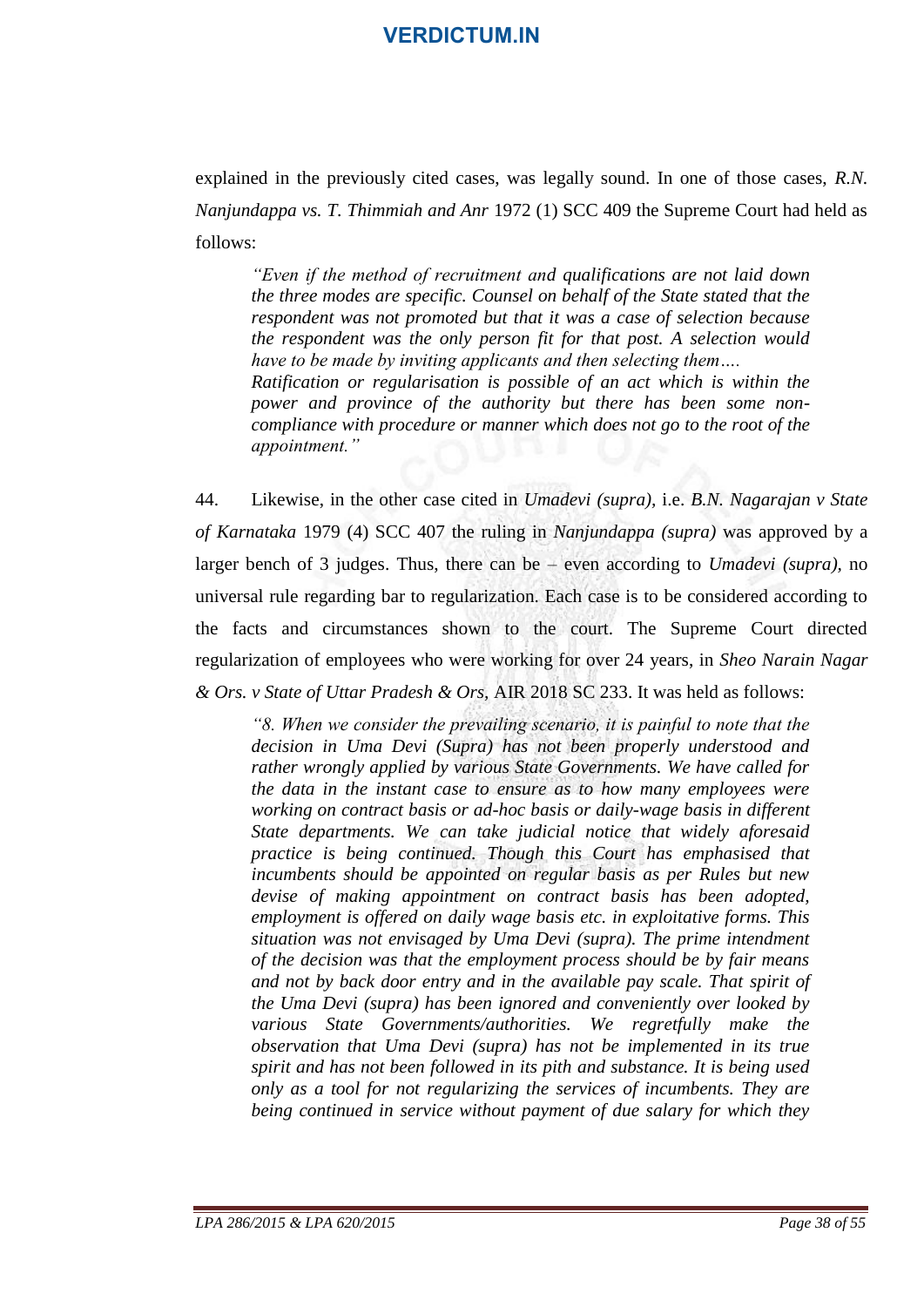*are entitled on the basis of Article 14, 16 read with Article 34(1)(d) of the Constitution of India as if they have no constitutional protection as envisaged in D.S. Nakara v. Union of India, AIR 1983 SC 130 from cradle to grave. In heydays of life they are serving on exploitative terms with no guarantee of livelihood to be continued and in old age they are going to be destituted, there being no provision for pension, retiral benefits etc. There is clear contravention of constitutional provisions and aspiration of down trodden class. They do have equal rights and to make them equals they require protection and cannot be dealt with arbitrarily. The kind of treatment meted out is not only bad but equally unconstitutional and is denial of rights. We have to strike a balance to really implement the ideology of Uma Devi (supra). Thus, the time has come to stop the situation where Uma Devi (supra) can be permitted to be flouted, whereas, this Court has interdicted such employment way back in the year 2006. The employment cannot be on exploitative terms, whereas Uma Devi (supra) laid down that there should not be back door entry and every post should be filled by regular employment, but a new device has been adopted for making appointment on payment of paltry system on contract/adhoc basis or otherwise. This kind of action is not permissible, when we consider the pith and substance of true spirit in Uma Devi (supra).*

*9. Coming to the facts of the instant case, there was a direction issued way back in the year 1999, to consider the regularization of the Appellants. However, regularization was not done. The Respondents chose to give minimum of the pay scale, which was available to the regular employees, way back in the year 2000 and by passing an order, the Appellants were also conferred temporary status in the year 2006, with retrospective effect on 2.10.2002. As the Respondents have themselves chosen to confer a temporary status to the employees, as such there was requirement at work and posts were also available at the particular point of time when order was passed. Thus, the submission raised by learned Counsel for the Respondent that posts were not available, is belied by their own action. Obviously, the order was passed considering the long period of services rendered by the Appellants, which were taken on exploitative terms.*

*10. The High Court dismissed the writ application relying on the decision in Uma Devi (supra). But the Appellants were employed basically in the year 1993; they had rendered service for three years, when they were offered the service on contract basis; it was not the case of back door entry; and there were no Rules in place for offering such kind of appointment. Thus, the appointment could not be said to be illegal and in contravention of Rules, as there were no such Rules available at the relevant point of time, when their temporary status was conferred w.e.f. 2.10.2002. The Appellants were required to be appointed on regular basis as a one-time measure, as laid down in paragraph 53 of Uma Devi (supra). Since the Appellants had completed 10 years of service and*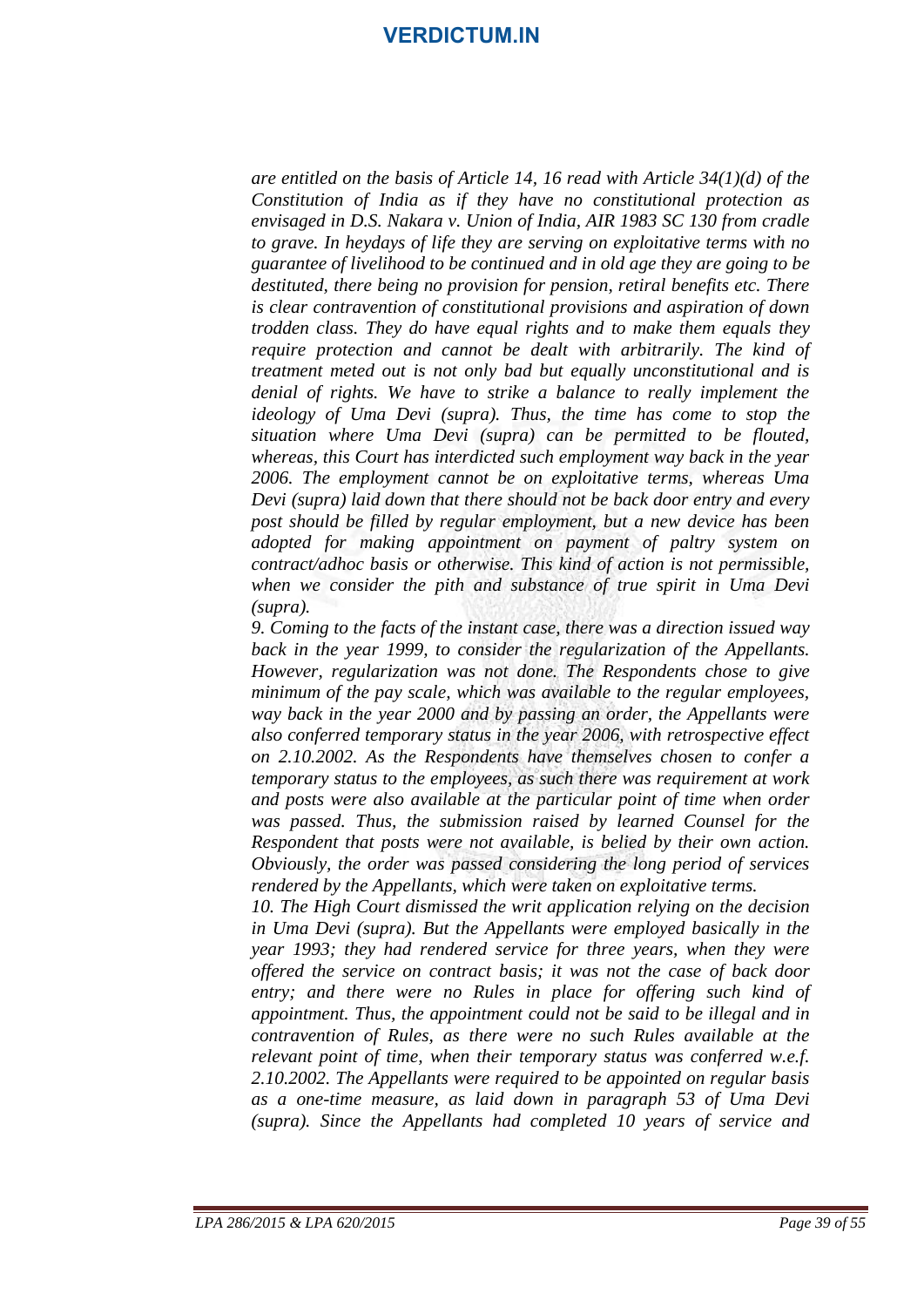*temporary status had been given by the Respondents with retrospective effect in the 2.10.2002, we direct that the services of the Appellants be regularized from the said date i.e. 2.10.2002, consequential benefits and the arrears of pay also to be paid to the Appellants within a period of three months from today."*

45. It was observed in *Pratap Kishore Panda v Agni Charan Das,* 2015 (11) SCALE 609 that *"..the most that can be done for such employees is for the State Government to devise a scheme, as a one-time measure, for their absorption so long as the Governing Statute or the Rules and Regulations are not infringed."* Earlier, in *State of Jharkhand v Amar Prasad* 2014 (7) SCC 223, the Supreme Court had held that regularization of eligible employees had to be undertaken. In *Malathi Das (Retd.) Now P.B. Mahishy & Ors v Suresh & Ors.*, 2014 (13) SCC 149, the court had ruled that denial of regularization to some and grant to others could not be countenanced:

 *"In the aforesaid undisputed facts it is wholly unnecessary for us to consider as to whether the cases of persons who were awaiting regularization on the date of the decision in Umadevi (supra) is required to be dealt with in accordance with the conditions stipulated in para 53 of Umadevi (supra) inasmuch as the claims of the Respondent employees can well be decided on principles of parity. Similarly placed employees having been regularized by the State and in case of some of them such regularization being after the decision in Umadevi (supra) we are of the view that the stand taken by the Appellants in refusing regularization to the Respondents cannot be countenanced. However, as the said stand of the Appellants stem from their perception and understanding of the decision in Umadevi (supra) we do not hold them liable for contempt but make it clear that the Appellants and all the other competent authorities of the State will now be obliged and duty bound to regularize the services of the Respondents (74 in number) which will now be done forthwith and in any case within a period of two months from the date of receipt of this order."*

46. The judgment in *State of Rajasthan &Ors. v. Daya Lal & Ors.*, AIR 2011 SC 1193 considered the scope of regularisation of irregular or part-time appointments in different situations and took note of settled principles relating to regularisation and parity in pay relevant in the context of the issues involved. The summation by the court is as follows: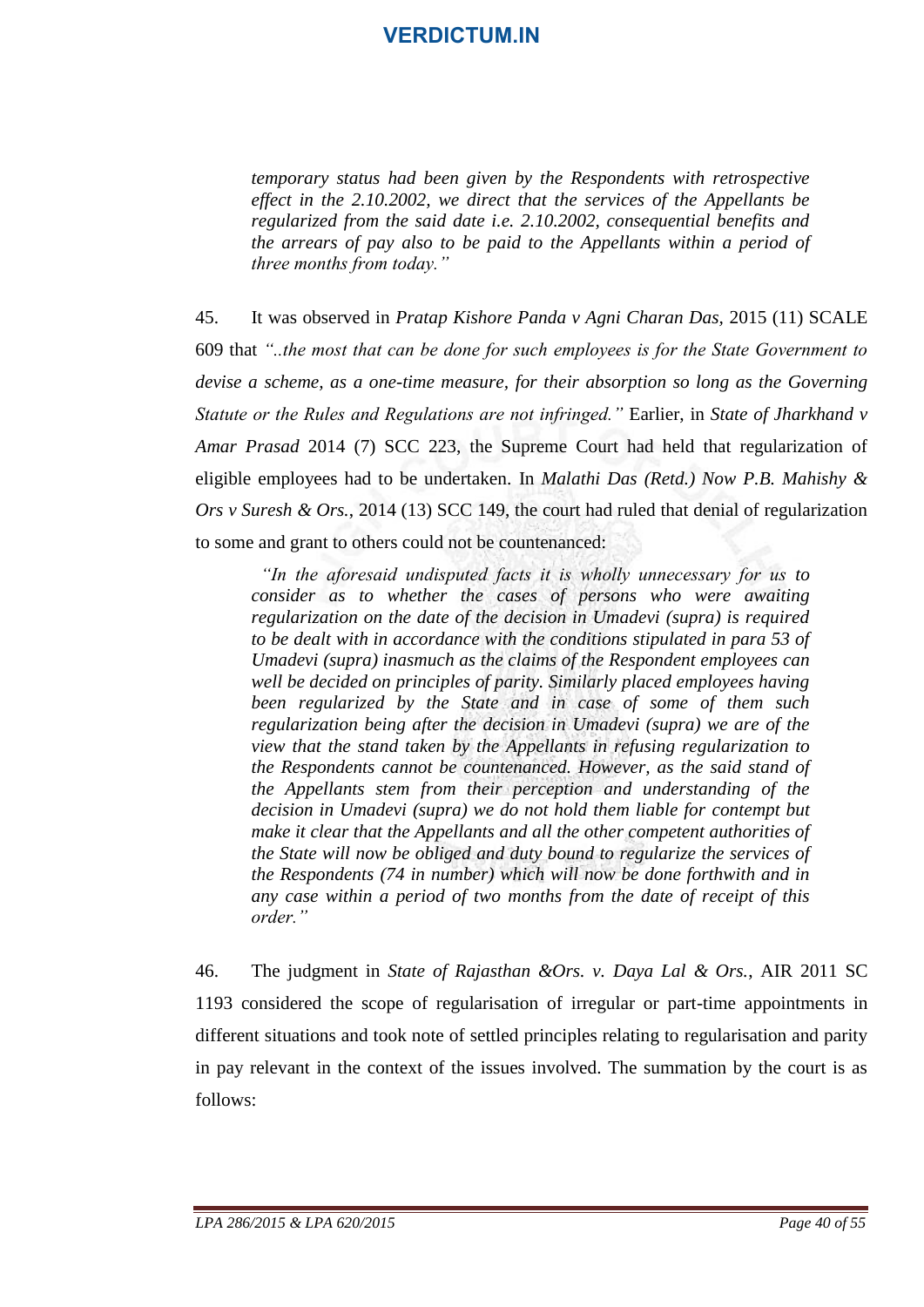*"8(i) The High Courts, in exercising power under Article 226 of the Constitution will not issue directions for regularisation, absorption or permanent continuance, unless the employees claiming regularisation had been appointed in pursuance of a regular recruitment in accordance with relevant rules in an open competitive process, against sanctioned vacant posts. The equality clause contained in Articles 14 and 16 should be scrupulously followed and Courts should not issue a direction for regularisation of services of an employee which would be violative of the constitutional scheme. While something that is irregular for want of compliance with one of the elements in the process of selection which does not go to the root of the process, can be regularised, back door entries, appointments contrary to the constitutional scheme and/or appointment of ineligible candidates cannot be regularised.*

*(ii) Mere continuation of service by a temporary or ad hoc or daily-wage employee, under cover of some interim orders of the court, would not confer upon him any right to be absorbed into service, as such service would be "litigious employment". Even temporary, ad hoc or daily-wage service for a long number of years, let alone service for one or two years, will not entitle such employee to claim regularisation, if he is not working against a sanctioned post. Sympathy and sentiment cannot be grounds for passing any order of regularisation in the absence of a legal right.*

*(iii) Even where a scheme is formulated for regularisation with a cut-off date (that is a scheme providing that persons who had put in a specified number of years of service and continuing in employment as on the cut-off date*), it is not possible to others who were appointed subsequent to the *cut-off date, to claim or contend that the scheme should be applied to them by extending the cut-off date or seek a direction for framing of fresh schemes providing for successive cut-off dates."*

47. *Secretary to Government, School Education Department, Chennai & Ors. v Thiru R. Govindaswamy & Ors*, 2014 (4) SCC 769 followed *Daya Lal (supra)* in regard to the same question of regularization. Even earlier, the Supreme Court had adopted a nuanced approach while upholding a High Court's direction to regularize employees; in *State of Maharashtra &Ors v Sanjay Bhalchandra Umbrajkar & Ors.*, 2014 (13) SCC 268, the Court stated as follows:

*"11. Since it is not in dispute that the private Respondents had been employed prior to 12.02.1987 after due selection and had continued in employment for over 10 years as on the date of filing of the writ petitions, their cases were clearly covered by the GRs issued by the State*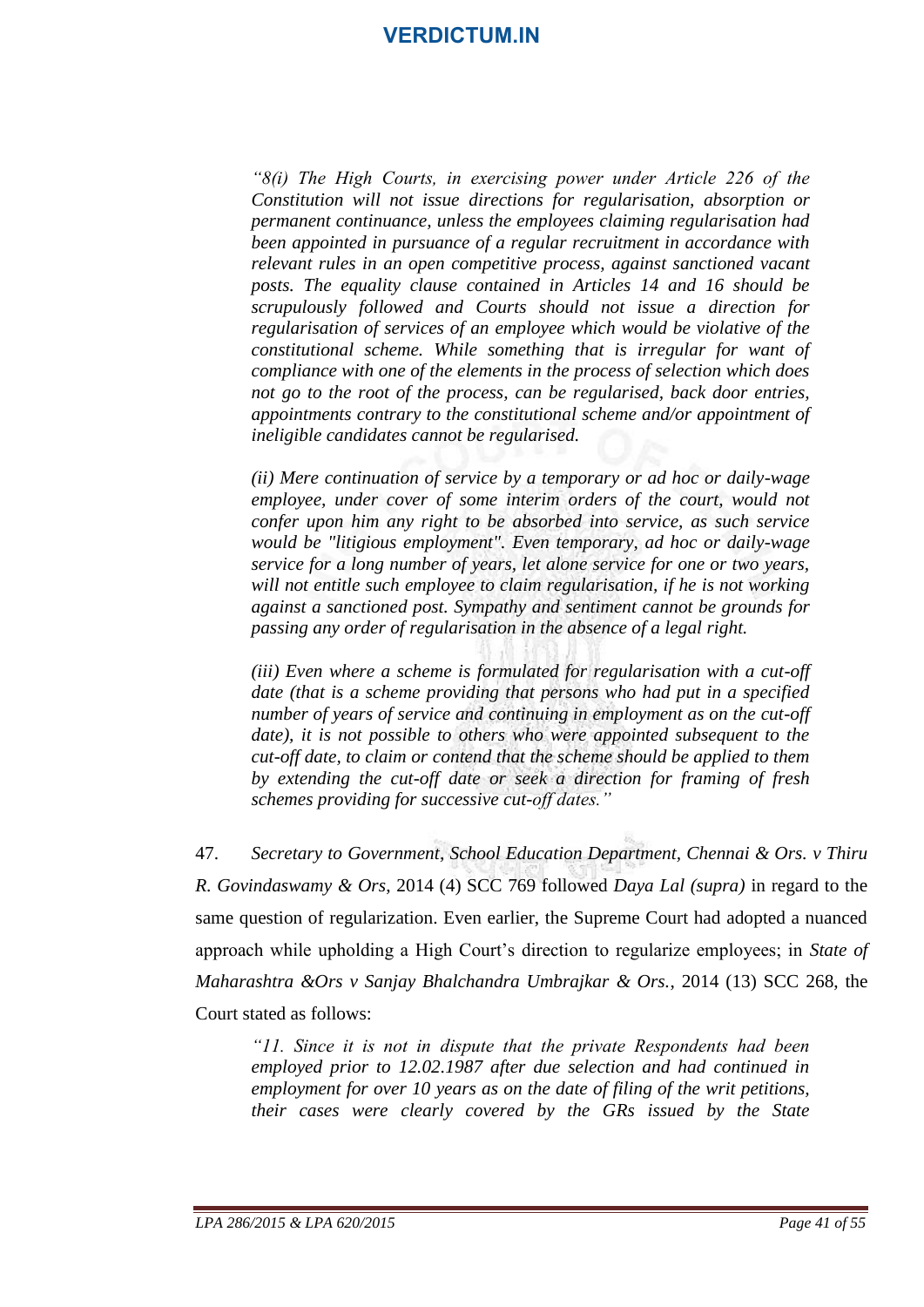*Government and it is not possible to find any fault in the direction given by the High Court for their appointment against the vacant Class-III posts. 12. We may add that in the reply affidavits filed before the High Court, the Appellants had not disputed that the Respondents had been recruited after undergoing the selection. Therefore, the High Court rightly observed that they cannot be treated as backdoor entrants and denied relief by applying the ratio of Umadevi's case. As a matter of fact, the State Government and its functionaries should have taken cognizance of the facts that the Respondents were not backdoor entrants; that as on the date of filing the writ petitions, they had continuously worked for more than 10 years and that regular selection could not be made due to non-constitution of the Subordinate Service Selection Board and non-holding of examination for a pretty long time and issued orders for absorption of the unpaid employees in the regular cadre."*

48. The decisions cited above therefore, show that the Supreme Court has not adopted a "one size fits all" principle in regard to how orders of regularization are to be made. Rather, the extent of compliance with the rules (recruitment through public advertisement, to regular posts, where vacancies exist) is insisted upon. Added to these is the court's insistence that the candidate should be qualified to be selected and discharge the functions prescribed for the post. On this issue, the reliance placed by the learned Single Judge in the regularization judgment, on the decisions of the Supreme Court in *Nihal Singh (supra)* and *Amarkant Rai (supra)* is, in our opinion, apt. Doubtlessly, the learned Single Judge's decision in W.P.(C) 2574/2010, which is appealed by the teachers, was rendered before the decisions of the Supreme Court in *Nihal Singh (supra)* and *Amarkant Rai (supra),* and hence the learned Single Judge did not have the benefit of considering those decisions. The decisions in *Nihal Singh (supra), Amarkant Rai (supra),* as well as the later decision in *Sheo Narain Nagar (supra),* all clarify that *Umadevi (supra)* does not lay down a straight-jacket rule of uniform application. The Court in these decisions, after considering the rule laid down in *Umadevi (supra),* nonetheless proceeded to grant regularization benefit to the concerned individuals, showing that *Umadevi (supra)* does not contemplate a blanket prohibition on regularization of contractual employees. Thus, the NCT's submission that the regularization judgment cannot be sustained is insubstantial and therefore rejected.

49. The essential facts to consider the teachers' claim for a direction to regularize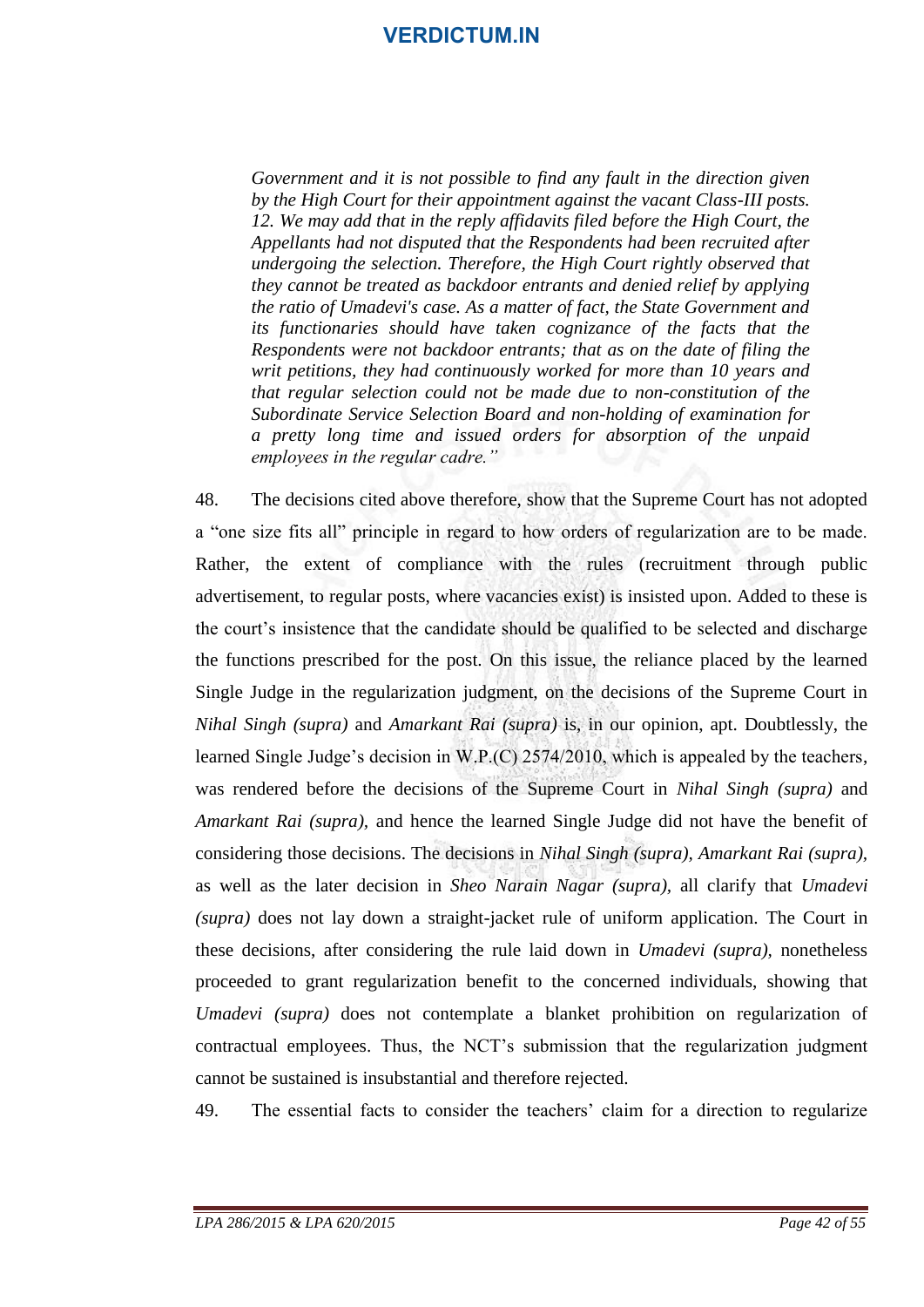their services, upon an overall analysis of the facts of this case are as follows:

- (1) All the petitioners are Kashmiri migrants, who had to flee their native places, abandoning their hearth and home in fear of their life, with little or no personal possessions, when they arrived in Delhi.
- (2) Admittedly, on account of their helpless condition, the Union Government and the NCT of Delhi arranged for their make shift camp accommodation; they were even given some living subsidy to enable them to eke out their existence; some food rations were also provided.
- (3) Realizing that without further help it was very difficult, if not well nigh impossible for them to secure gainful employment or worthwhile livelihood on stable basis, the Govt of NCT decided in principle to employ such of the migrants from one family member in each family who could and possessed requisite prescribed qualifications, to work as teachers;
- (4) Pursuant to the above decision, advertisements were issued calling for applications from eligible candidates possessing the necessary prescribed qualifications including the one of having to possess B.Ed degree and a degree in the concerned subject or discipline for various class of teachers;
- (5) The advertisements did not say that the basis of employment was to be contractual or that the remuneration would not be in the prescribed pay scale, but would be lower than that;
- (6) The cabinet note had taken account of the fact that regular vacancies did exist;
- (7) Advertisements were issued in the public domain, and applications were called from Employment Exchange.
- (8) The advertisements did not limit the recruitment to Kashmiri migrants alone;
- (9) Regular vacancies did exist;
- (10) Upon selection on merit, the teachers were offered appointment *on contract basis, which indicated tenuous terms, but to full time regular positions, on fixed remuneration basis, far below the prescribed pay scales.*
- (11) The teachers accepted the offer, for want of any choice. However the circumstances under which they were constrained to accept left them only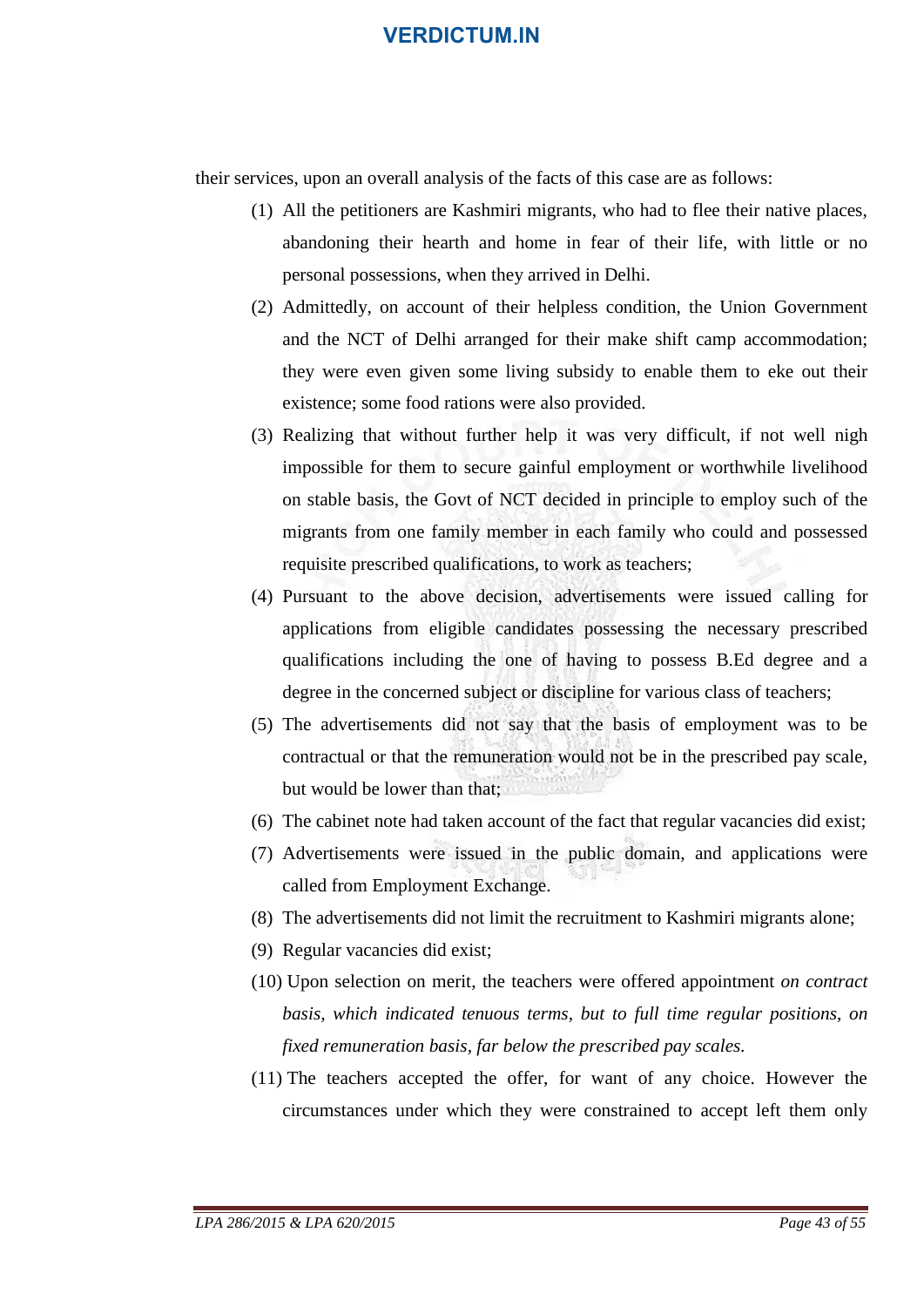with the alternative of starvation and eking out a tenuous existence based on government doles.

- (12) Initially the contractual employment was for a year or so; however, it was extended from time to time; later extensions were for three year spells, followed by 5 year spells.
- (13) The teachers functioned against regular vacancies and continue to do so for the past 22 years or more.
- (14) Only four recruitment processes took place and not for all vacancies, in the meanwhile. It was only in 2011 that blanket relaxation of the maximum age criteria was given to Kashmiri migrant teachers. By then most of them had worked for over 12 years, continuously, and were in the wrong side of the forties, age-wise.
- (15) The teachers shared the burden of instructing pupils in NCT government and MCD schools just in the same manner as all other teachers appointed .
- (16) There is no instance of any teachers work having been substandard or not up to the mark; no such fact was brought to the notice of the court during the entire time they worked in the schools.
- (17) Though increased remuneration was provided on four occasions to the teachers, that is much lower than the regular pay scales together with allowances.
- (18) The teachers are not occupying the regular posts on the strength of any interim order of the courts.
- (19) Upon completion of 60 years, the teachers' employment ceases; they in effect retire. However, irrespective of the length of their services, they are not given a single terminal benefit such as provident fund, gratuity, pension etc. The same applies in the case of untimely demise of any such Kashmiri migrant teacher.
- (20) Each of the teachers has completed more than 20 years working in the same capacity as contractual teacher though regular vacancies exist.
- (21) The issue of regularization was always under consideration by the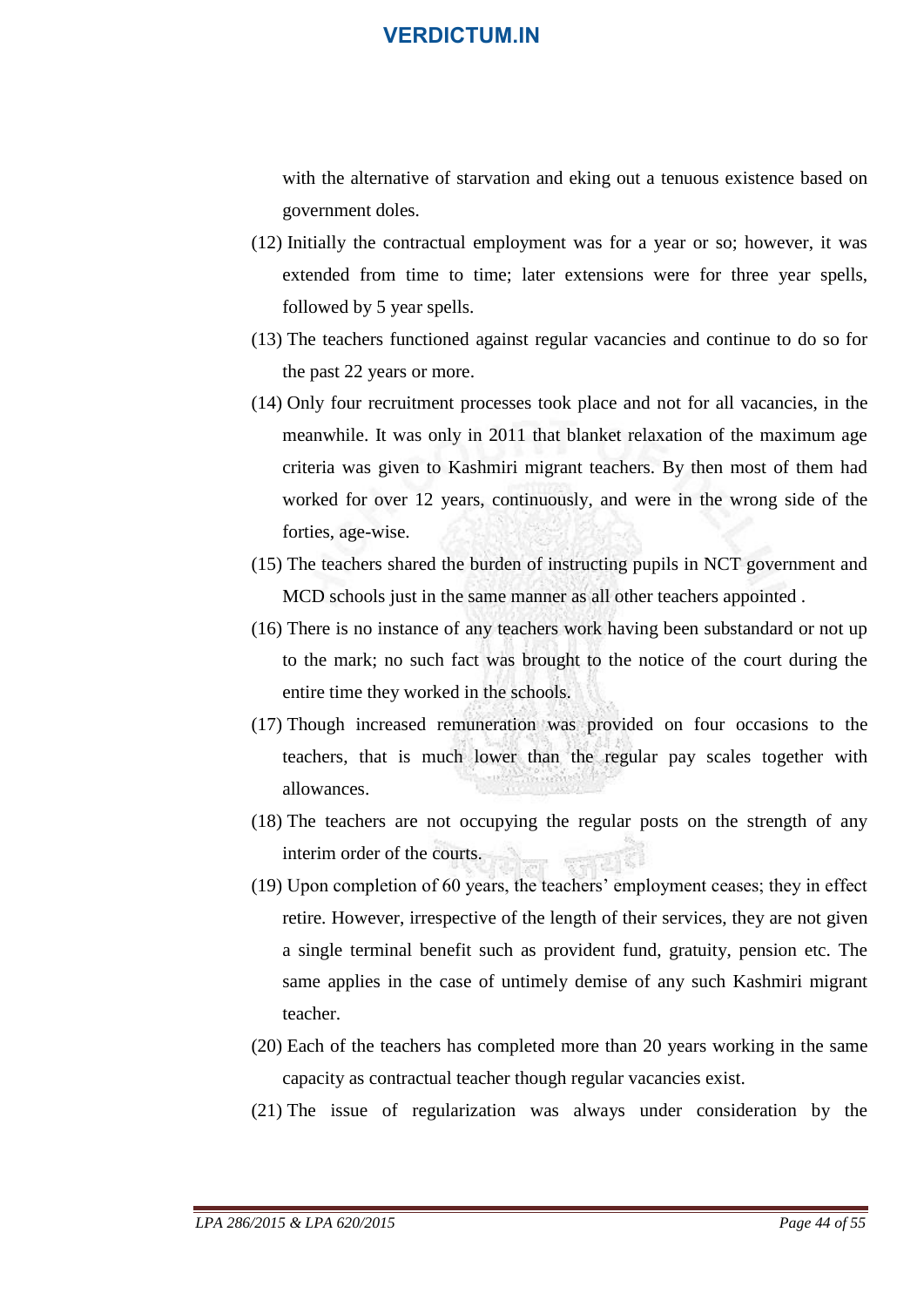respondents. Initially there was a thinking that it would be prudent to wait, inasmuch as the official thought was that such migrants could return to Kashmir. A wait and watch policy was therefore adopted.

- (22) When it became apparent that the migrant teachers might never be able to return to Kashmir, the Government decided in principle to extend the contracts for a longer period of 5 years, as a matter of policy.
- (23) It is only in 2017 the final decision not to regularize the Kashmiri migrant teachers, was taken as it was felt that regularization would create a wrong precedent.

50. The Govt of NCT's stand that the petitioner teachers could not claim regularization, as they were aware that their appointment was contractual, in the context of the overall facts set out below, is superficial and unacceptable. Plainly, the appointments were made by following a constitutionally acceptable mode, after due publication of advertisements and processing applications. In *Excise Superintendent v KBN Vishweshwara Rao*, 1996 (6) SCC 216, equality of opportunity in the matter of employment was considered by the Supreme Court, which noticed the earlier decision in the case of *Union of India v. N. Hargopal,*1987 (3) SCC 308 and observed as follows:

*"6. Having regard to the respective contentions, we are of the view that contention of the respondents is more acceptable which would be consistent with the principles of fair play, justice and equal opportunity. It is common knowledge that many a candidates are unable to have the names sponsored, though their names are either registered or are waiting to be registered in the employment exchange, with the result that the choice of selection is restricted to only such of the candidates whose names come to be sponsored by the employment exchange. Under these circumstances, many a deserving candidate are deprived of the right to be considered for appointment to a post under the State. Better view appears to be that it should be mandatory for the requisitioning authority/establishment to intimate the employment exchange, and employment exchange should sponsor the names of the candidates to the requisitioning Departments for selection strictly according to seniority and reservation, as per requisition. In addition, the appropriate Department or undertaking or establishment, should call for the names by publication in the newspapers having wider circulation and also display on their office notice boards or announce on radio, television and*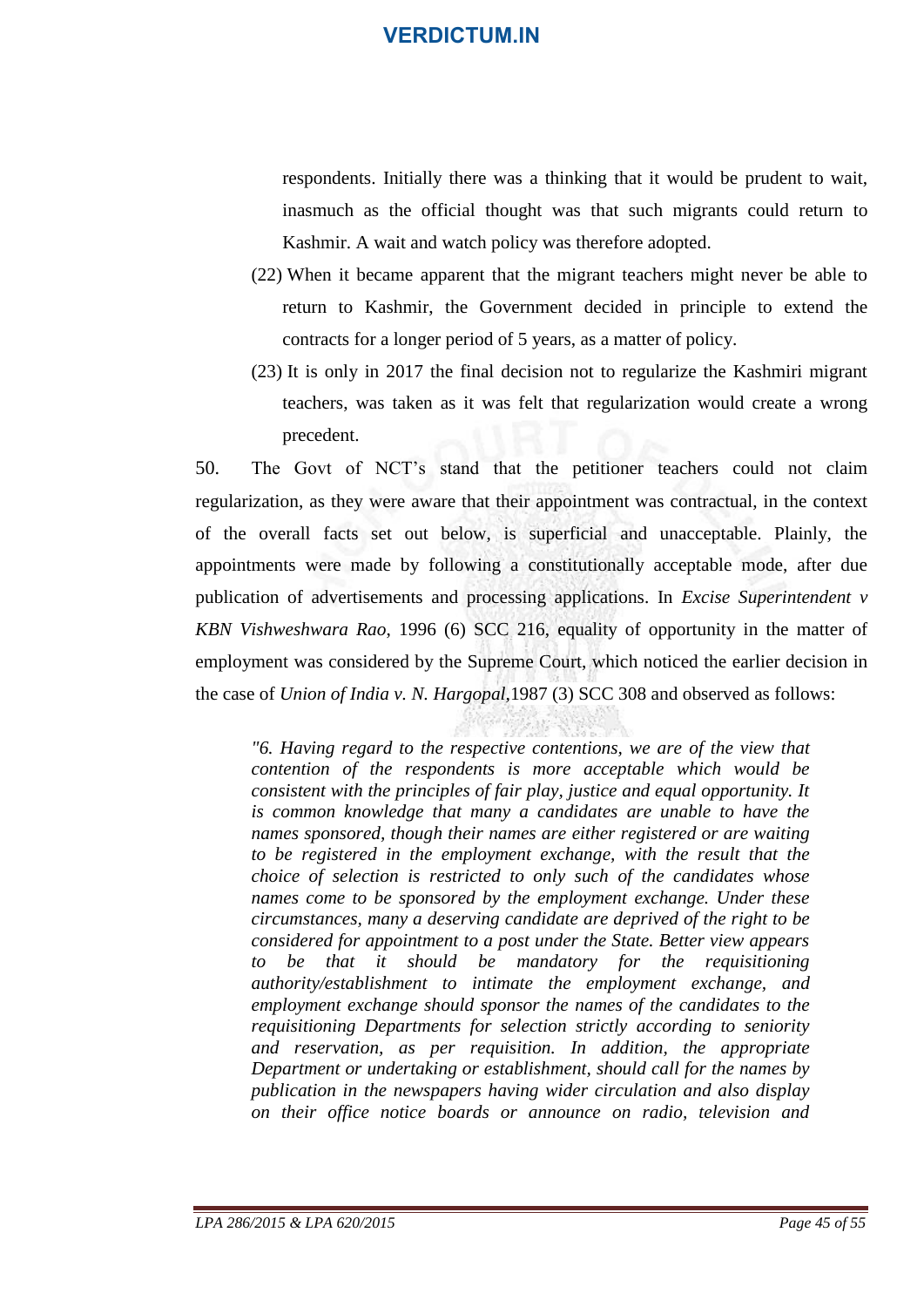*employment news-bulletins; and then consider the cases of all the candidates who have applied. If this procedure is adopted, fair play would be subserved. The equality of opportunity in the matter of employment would be available to all eligible candidates."*

51. In *Arun Tewari v Zila Mansavi Shikshak* Sangh, 1998 (2) SCC 332, where names were called for from the Employment Exchange, but no advertisement was issued. Referring the decision in the cases of *Hargopal* (supra) and *K.B.N. Visweshwara Rao (supra)*, the Supreme Court observed as follows:

*"21. There are different methods of inviting applications. The method adopted in the exigencies of the situation in the present case cannot be labelled as unfair, particularly when, at the relevant time, the two earlier decisions of this Court were in vogue."*

52. A similar issue relating to employment in consonance with Articles 14 and 16 of the Constitution of India, was considered in *Union Public Service Commission vs. Girish Jayanti Lal Vaghela,* 2006 (2) SCC 482, where, the Supreme Court held as follows:

*"12. Article 16 which finds place in Part III of the Constitution relating to fundamental rights provides that there shall be equality of opportunity for all citizens in matters relating to employment or appointment to any office under the State. The main object of Article 16 is to create a constitutional right to equality of opportunity and employment in public offices. The words "employment or appointment" cover not merely the initial appointment but also other attributes of service like promotion and age of superannuation, etc. The appointment to any post under the State can only be made after a proper advertisement has been made inviting applications from eligible candidates and holding of selection by a body of experts or a specially constituted committee whose members are fair and impartial through a written examination or interview or some other rational criteria for judging the inter se merit of candidates who have applied in response to the advertisement made. A regular appointment to a post under the State or Union cannot be made without issuing advertisement in the prescribed manner which may in some cases include inviting applications from the employment exchange where eligible candidates get their names registered. Any regular appointment made on a post under the State or Union without issuing advertisement inviting applications from eligible candidates and without holding a proper selection where all eligible candidates get a fair chance to compete would violate the guarantee enshrined under Article 16 of the Constitution."*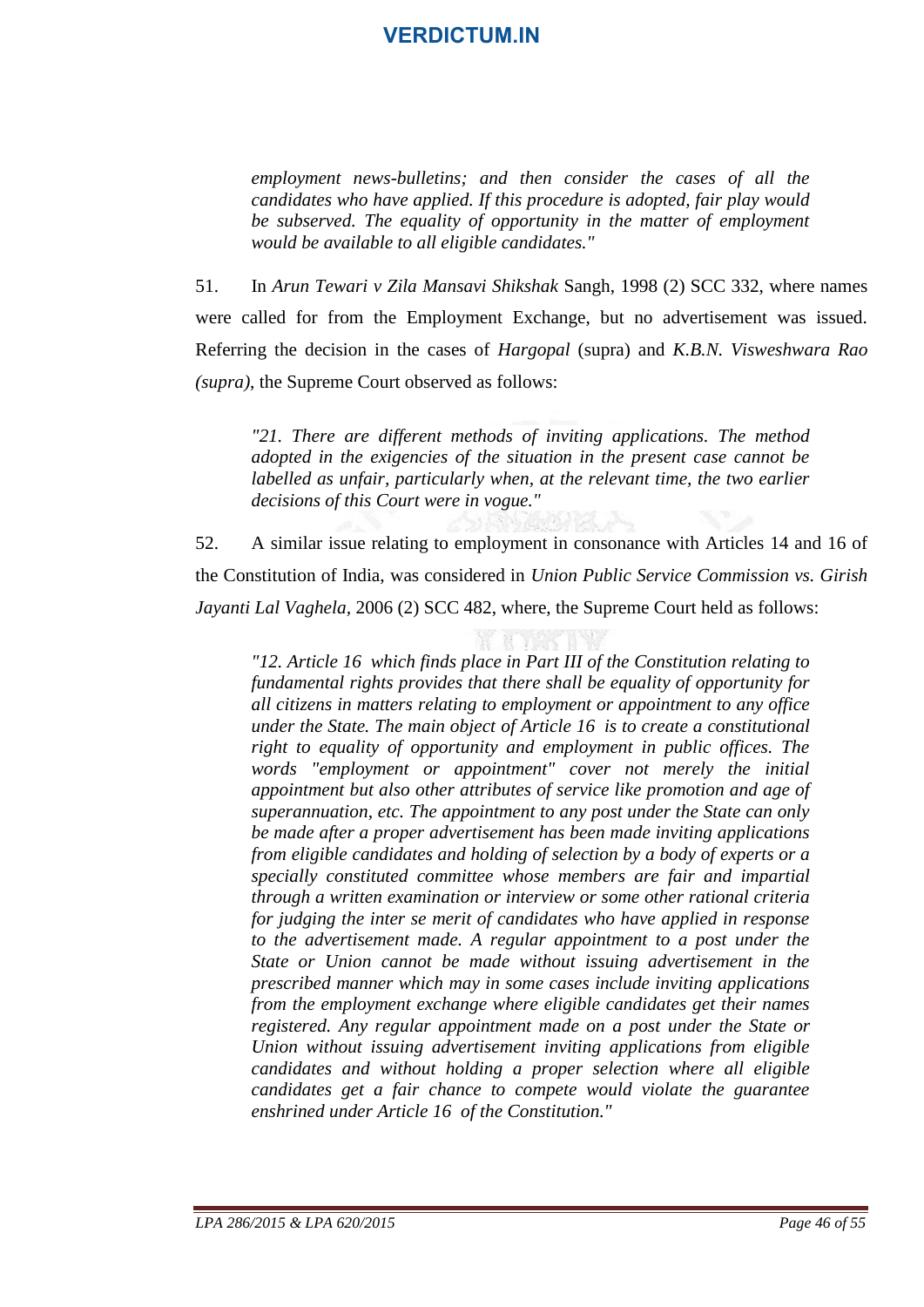53. In the present case, as noticed earlier, the teachers' appointment was preceded by invitations to apply through public notice as well as applications through Employment Exchange; these teachers held the requisite prescribed qualifications and were appointed to regular vacancies. A selection process preceded their appointment. Thus, all the essentials for a non-fortuitous employment were satisfied; the State chose to treat them as contractual appointees. Their appointments could not be termed as "back door" nor did they continue despite selection of deserving candidates, who had to be accommodated; nor did they continue on the strength of any court order. In these circumstances, even according to the application of the *Umadevi (supra)* judgment, the benefit of regularization cannot be denied to them.

54. Turning to the issue of equal salary and remuneration, the Govt of NCT of Delhi had argued that the teachers could not question their emoluments, because they had accepted their contractual status and functioned in that capacity for over a decade and a half. The teachers' argument is that they had practically no choice; the alternative to accepting the job with reduced emoluments was starvation or no employment. Such a Hobson's choice is not meaningful. This court agrees with the contention and holds that there cannot be any estoppel in such situations, barring claims to parity. Long ago, in *Sanjit Roy v State of Rajasthan*, AIR 1983 SC 328, the Supreme Court characterized as forced labour the acceptance, under compulsion of circumstances, by a person without employment, remuneration that was lower than the minimum wage and stated *"that it may therefore be legitimately presumed that when a person provides labour or service to another against receipt of remuneration which is less than the minimum wage, he is acting under the force of some compulsion which drives him to work though he is paid less than what he is entitled under the law to receive."* 

55. In the present case, even in the case of private unaided schools, teachers have to be paid the same emoluments as that mandated by rules as payable to teachers of equivalent grades in Govt of NCT schools and those managed by Municipal corporations (Section 10 of the Delhi School Education Act). And the Supreme Court has settled long ago that teachers are not "workmen"; in *Miss A. Sundarambal v State of Goa*, AIR 1988 SC 1700 it was held that: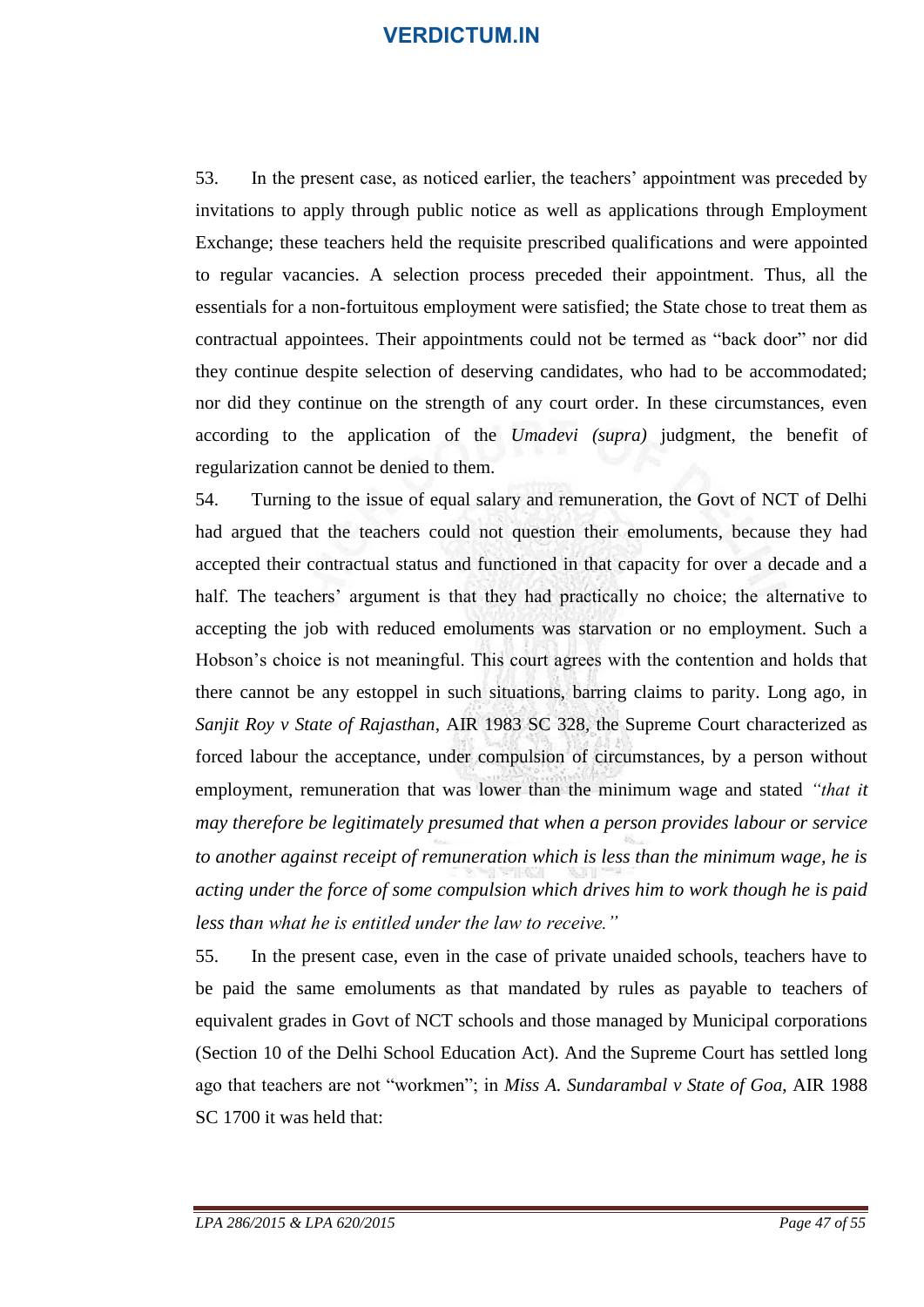*"Imparting of education which is the main function of teachers cannot be considered as skilled or unskilled manual work or supervisory work or technical work or clerical work. Imparting of education is in the nature of a mission or a noble vocation. A teacher educates children, he moulds their character, builds up their personality and makes them fit to become responsible citizens. Children grow under the care of teachers.We agree with the reasons given by the High Court for taking the view that teachers cannot be treated as 'workmen' as defined under the Act."*

56. Given these factors, this court is of the opinion that payment of not even the minimum of the scale prescribed by the state for its teachers would constitute violation of Article 14, because then, given the dominant position of the state as the employer, it can, and in fact, has, made the teachers in these cases accept and continue in employment at less than half the salaries prescribed for their regular staff, in the government schools.

57. The Govt. of NCT of Delhi had cited three judgments of the Supreme Court to say that the principle of "equal pay for equal work" is inapplicable in the facts of this case. In *State of Punjab and Ors. vs. Jagjit Singh and Ors.* 2017 (1) SCC 148 the Supreme Court considered no less than 35 previous judgments, including the three decisions cited by the Govt of NCT as well as *Umadevi (supra),* and held as follows:

*"30. We, therefore, do not see that any law has been laid down in para 55 of the judgment in Umadevi case. Directions were issued in view of the limited controversy. As indicated, the State's grievances were limited.Yet again, we are of the view, that the full bench erred in referring to the above observations, to draw its conclusions. Our reasons are summarized hereinbelow:*

*(i) It is apparent, that this Court in State of Punjab v. Surjit Singh (2009) 9 SCC 514, did hold, that the determination rendered in paragraph 55 of the judgment in the Secretary, State of Karnataka case (2006) 4 SCC 1, was in exercise of the power vested in this Court, Under Article 142 of the Constitution of India. But the above observation does not lead, to the conclusion or the inference, that the principle of 'equal pay for equal work' is not applicable to temporary employees. In fact, there is a positive take-away for the temporary employees. The Constitution Bench would, in the above situation, be deemed to have concluded, that to do complete justice to the cause of temporary employees, they should be paid the minimum wage of a regular employee, discharging the same duties. It needs to be noticed, that on the subject of pay parity, the findings recorded by this Court in the Secretary, State of Karnataka case (2006) 4 SCC 1, were limited to the conclusions recorded in paragraph 55 thereof (which we have dealt with above, while dealing with the case law, on the*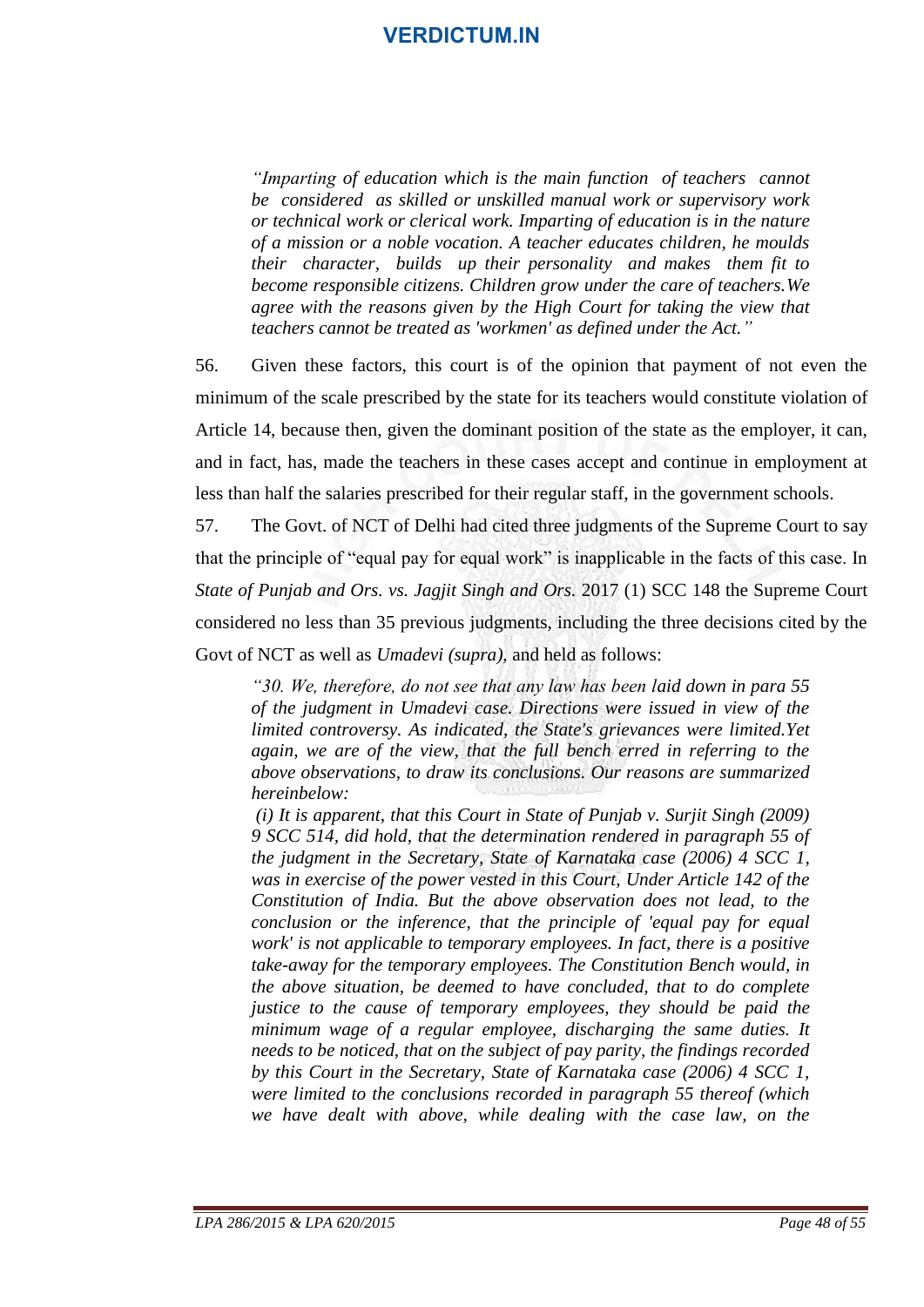*principle of 'equal pay for equal work').*

*(ii) Even in the case under reference-State of Punjab v. Surjit Singh (2009) 9 SCC 514, this Court accepted the principle of 'equal pay for equal work', as applicable to temporary employees, by requiring the State to examine the claim of the Respondents for pay parity, by appointing an expert committee. The expert committee was required to determine, whether the Respondents satisfied the conditions stipulated in different judgments of this Court including State of Punjab v. Charanjit Singh (2006) 9 SCC 321, wherein this Court had acceded to the proposition, that daily-wagers who were rendering the same duties and responsibilities as regular employees, would be entitled to the minimum wage payable to regular employees. And had therefore, remanded the matter back to the High Court for a fresh adjudication. Paragraph 38 of the judgment in State of Punjab v. Surjit Singh (2009) 9 SCC 514, wherein the remand was directed, is being extracted below:*

*38. We, therefore, are of the opinion that the interest of justice would be subserved if the State is directed to examine the cases of the Respondents herein by appointing an expert committee as to whether the principles of law laid down herein viz. as to whether the Respondents satisfy the factors for invocation of the decision in State of Haryana v. Charanjit Singh (2006) 9 SCC 321 in its entirety including the question of appointment in terms of the recruitment Rules have been followed.*

*(iii) For all the above reasons, we are of the view, that the claim of the temporary employees, for minimum wages, at par with regularly engaged Government employees, cannot be declined, on the basis of the judgment in State of Punjab v. Surjit Singh (2009) 9 SCC 514.*

*\*\*\*\*\*\*\*\*\*\*\*\*\*\*\*\*\*\* \*\*\*\*\*\*\*\*\*\*\*\*\*\**

*54. There is no room for any doubt, that the principle of 'equal pay for equal work' has emerged from an interpretation of different provisions of the Constitution. The principle has been expounded through a large number of judgments rendered by this Court, and constitutes law declared by this Court. The same is binding on all the courts in India, Under Article 141 of the Constitution of India. The parameters of the principle, have been summarized by us in paragraph 42 hereinabove. The principle of 'equal pay for equal work' has also been extended to temporary employees (differently described as work-charge, daily-wage, casual, ad-hoc, contractual, and the like). The legal position, relating to temporary employees, has been summarized by us, in paragraph 44 hereinabove. The above legal position which has been repeatedly declared, is being reiterated by us, yet again.*

*55. In our considered view, it is fallacious to determine artificial parameters to deny fruits of labour. An employee engaged for the same work, cannot be paid less than another, who performs the same duties and responsibilities. Certainly not, in a welfare state. Such an action besides*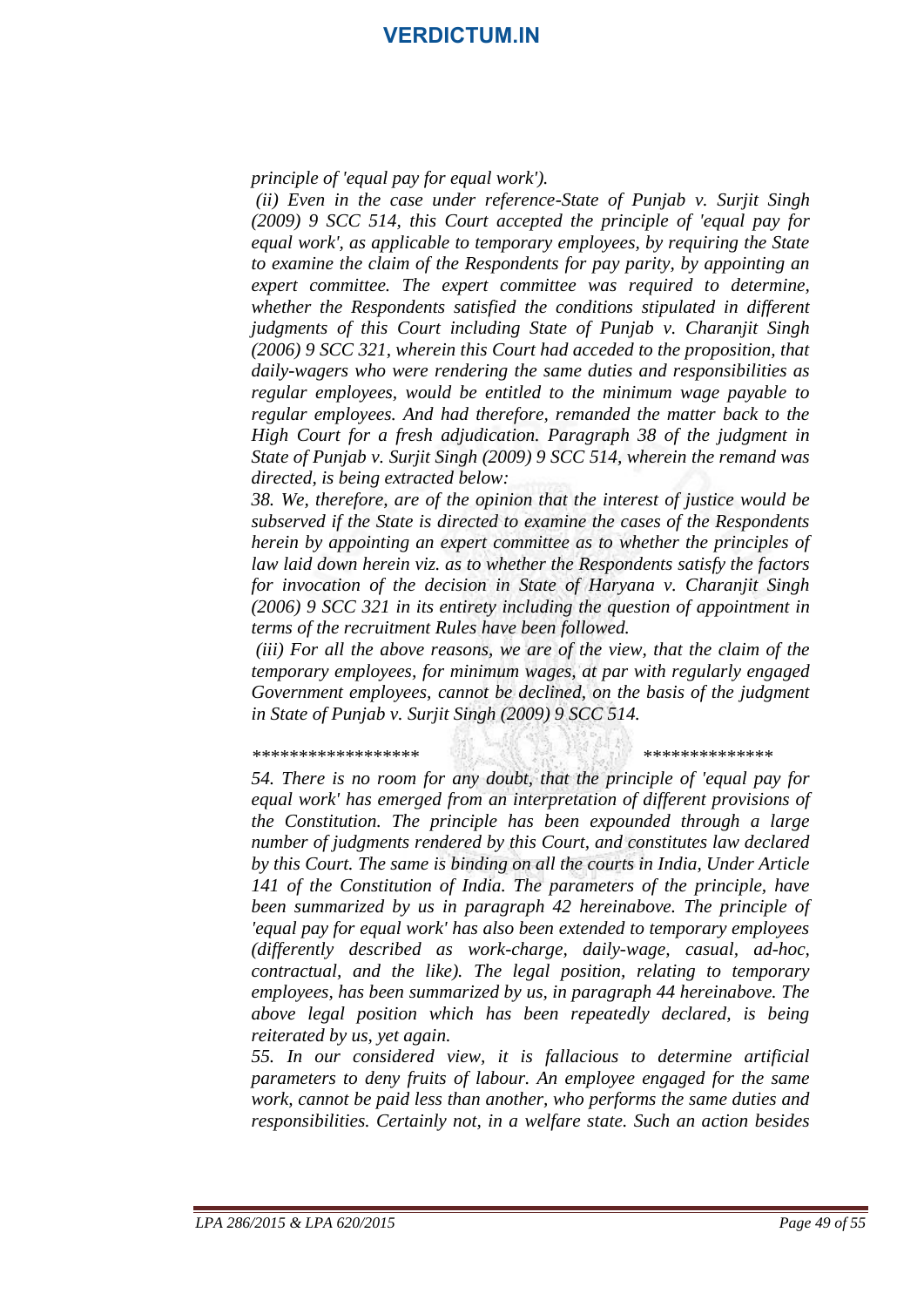*being demeaning, strikes at the very foundation of human dignity. Any one, who is compelled to work at a lesser wage, does not do so voluntarily. He does so, to provide food and shelter to his family, at the cost of his self respect and dignity, at the cost of his self worth, and at the cost of his integrity. For he knows, that his dependents would suffer immensely, if he does not accept the lesser wage. Any act, of paying less wages, as compared to others similarly situate, constitutes an act of exploitative enslavement, emerging out of a domineering position. Undoubtedly, the action is oppressive, suppressive and coercive, as it compels involuntary subjugation.*

*56. We would also like to extract herein Article 7, of the International Covenant on Economic, Social and Cultural Rights, 1966. The same is reproduced below:*

*Article 7*

*The States Parties to the present Covenant recognize the right of everyone to the enjoyment of just and favourable conditions of work which ensure, in particular:*

*(a) Remuneration which provides all workers, as a minimum, with:*

*(i) Fair wages and equal remuneration for work of equal value without distinction of any kind, in particular women being guaranteed conditions of work not inferior to those enjoyed by men, with equal pay for equal work;*

*(ii) A decent living for themselves and their families in accordance with the provisions of the present Covenant;*

*(b) Safe and healthy working conditions;]*

*(c) Equal opportunity for everyone to be promoted in his employment to an appropriate higher level, subject to no considerations other than those of seniority and competence;*

*(d) Rest, leisure and reasonable limitation of working hours and periodic holidays with pay, as well as remuneration for public holidays.*

*India is a signatory to the above covenant, having ratified the same on 10.4.1979. There is no escape from the above obligation, in view of different provisions of the Constitution referred to above, and in view of the law declared by this Court Under Article 141 of the Constitution of India, the principle of 'equal pay for equal work' constitutes a clear and*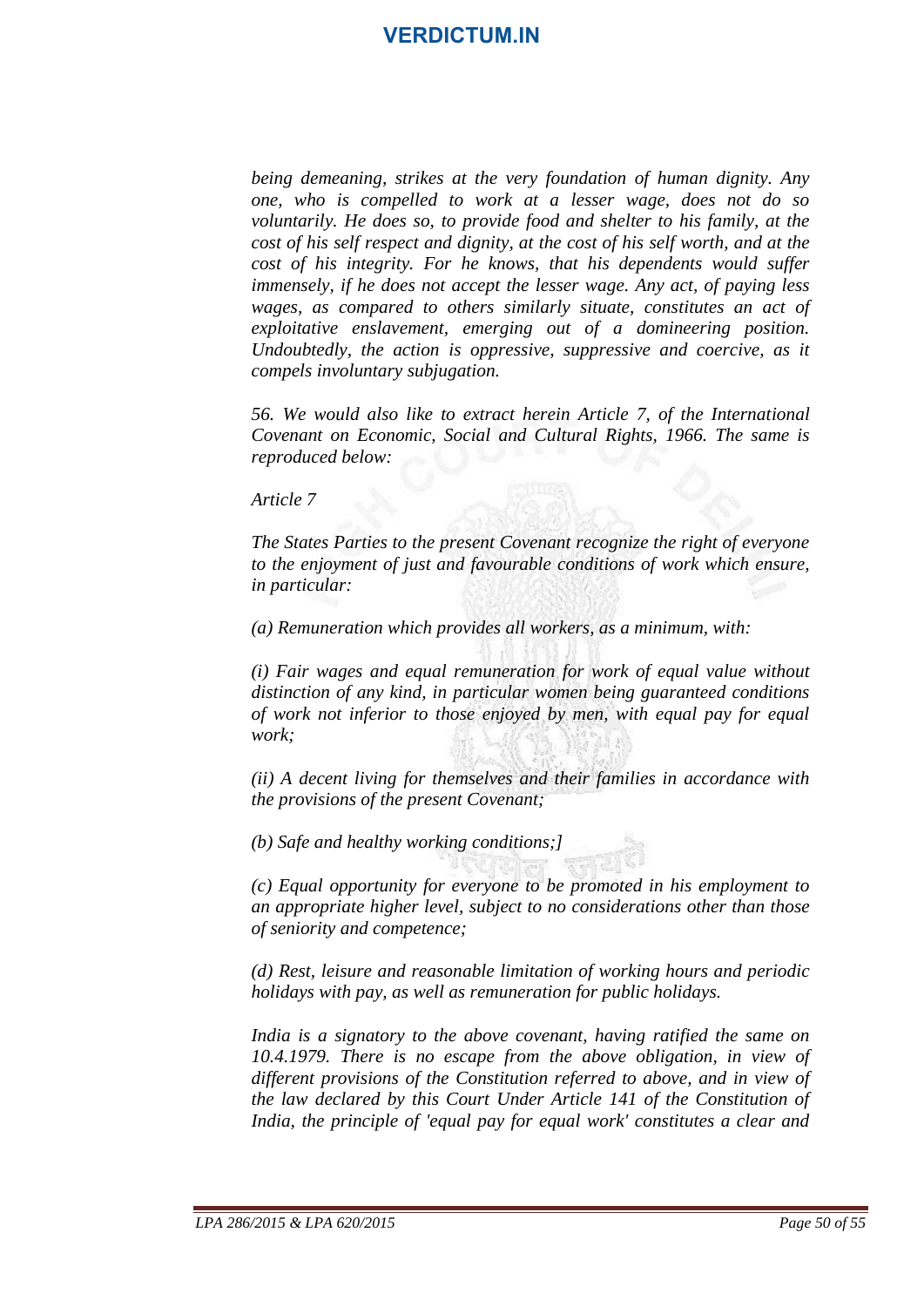*unambiguous right and is vested in every employee-whether engaged on regular or temporary basis.*

*57. Having traversed the legal parameters with reference to the application of the principle of 'equal pay for equal work', in relation to temporary employees (daily-wage employees, ad-hoc appointees, employees appointed on casual basis, contractual employees and the like), the sole factor that requires our determination is, whether the concerned employees (before this Court), were rendering similar duties and responsibilities, as were being discharged by regular employees, holding the same/corresponding posts. This exercise would require the application of the parameters of the principle of 'equal pay for equal work' summarized by us in paragraph 42 above. However, insofar as the instant aspect of the matter is concerned, it is not difficult for us to record the factual position. We say so, because it was fairly acknowledged by the learned Counsel representing the State of Punjab, that all the temporary employees in the present bunch of appeals, were appointed against posts which were also available in the regular cadre/establishment. It was also accepted, that during the course of their employment, the concerned temporary employees were being randomly deputed to discharge duties and responsibilities, which at some point in time, were assigned to regular employees. Likewise, regular employees holding substantive posts, were also posted to discharge the same work, which was assigned to temporary employees, from time to time. There is, therefore, no room for any doubt, that the duties and responsibilities discharged by the temporary employees in the present set of appeals, were the same as were being discharged by regular employees. It is not the case of the Appellants, that the Respondent-employees did not possess the qualifications prescribed for appointment on regular basis. Furthermore, it is not the case of the State, that any of the temporary employees would not be entitled to pay parity, on any of the principles summarized by us in paragraph 42 hereinabove. There can be no doubt, that the principle of 'equal pay for equal work' would be applicable to all the concerned temporary employees, so as to vest in them the right to claim wages, at par with the minimum of the payscale of regularly engaged Government employees, holding the same post.*

*58. In view of the position expressed by us in the foregoing paragraph, we have no hesitation in holding, that all the concerned temporary employees, in the present bunch of cases, would be entitled to draw wages at the minimum of the pay-scale (-at the lowest grade, in the regular pay-scale), extended to regular employees, holding the same post."*

58. In the facts of the present cases too, the court is of the opinion that the mere nomenclature of "contract teachers" is an artificial one given to the teachers who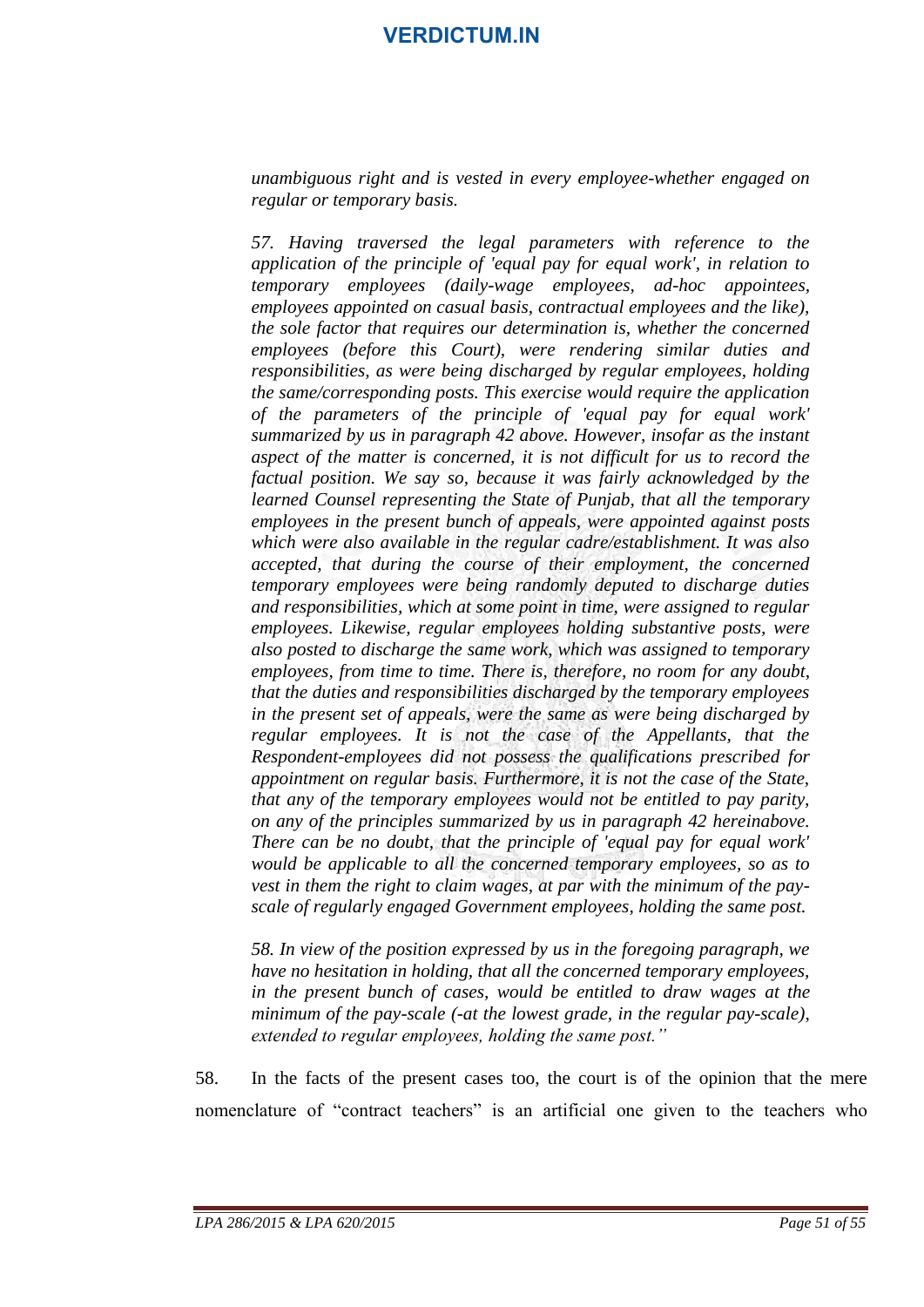approached this court through the writ petitions that have led to these appeals; they were appointed against regular vacancies, their services are unbroken and have not been continued on account of any stay or court directed interim order; their appointments were pursuant to a constitutionally recognized and acceptable procedure of advertisement and calling names from employment exchange; they each held and hold the requisite qualifications, including B.Ed; all of them were interviewed before their appointment. For these reasons, having regard to their unbroken employment for over two decades, in line with the decision in *Umadevi (supra)* as understood in *Pratap Kishore Panda (supra), Malati Dass (supra)* and *Sheo Narain Nagar (supra)*, the said Kashmiri migrant teachers are entitled to be treated as regular appointees. They shall also be entitled to provident fund benefit, gratuity and pension upon attaining the age of superannuation. If any of the petitioners or any other Kashmiri migrant teacher has already attained superannuation or has died in the interregnum the Govt of NCT of Delhi shall calculate their entitlement and release them to such retired employees, and in the case of death, release such amounts to the legal representatives of such deceased employees.

59. This court states that it is useful to recollect, in the context of the present case, that security of teachers' tenure of employment, and their tenure (as commensurate with the role they play in society) was recognized long ago and re-stated in the International Labour Organization (ILO)/United Nations Education, Social and Cultural Organization (UNESCO) *Recommendation concerning the Status of Teachers (1966)* over 51 years ago. The Recommendations noted and outlined *inter alia,* the following objectives:

*"Recognizing the essential role of teachers in educational advancement and the importance of their contribution to the development of man and modern society, Concerned to ensure that teachers enjoy the status commensurate with this role.."*

60. The Recommendations substantively stated as follows:

*"45. Stability of employment and security of tenure in the profession are essential in the interests of education as well as in that of the teacher and should be safeguarded even when changes in the organization of or within a school system are made.*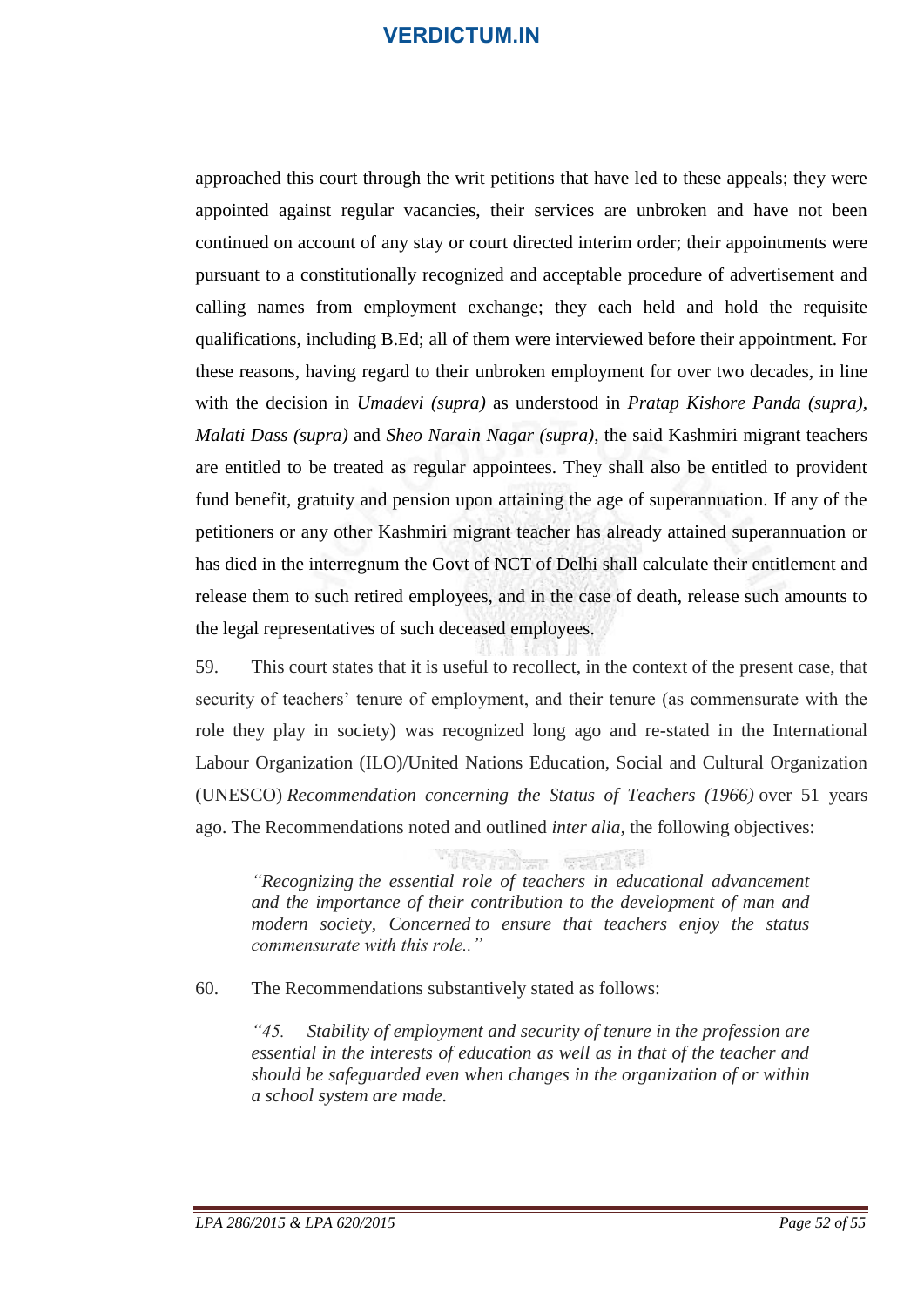#### *46. Teachers should be adequately protected against arbitrary action affecting their professional standing or career."*

61. The underpinning of these values is rendered poignant in India, which has now guaranteed basic or primary education, as a universal right, by amending the Constitution and inserting Article 21A. This right can be meaningfully exercised only through the medium of effective teachers, who can inspire, instruct and inculcate both values and learning content, vital to the growth and well being of the coming generations. Continuing to deprive teachers of their rightful status and denying them dignity, which inevitably follows with insecurity of service and pitiable service conditions, would result in our society's never being able to achieve these aims.

62. Lee Iacocca, a successful automobile executive and management thinker, once remarked that in a completely rational society*, "the best of us would be teachers and the rest of us would have to settle for something else."* It is not in everybody's ken to be a teacher; they play an extraordinary part in the lives of their pupils, in shaping their thoughts and personalities. Our society values teachers, who are venerated to the same level of parents, worthy of worship. It is a sad day for such a proud society that teachers have to reach out to courts, for what is justly their due. That this was the case with migrant teachers, who had to toil for these 20 years, with less than the minimum scale, is a sad commentary for the state which in the first place could not assure the security and safety of their life and possessions that led them to flee their native state and become refugees, in a manner of speaking in their own country. Whatever compulsions the Govt of NCT of Delhi and the municipal corporations had or reservations they harbored -in relation to regularizing teachers, applicable to contract teachers otherwise (whose employment or engagement might have been for other reasons), could not have weighed with these authorities in denying these benefits to the Kashmiri migrant teachers. Their condition sets them apart and defines a distinctive exception.

63. In view of the foregoing analysis and reasons, the following conclusions and directions are issued:

(a) All the Kashmiri migrant teachers who approached this court, under Article 226 of the Constitution of India, and those whose cause has been espoused by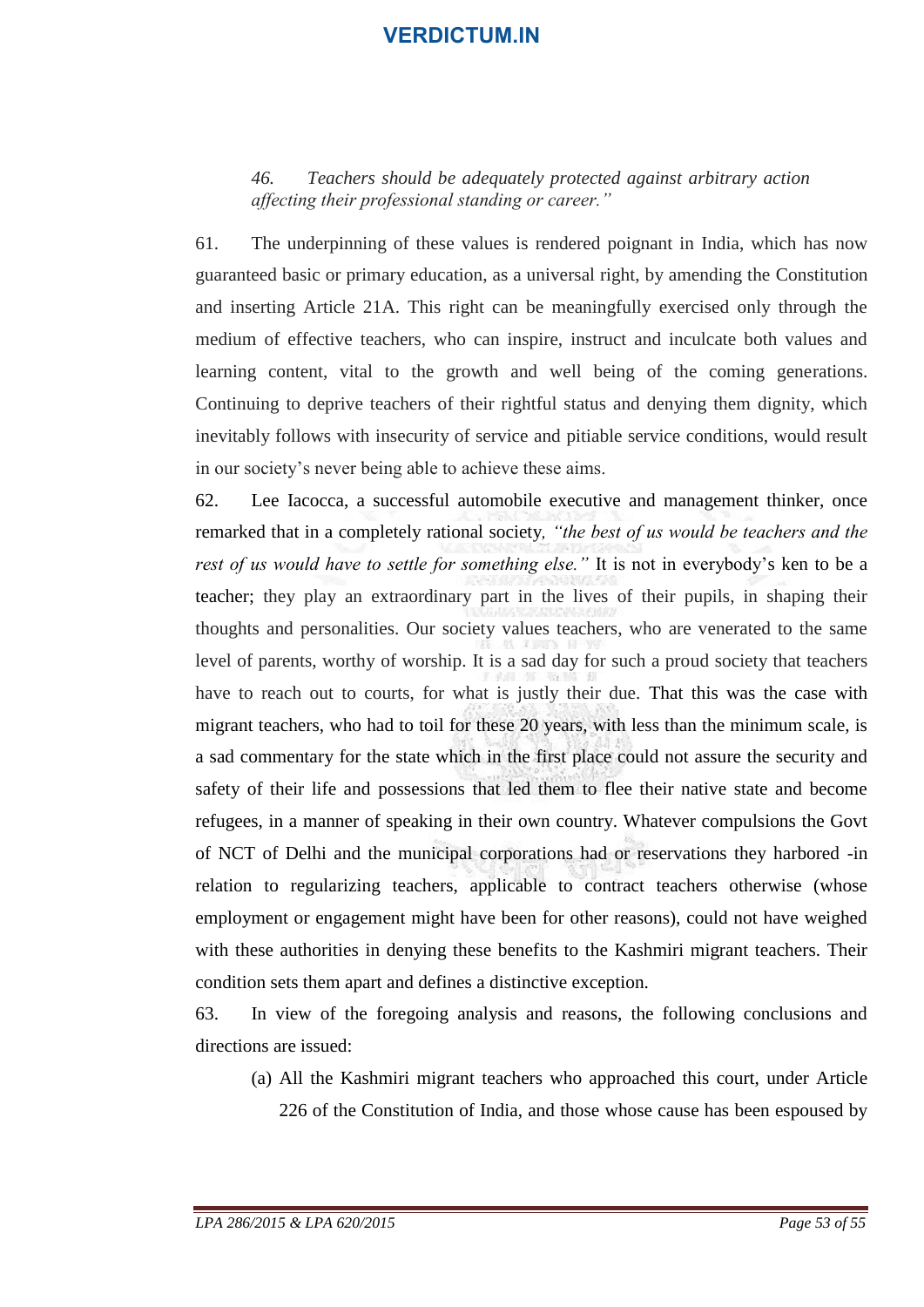the first respondent society in LPA No. 620/2015 are held to be entitled to regularization; the Govt of NCT of Delhi and the East Delhi Municipal Corporation, South Delhi Municipal Corporation, North Delhi Municipal Corporation and the New Delhi Municipal Council (the latter four collectively referred to as "the municipal corporations") shall pass appropriate regularization orders, stating that they are regularly appointed teachers from the date of their first appointment. Such orders shall be issued within eight weeks from today;

- (b) The said regularized teachers shall be entitled to fitment in the lowest stage of pay prescribed for the post occupied by them with effect from 1 January 2009 and also entitled to annual increments in that grade, for all these intervening years. Consequently, they shall be paid the differential amounts they are entitled to, towards the total emoluments they can draw (including dearness allowance and all other allowances), on the basis of what was actually paid to them and what they are entitled to each year, including the increase in pay scales based on recommendations of the seventh pay commission and allowances payable under the amended rules;
- (c) In the case of all serving teachers, the amounts in terms of the above direction, shall be calculated and appropriate fitment and fixation orders, shall be issued to each of them within ten weeks from today. While making payments, it is open to the Govt of NCT and the municipal corporations, to withhold one fourth of such total amount as contributions towards provident fund by opening separate PF accounts in respect of each of them.
- (d) While making payments in accordance with the above directions, the Govt of NCT and the municipal corporations shall ensure that the lump sum payments shall be appropriately spread out in accordance with provisions of the Income tax Act, to ensure that deductions are spread out, and minimum tax effect is felt by such teachers. The Govt of NCT of Delhi and the municipal corporation shall render all assistance with the income tax authorities in this regard.